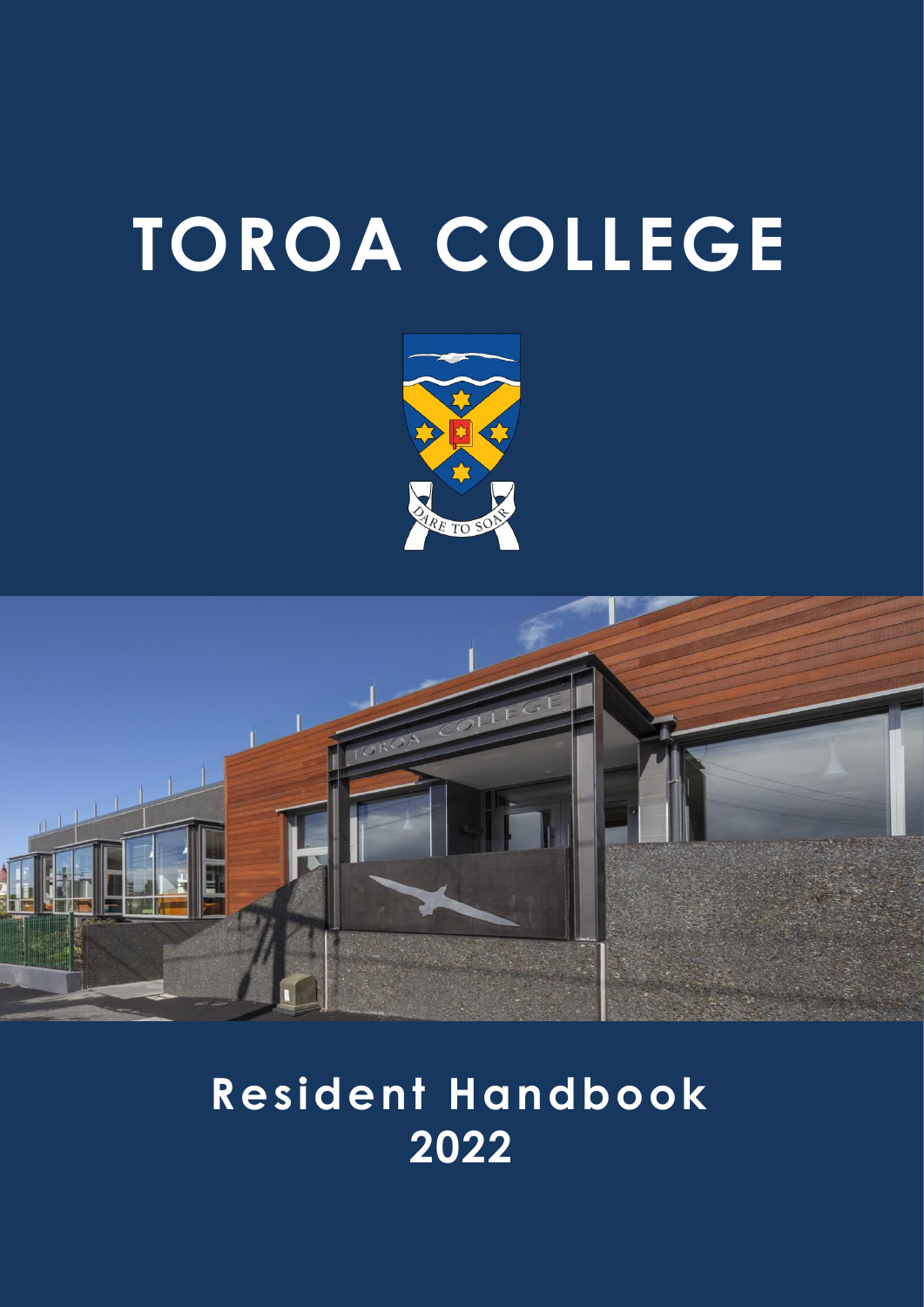## Pg 4 **INTRODUCTION TO TOROA COLLEGE**

Welcome from the Tautiaki (College Warden)

# Pg 5 **OVERVIEW**

College Staff Ethos History of Toroa College What to Expect When You Arrive at Toroa

# Pg 7 **LIFE AT TOROA**

Positive Wellbeing and Self Care Academic Support Complaints procedure **Conduct Confidentiality** Environmental Conscience Food Residents – Who Lives Here Social and Events Programme Student President and Residents' Committee Student Voice Whānau Parents Caregivers

# Pg17 **COMMUNAL LIVING**

Alcohol – Healthy Management Communal Living Communication Drugs Guests and Visitors Harassment/Discrimination/Anti-Social Behaviour Health Lost/Found Property Manawa Noise Pets Smoking and Vaping Social Gatherings Toroa Property Your Room Your Unit **Music** Study Room Recreation Equipment Weapons

# Pg 29 **SAFETY**

College Lockdown Covid **Emergency** Evacuation Procedures Fire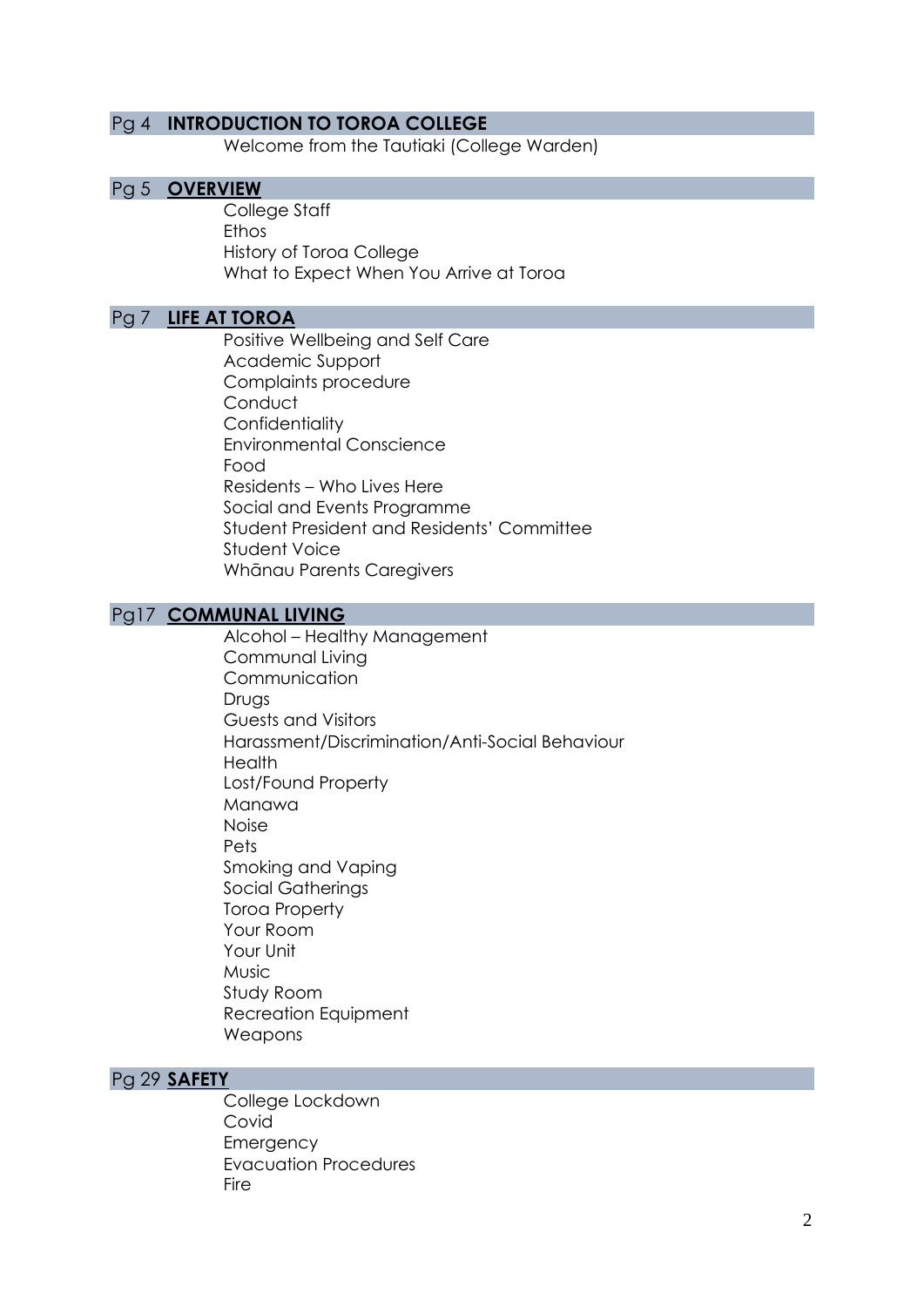**Earthquake** Epidemic, Pandemic or other Health Emergency Reporting Hazards Security Measures

# Pg 36 **SERVICES**

**General Computers** Energy Laundry Mail **Maintenance** Parking and Bicycles **Telephones** Te Puna Portal

# Pg 39 **FINANCIAL INFORMATION**

**Fees** Other charges

# Pg 40 **OTHER IMPORTANT INFORMATION**

Preparation and Packing Support Services Toroa Contact Details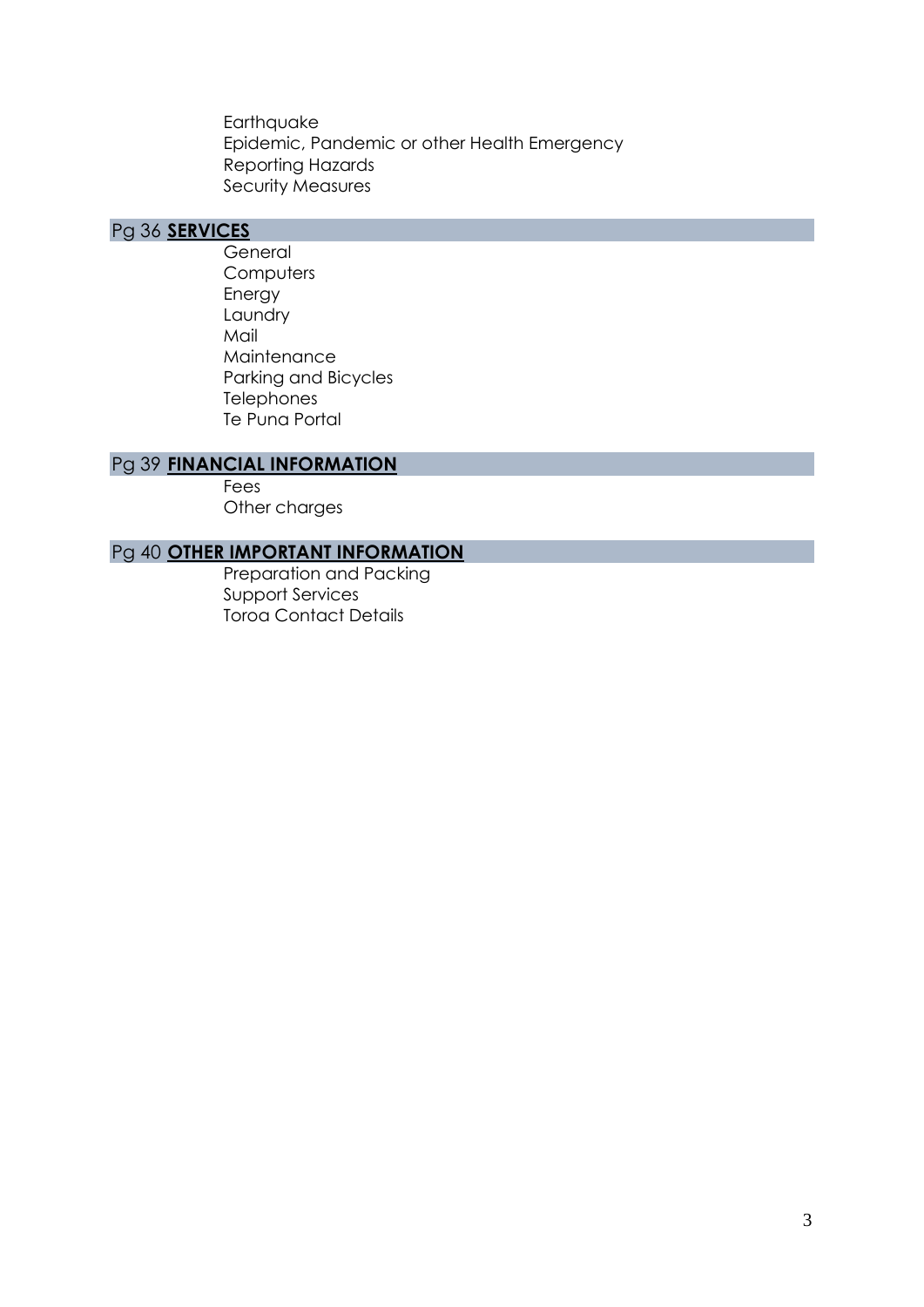# ■ **Welcome to TOROA COLLEGE**

Greetings, Nau mai haere mai, and welcome to the Toroa College community. It is our pleasure to have you join our 2022 Toroa whānau.

You have been selected to be a member of Toroa College as we believe you will enjoy being part of this small, dynamic community. We acknowledge the commitment you have made in making you decision to study at the University of Otago.

Undoubtedly, the heart of Toroa is our people and it is this that drives our resolve to be a caring community. Our aim is to provide you with a comfortable, secure environment and as well as helping you achieve your academic goals we offer opportunities to relax and have fun with other residents, through cultural, sporting and social events. We encourage you to get involved, have some fun and take some time out of your busy schedule to unwind.

We pride ourselves on providing a friendly and positive atmosphere so please feel free to approach any member of staff if you want to chat or if you have any questions. We consider our staff team to be safe, well trained and experienced in all manner of life circumstances. We can offer support and/or referrals for all matters that come your way during your stay with us. We can assist if and when you: need help; are not sure where to get help; want to talk about something that has happened to you; or you would like to talk about something that you are worried about. Further, we believe that everyone in our community has an obligation to respect, protect and promote a community that is free from harassment and discrimination.

Living with so many others can sometimes be a little hectic, so we've developed some guidelines and policies to help us all. The information contained in this handbook will help you settle in and give you some insight into life at Toroa. When you (and your guarantor) sign and return your contract, you (and your guarantor) are agreeing that you have read, understood and accept the conditions in the Contract, General Conditions and Conditions of Residence and this Handbook.

We believe your time at Otago will be steeped with rich experiences and that there are many chances for your year with us to be an extremely fulfilling and enjoyable period of your life. We are looking forward to meeting you and having you in our community for the 2021 academic year.

Hei konā mai

**Christina Watson-Mills Tautiaki**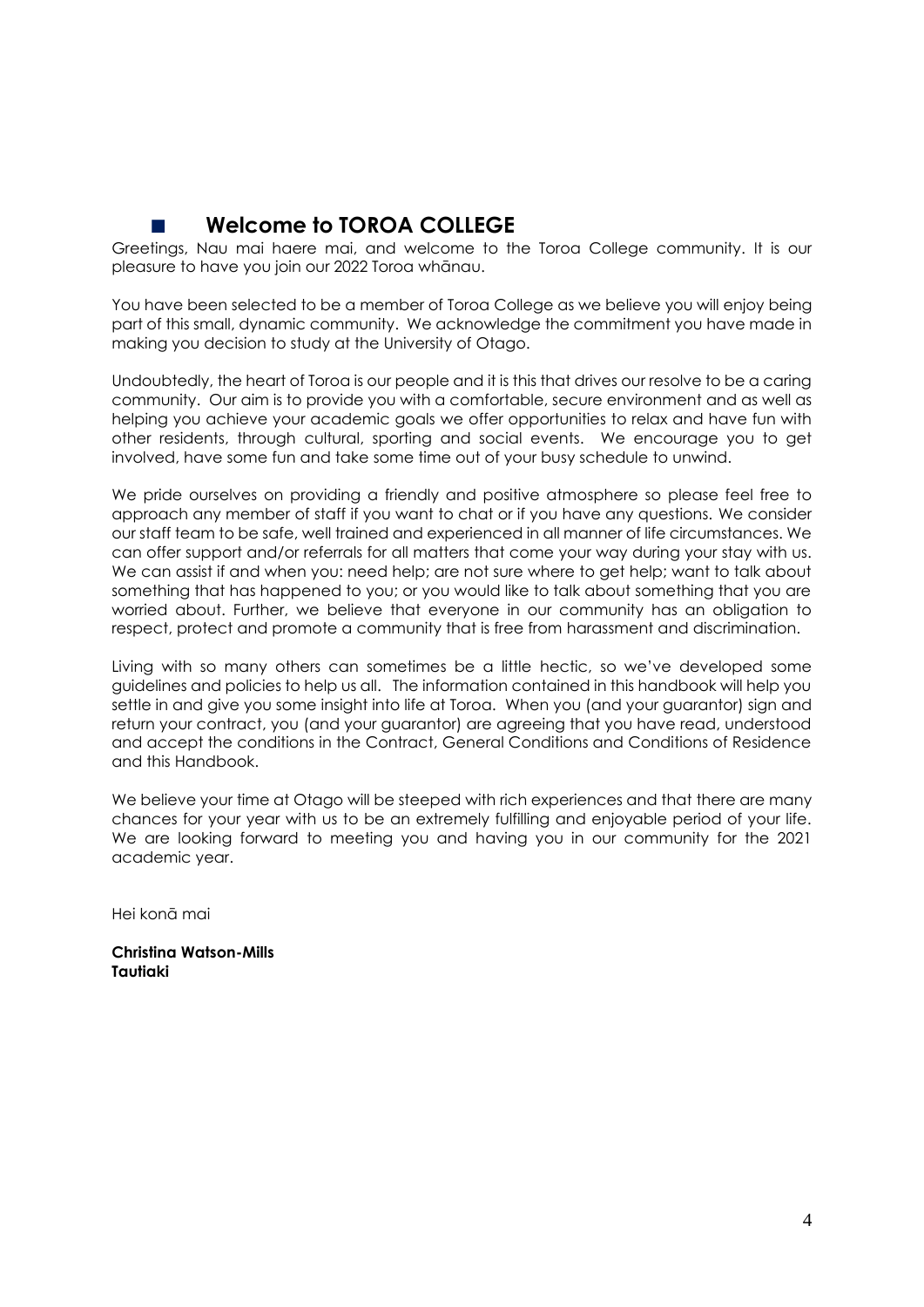# ❑ **OVERVIEW**

Toroa College is owned by the University of Otago and is operated through the Director of Campus and Collegiate Life Services.

The Tautiaki (College Warden) is responsible to the University and reports to the Senior Warden of Colleges for the administration of the College and the welfare of the Residents.

At *Toroa* we endeavour to provide:

- A comfortable, safe environment.
- A quiet place for effective study.
- A home where discrimination against students on the grounds of gender, religion, ethnicity or sexual orientation is unacceptable; as is any form of bullying, either physically, electronically or verbally.

Concern for others, care and support are important to us. We expect our Residents to take responsibility for their own behaviour and co-operate with the guidelines so that the College will be a happy, inclusive and supportive community for all.

#### Education and Training Act Code of Practice

Toroa College provides services consistent with the Education (Pastoral Care of Tertiary and International Learners) Code of Practice.

[https://www.education.govt.nz/further-education/information-for-tertiary-students/code-of](https://www.education.govt.nz/further-education/information-for-tertiary-students/code-of-practice-pastoral-care-domestic-tertiary/)[practice-pastoral-care-domestic-tertiary/](https://www.education.govt.nz/further-education/information-for-tertiary-students/code-of-practice-pastoral-care-domestic-tertiary/) 

# ■ College Staff

Our staff team is known around campus as being friendly and dedicated.

Our connections with University services, help us support your physical, psychological and spiritual wellbeing and health.

The College is staffed by Christina Watson-Mills (Tautiaki/College Warden), Stewart Noguer-Blue (Kaiwhakaako Matua/College Deputy Warden), Richard Latu (Tautiaki Kaiāwhina/ College Assistant Warden) and together they may up the Toroa senior management team. Supporting them in their roles and around the college are a team of Kaiāwhina Whare (Sub-Wardens) and Administrator and a Facilities co-ordinator.

**The Tautiaki (College Warden)**, Christina, lives on site with her husband Craig and their young daughter. Christina is responsible for the day to day running of the College and has a duty of care for all members of the Toroa community. She works closely with Stewart (Kaiwhakaako Matua) and Richard (Tautiaki kaiāwhina) and the Kaiāwhina Whare. Christina is available to meet and talk with you to discuss all manner of topics including academic, financial, health and other general matters.

**The Kaiwhakaako Matua (College Deputy Warden)**, Stewart, also lives on site. Stewart has a strong passion for Toroa and is involved in all aspects of day to day life within the college. Stewart's role is to help to foster a stimulating and supportive community culture. He has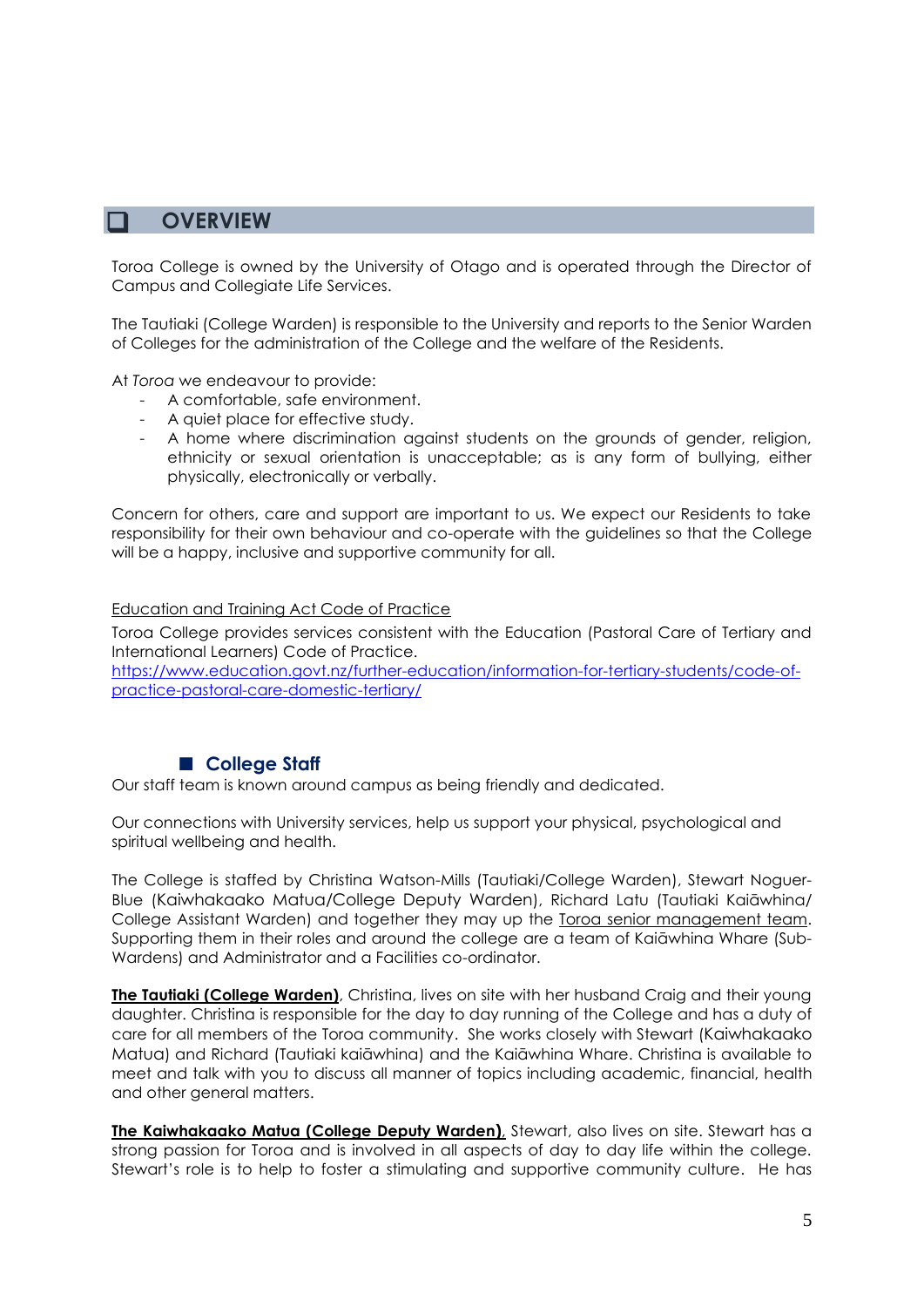responsibility for the welfare of our residents and our academic programme. Stewart is the driving force behind our annual social and events programme and he works closely with our ResCom to ensure that there is something for everyone throughout the year. Stewart is available to talk with you and help you find support for any personal or academic issues that may arise during the year.

**The Tautiaki Kaiāwhina (College Assistant Warden)**, Richard, lives offsite, Richard is fully immersed in all things Toroa. He has a wide range of duties and is responsible for mentoring, support and academic check-ins to name a few. Richard is a strong sideline supporter and you will find him fervently cheering Toroans on wherever they may be. Richard is available to talk with you and help you find support for any matter that arises during the year.

Our **Administrator**, Joanne, is responsible for ensuring our administrative systems run smoothly. You can find her in upstairs Manawa, our main building, during weekday office hours. You can talk with Joanne about any general queries you may have. She can assist you to find the appropriate staff member to help you with any issues you are facing.

Mike, our **Facilities Co-ordinator** is our expert and go-to person for all things maintenance related. If you have anything you need or want fixed just let him know. You can do this through your Te Puna portal, or if it is an emergency let duty staff know so we can arrange the appropriate corrective work.

**Our Kaiāwhina Whare (Sub Wardens)** are members of Toroa staff who are also students studying at the University of Otago. Some of our Kaiāwhina may live on site and others may live in private accommodation nearby. The Kaiāwhina main role is to assist Christina and Stewart in managing the Toroa community.

Toroa Kaiāwhina have a wide range of skills and knowledge and they understand the issues you may face as a first year student. They are supportive of your academic success and personal development and they want your year at Toroa to be a positive one.

Kaiāwhina work on a rostered basis during the evenings and at the weekend and you can find the Duty Kaiāwhina in the office from 5.00pm weekdays and from 7.00am weekends.

You can call us on the main office number 5500 from your unit phone During their duty hours you can call them on the Duty Phone (5500 from a Toroa phone or 479 5500 from an outside line.)

# ■ **Toroa Ethos**

We strongly believe that all members of our community should: feel a sense of belonging; be able to access support to achieve their academic goals; and have the opportunity for personal development during their time with us. We embrace the Māori concepts of whanaungatanga and manaakitanga.

We are founded on a shared philosophy of kindness, respect, responsibility and consideration for self and others.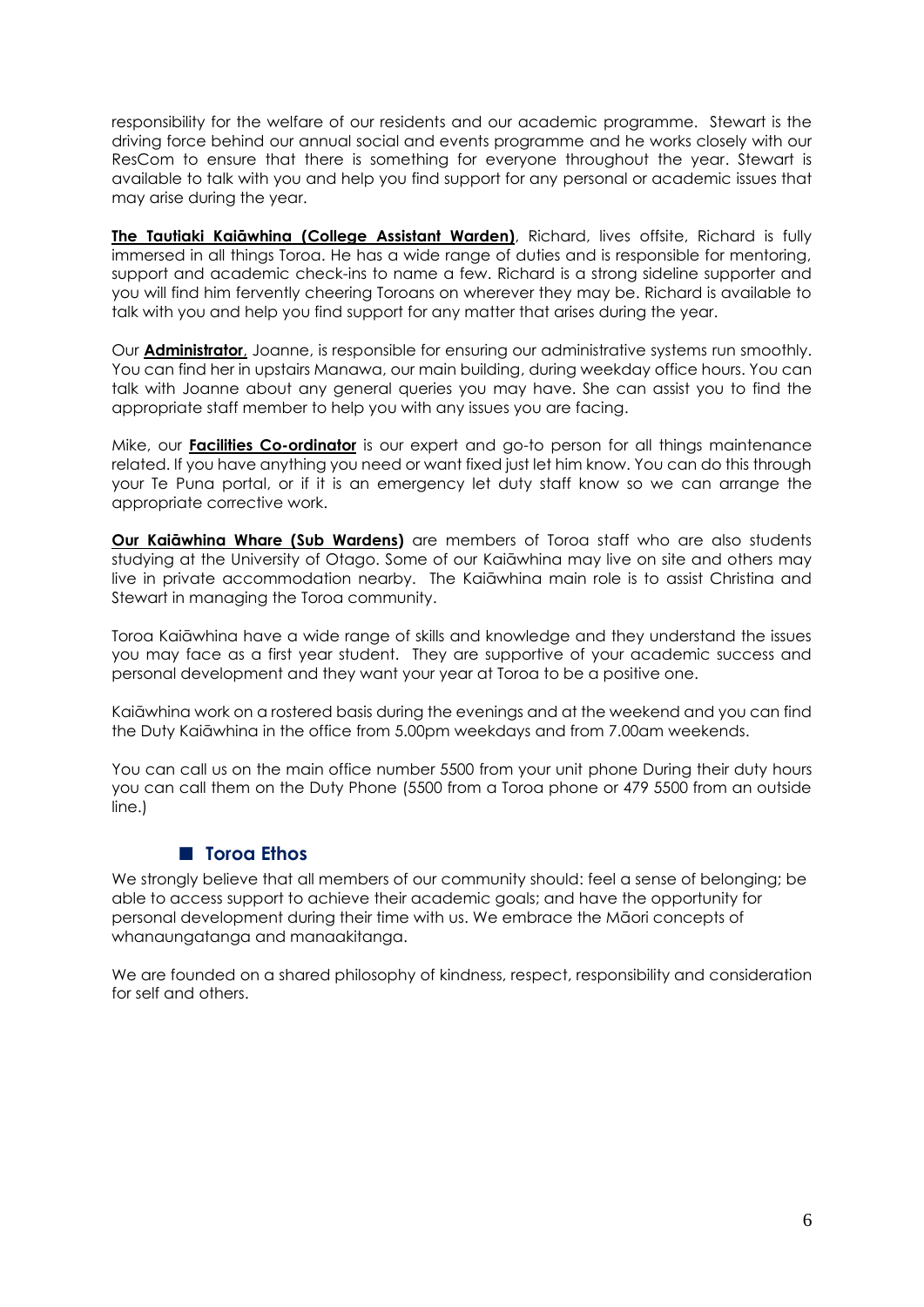# ■ **Toroa College History**

'Toroa' is the Māori name for the Royal Albatross, the magnificent long-distance sea bird that nests at the tip of the Otago Peninsula. The albatross journeys far across the oceans of the

world returning to Otago each year. 'Dare To Soar' is Toroa's motto and if you<br>look closely at our albatross you will notice that he has a full belly and a look closely at our albatross you will notice that he has a full belly and a in his eye, indicating a sense of fun and appreciation for all that Toroa represents.



Our University owned residential college opened its doors in February 1996. Originally built to meet the growing demand of International students, Toroa transitioned from being an international 'house' that

housed mature undergraduates and postgraduates into a predominantly first year college that is a living and learning community.

Toroa is now a predominantly first year College with some returners living in the community. Toroa has established an enviable reputation for being a welcoming and friendly college.

# ■ **What to Expect When You Arrive at Toroa**

When you arrive, members of our staff team will be waiting to greet you. They will show you to your room and introduce to others who are already in residence. Staff can also help you to make an appointment to meet with Christina (Tautiaki) or Stewart (Kaiwhakaako Matua) or Richard (Kaiāwhina Tautiaki) within a few days of your arrival, if you would like to. Those who take the opportunity to attend these meetings find them a good way to start their year at Otago.

We understand that there can be a mix of feelings arise when you first arrive, and so we have a variety of activities planned during the days and in the evenings to help you meet others and settle in. We're here to help find your way as you in your transition into College and University life.

# ❑ **LIFE AT TOROA**

# ■ **Positive Wellbeing and Selfcare**

Success is something we must determine for ourselves. It could be achieving your goals; getting good grades; giving back; doing something you love etc. Your mental health and wellbeing play an important role in your daily life and in your path to success. Good mental health, as described by the World Health Organisation, is a state of wellbeing where we can realise our potential, work productively and cope with the normal stresses of life.

At Toroa our framework of support is built around Sir Mason Durie's Te Whare Tapa Whā model of health and wellbeing. This model encapsulates a Māori view of health and wellness where health and wellbeing are envisaged as a wharenui (meeting house) with four walls.

These four corner stones (walls) represent

- taha wairua spiritual wellbeing
- taha hinengaro mental and emotional wellbeing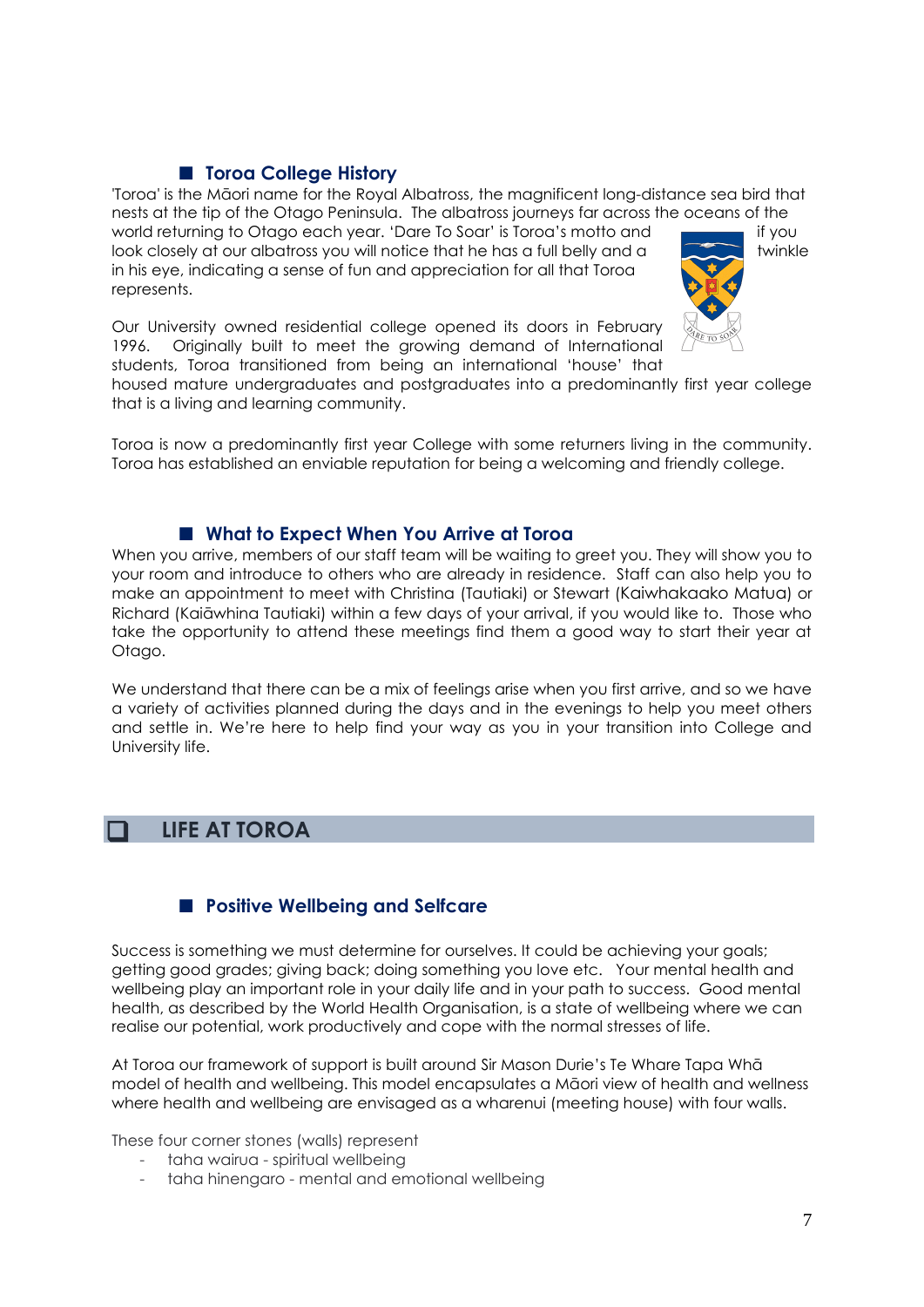- taha tinana physical wellbeing
- taha whanau family and social wellbeing.

We understand that when all of these are in balance, we thrive.

#### We offer the following

- college staff available for onsite support 24 hours a day
- staff who are professionally trained in pastoral care, with an emphasis on inclusivity in all areas
- guidance, individual check ins, and tools for successful living
- mental health service support through the University and wider community
- healthy and nutritious meals (please note that at Toroa we can cater for a wide range of dietary needs however as our kitchen operates as a full production kitchen (without isolation areas) and whilst every precaution is taken regarding dietary needs there are always going to be traces of allergens e.g. nuts, gluten, dairy and meat products within the production areas.)
- staff who are trained in first aiders and fire wardens
- connection with the University's Disability Information and Support services offering support for residents with a disability, impairment, injury or medical condition that affects their ability to study (learning support, advice, advocacy and information)
- opportunity to take part in regular activities both within the college and in the InterColllege cultural, sporting and games competition
- opportunities to volunteer and give back to the community
- onsite security guards (on certain nights) of the week
- connections with the comprehensive range of support services offered on campus and in the wider community

We encourage all of our residents to actively engage in the social aspects of College Life,

- getting to know others
- forming friendships and bonds
- participating in the many regular social activities the College provides
- enrolling in clubs or societies

Toroa is multicultural and we are proud of the diversity in our community (social, sexual orientation, faith or religious affiliation, spirituality, personality, thinking style etc) The University offers a wide range of support services available to students, that include

- Māori Centre
- Pacific Island Centre
- Chaplaincy Services,
- OUSA LGBTQIIA+ support and guidance.

Providing a secure, inclusive, environment where students have ready access to information and guidance is important to us. As is transparency on residents' rights and responsibilities.

Self-care (looking after yourself) is also an important part of wellbeing. As well as promoting

healthy eating, healthy social choices, good sleep patterns, exercise, time out, connections and creative expression

we encourage sharing and problem-solving to help maintain personal health and well-being.

# ■ **Academic Support**

Living in a community with like-minded others is exciting, and at Toroa we offer you opportunities to continue developing your academic potential.

The Toroa academic support programme, which starts during your first weeks at Toroa, is designed to help you enhance your learning skills. If you participate in our programme you will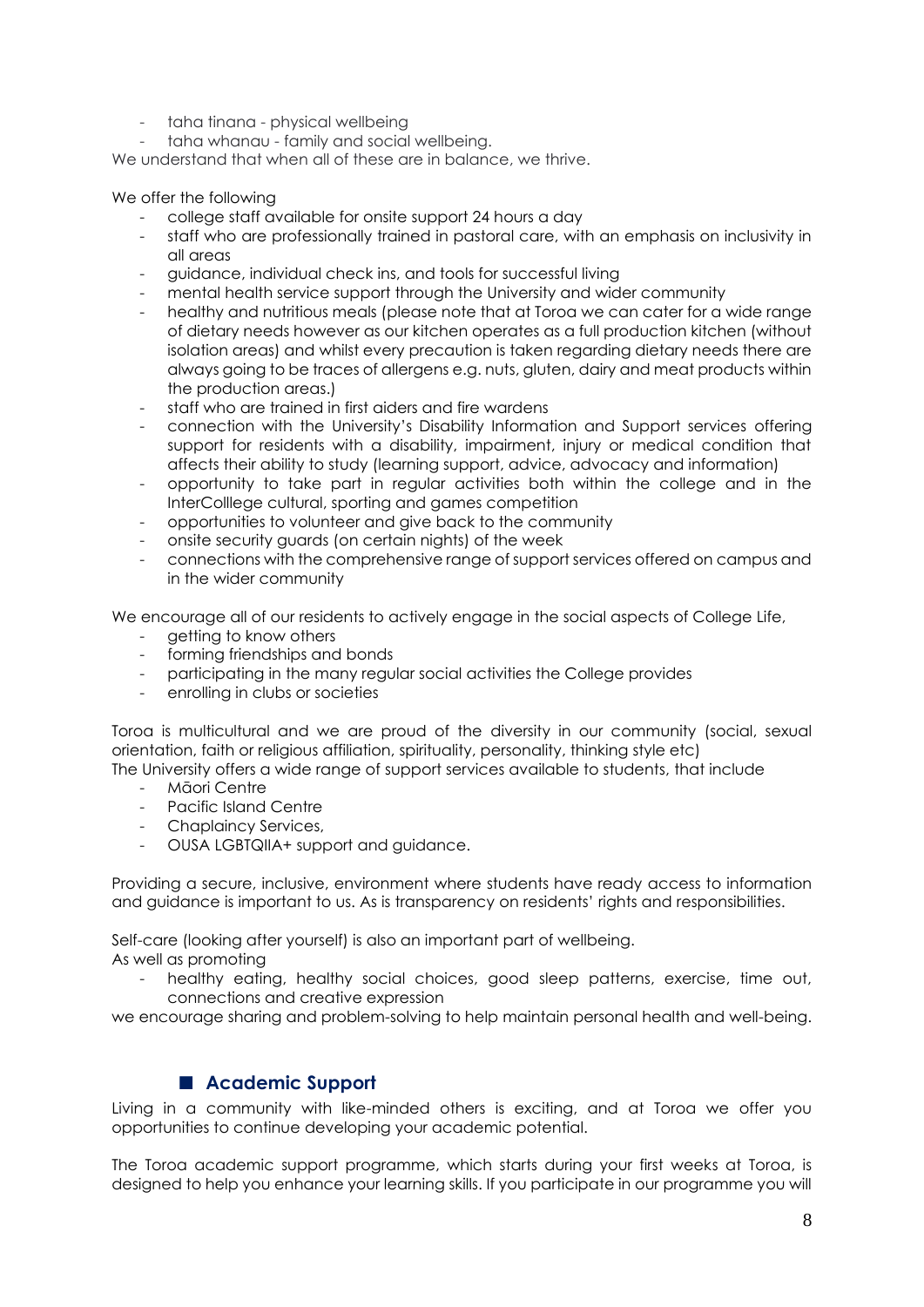find we have an interactive learning environment where you can share ideas with others and reflect on your own learning.

We can help you gain access to the services available within the University community, so if you need (or would like) extra academic assistance please come and talk with us. We work closely with Student Learning Development and we recommend you take advantage of the learning support sessions offered through their service [\(http://hedc.otago.ac.nz/hedc/sld.html\)](http://hedc.otago.ac.nz/hedc/sld.html).

The SLD team offer (free of charge) services that include:

a workshop programme on learning strategies and generic skills

- individual assistance with study matters
- on-line study skills advice
- a student leadership programme
- peer-writing and advising
- conversational English groups for students from a non-English speaking background

It is important that you login to blackboard and check your university email regularly (daily) so you can find your course materials, information, updates and answers to faqs for your course. <https://blackboard.otago.ac.nz/> *<https://www.otago.ac.nz/smlanding/>*

The University of Otago first year student webpage also hosts some very useful information and we recommend that you should also make yourself familiar with this page <https://www.otago.ac.nz/first-year-students/index.html>

#### **Learning Support**

Our learning support programme includes subject specific support sessions in a number of first year subjects based on demand and tutor availability.

Please feel free to talk with Stewart if you are having any study related issues. We are happy to help you identify and find the support and resources that you may need to achieve your academic goals. We encourage you to support each other with your academic endeavours.

#### **Study Areas**

Your room is well equipped for study. In addition, we also have other areas suitable for study, meaning that you can keep your room as a place for relaxing if you would like to. You may wish to study in our tutorial room, the computer room, downstairs or upstairs in Manawa or in the Gazebo (our dining room on campus.)

*Please note:* A condition of residence at Toroa requires residents to authorise the University of Otago to release their enrolment details and academic results to the Tautiaki for the time they are living at Toroa. Receiving this information enables Toroa to adequately assist you in your academic progress.

# ■ **Complaints Procedure**

It is important that concerns or complaints by members of our community are addressed and resolved as quickly as possible. In order to ensure the best outcomes for everyone we aim to work in a fair and consistent manner in the resolution of issues raised.

#### **Procedures for concerns**

Members of the community are encouraged to talk directly with a staff member when a concern arises. However, if you do not feel this is appropriate or the concern is not resolved, you can approach the Deputy Warden or Warden. Many issues or complaints can be resolved through informal means. All staff are trained and permitted to resolve issues to the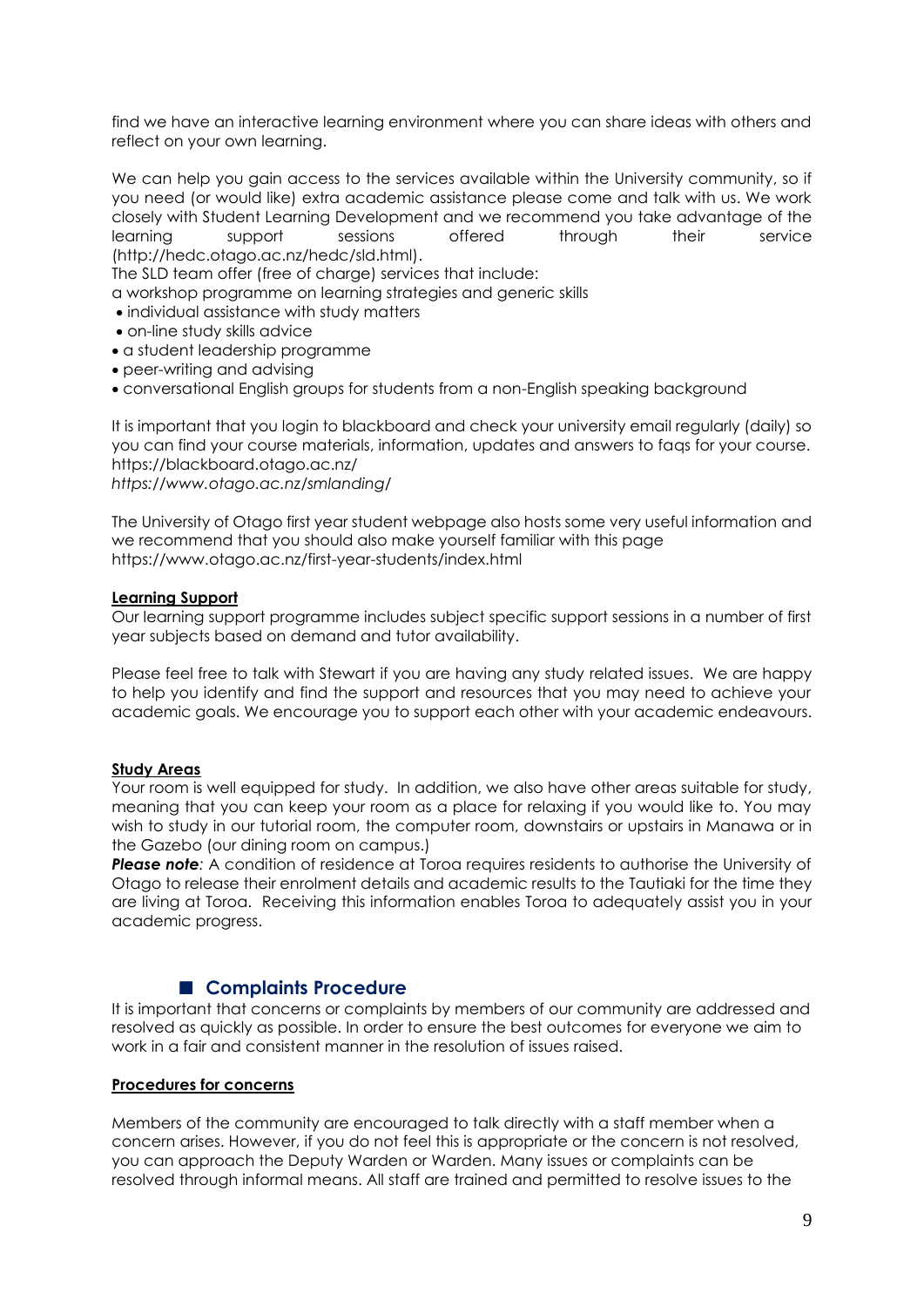satisfaction of all parties. In many instances these matters will be addressed verbally and written confirmation of an outcome may not be necessary.

We understand that sometimes matters are of such significance that informal resolution is not appropriate. In such instances a formal complaint is necessary and appropriate procedure as detailed below will be followed.

- Any formal complaint should be addressed to or raised with the Warden of your College. Where your complaint is about or involves your Warden a complaint can be made to the Senior Warden of Colleges or, if it is about or involves that person, to the Director of Campus and Collegiate Life who may appoint a nominee to deal with the matter.
- When a complaint is received, the Warden or their nominee, will discuss the matter with the complainant to seek any necessary clarification before deciding the detail of the process to be followed before determining what action, if any, should be taken. The complainant may have a support person with them during this meeting if desired.
- The Warden or their nominee will investigate the complaint. This may include contacting other members of the community or other individuals as necessary.
- Depending on the nature of the complaint the Warden or nominee may refer the complaint and or any investigation to the Senior Warden of Colleges, the Proctor or any other person as necessary.
- The complaint will be investigated with a level of formality appropriate to the nature of the concerns raised and will be treated in confidence as far as possible. However, all complaints will need to be handled in accordance with natural justice, meaning any persons responding to a complaint must have the opportunity to hear all details about it and have the opportunity to present their point of view. Any such person will also be entitled to have a support person during any discussion of the complaint if they wish. Details about a complaint may also need to be shared with other people who it appears may have relevant information to supply to an investigation.
- The Warden (or nominee) will decide what steps will be taken as a result of the findings of the investigation.
- Complainants will be informed of the outcome of the investigation.
- If the complainant is dissatisfied with the outcome of the complaint they may write to the Director of Campus and Collegiate Life Services within seven working days, for a review of the process.

# ■ **Conduct**

As Toroa College will be home to all of us for the year, we expect that you will show consideration for the rights of others and that others will show the same respect to you.

# **MISCONDUCT**

#### **Disciplinary process**

We aim to have a community where Residents respect themselves and others, a community where healthy social interactions and academic pursuits are expected. Living away from home can take some adjustment and we are here to assist you to learn the benefits of taking responsibility for yourself and your actions. The expectations, guidelines and policies we have outlined in this handbook have been developed to help everyone have a productive and safe year. Should an incident occur a disciplinary process may be worked through with you.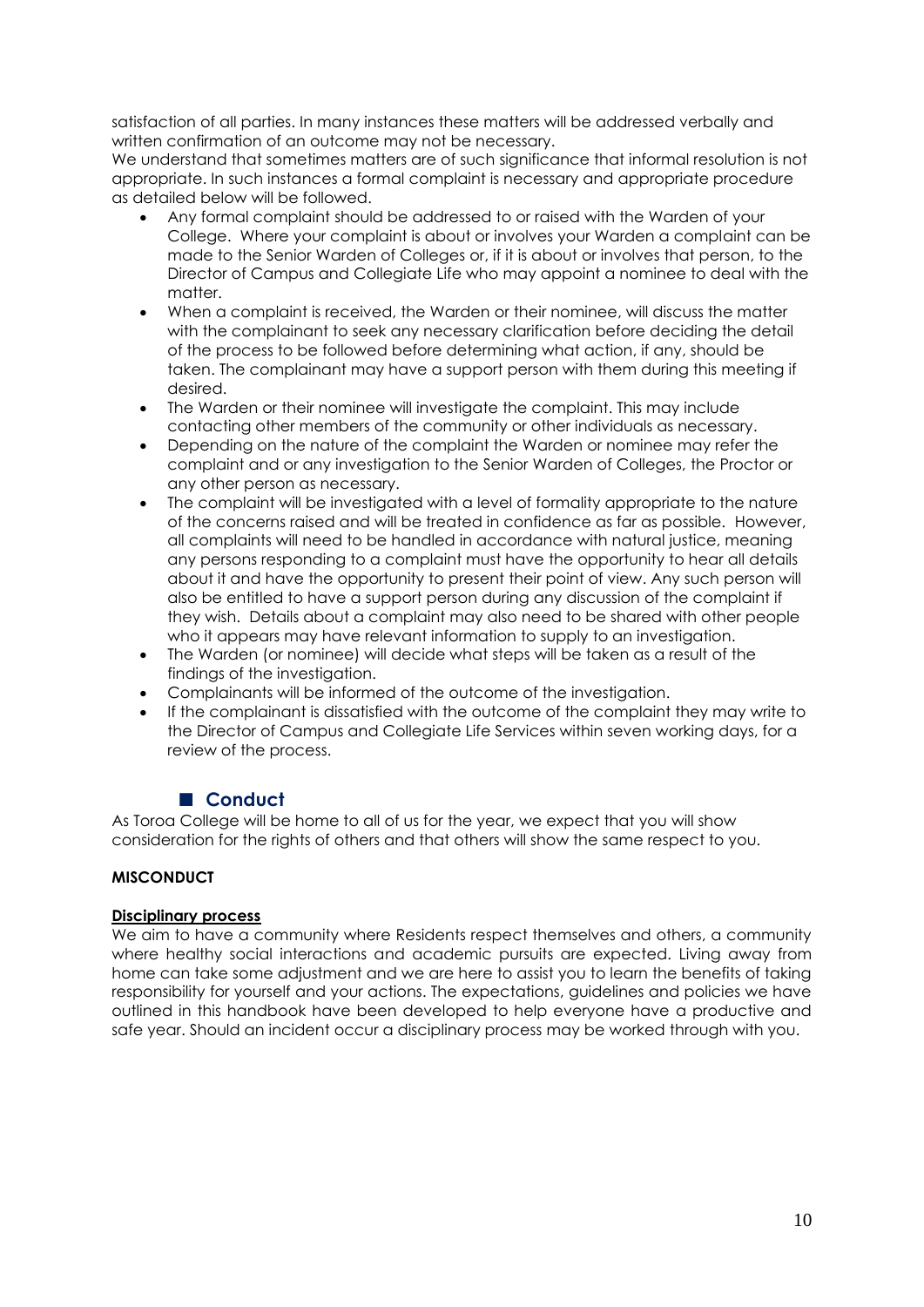

A Resident is always entitled to a Support Person and to seek advice from other agencies prior, during, and after the disciplinary process. Information on support services and referral agencies is available from College staff and is also available in this Handbook on

Sanctions that are considered within the disciplinary process include but are not limited to:

- a. no sanction.
- b. formal and informal warnings;
- c. requirements to undertake work and/or attend programmes, counselling, or medical appointments; movement restrictions; referrals to Police or to the University Proctor.
- d. fines, and reparation (including those made on groups of which the Resident is a part, where individual responsibility cannot be attributed) and directions to make reparation to third parties;
- e. restrictions on activities, including alcohol bans, and non-association or nonattendance requirements;
- f. suspension of the right of residence, or termination of the contract neither of which shall affect a Resident's ongoing liability for fees

Generally Kaiāwhina will be the first staff members you come into contact with regarding any behaviour issues. For minor matters, contact with a Kaiāwhina will often take the form of helping you to correct your behaviour, (e.g. a reminder about your obligations.) Although Kaiāwhina do not have the discretion to follow any of the more serious actions detailed above, it is expected that people will modify behaviour if asked to do so. Failure to comply with these instructions may result in the resident a referral to Richard, Stewart or Christina and any of the consequences or interventions as outlined above may occur.

For more serious matters, they have the discretion to pass down any one, or a combination of, the actions listed above as they see fit.

In all instances due process is used when dealing with matters of misconduct. An appeals process is available.

As good citizens we expect that our residents become familiar with, and make responsible choices, so as not breach the

• University of Otago Code of Student Conduct *<http://www.otago.ac.nz/proctor/codeofconduct/> <http://www.otago.ac.nz/administration/policies/otago029948.html>*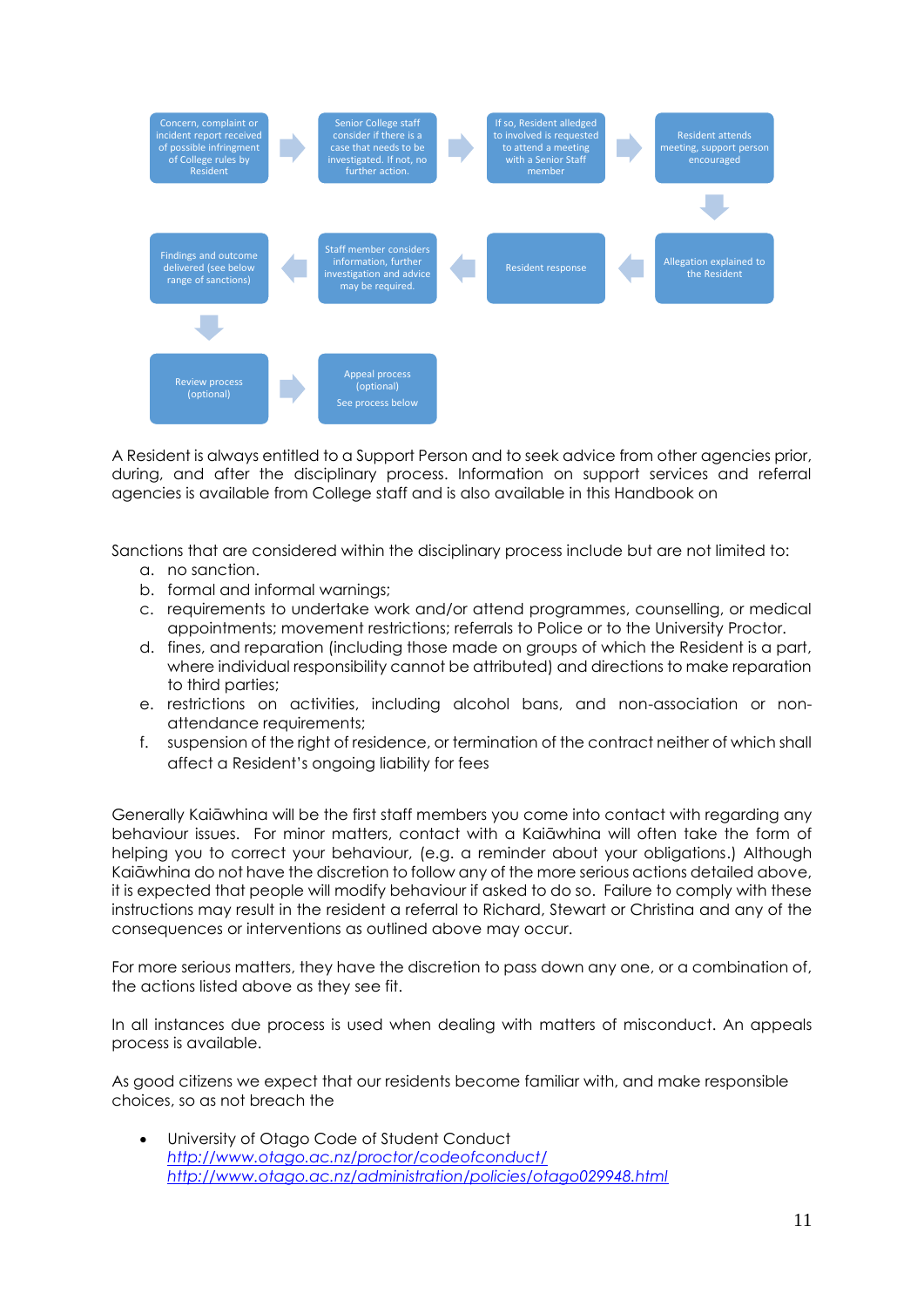or the

• University of Otago Ethical Behaviour Policy <http://www.otago.ac.nz/administration/policies/otago003161.html>

# **Appeals and Grievance Procedure**

Where any decision is imposed by a person other than the Warden of the College, the Resident shall be entitled to have that sanction reviewed by the Warden of College.

Where a sanction has been imposed by the Warden of the College, or where the Resident is not satisfied with the outcome of a review performed by that person, the Resident may, within seven calendar days of being notified of the relevant decision, submit an appeal against the sanction to the University's Director of Campus and Collegiate Life Services ("the Director") on the grounds that it

(a) may cause significant hardship to the student;

- (b) may be manifestly unfair; or
- (c) may have been imposed without due process having been followed.

An appeal shall be in writing and set out the grounds the Resident relies on for the appeal.

The Director may determine any appeal as he or she thinks fit, or, in his or her absolute discretion, refer the matter to an Appeals Panel for determination. Each Appeals Panel shall comprise not less than three persons appointed by the Director. An Appeals Panel shall regulate its own procedure and its decision on any matter shall be final.

#### Appeals Process



#### **University Polices and Procedures**

As a University of Otago student, you have agreed to abide by the University's policies and procedures.

Four of the key policies you need to consider whilst residing at Toroa are:

• Code of Conduct – The purpose of the Code of Student Conduct is to promote the University's academic aims and a sense of community through the cultivation of mutual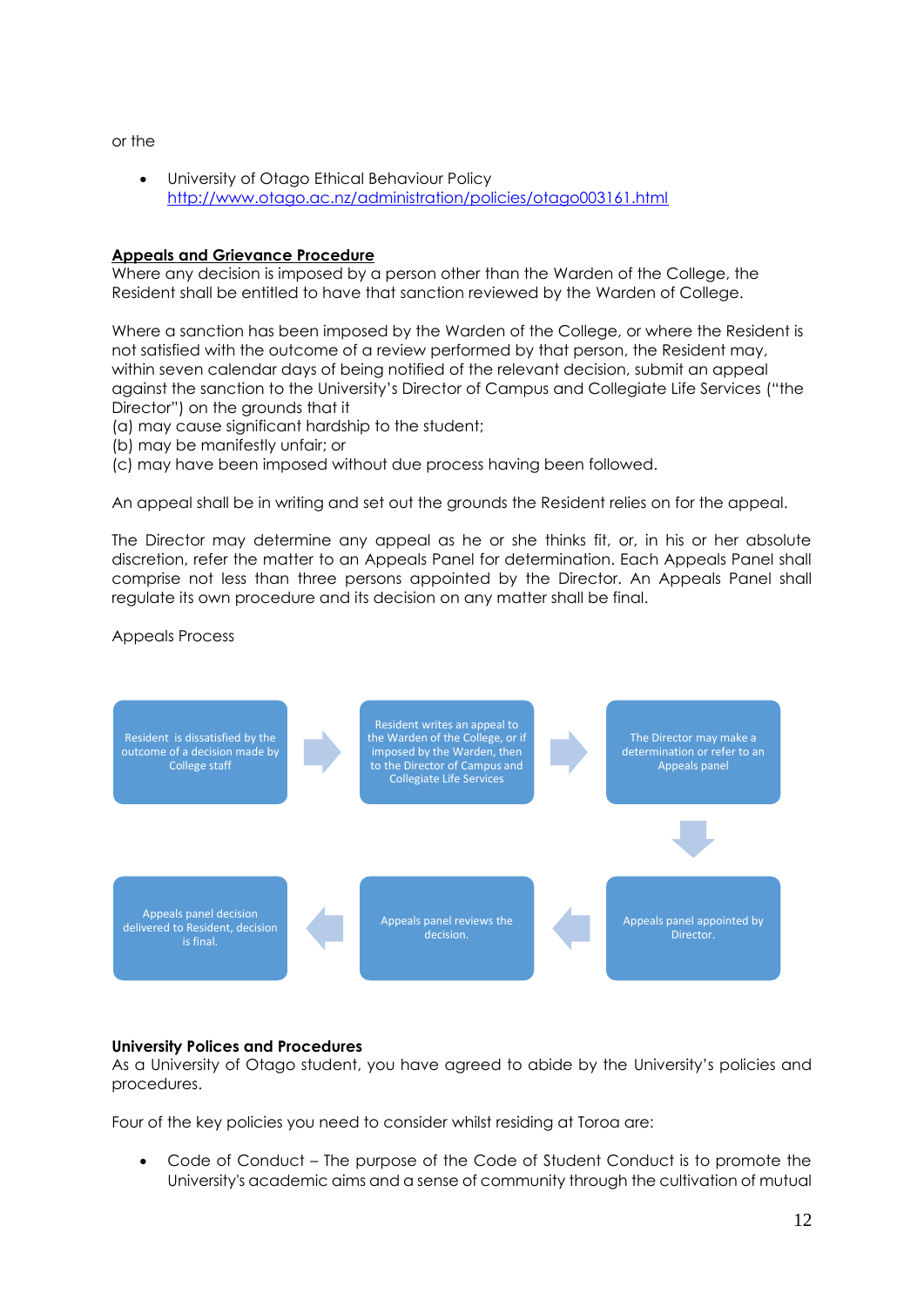respect, tolerance and understanding. To this end, the University expects that students will not engage in behaviours that endanger their own or others' safety and well-being. Students are expected to conform to the standards contained in this Code of Student Conduct off-campus as well as on-campus.

- Ethical behaviour Policy The purpose of this policy is to promote ethical interactions between members of the University community and to provide an environment of safety, respect and dignity so members can participate fully in all aspects of University life.
- Student Charter The University is committed to scholarship through excellence in teaching, research and service and to the provision of a stimulating campus environment for the development of lifelong learning skills. The purpose of the Charter is to advance those aims, to acknowledge the University's commitment to the Treaty of Waitangi and to promote good relations between the staff and administration of the University and its undergraduate and postgraduate students.
- Sexual Misconduct Policy This policy sets out options for reporting sexual misconduct and the process for responding to reported incidents of sexual misconduct.

The University reserves the right to pursue through its disciplinary procedures matters that are also being, or may also be, addressed by the legal system or under any of the abovementioned University policies. For more information:

- <https://www.otago.ac.nz/proctor/otago670687.pdf>
- <https://www.otago.ac.nz/administration/%20policies/otago003161.html>
- <https://www.otago.ac.nz/about/otago005275.html>
- [https://www.otago.ac.nz//administration/policies/otago711781.html](https://www.otago.ac.nz/administration/policies/otago711781.html)

# ■ **Confidentiality**

As a resident you should be aware that study, behaviour, and health matters are not confidential to individual staff members, but to the staff team. You should expect that individual Kaiāwhina will share such matters with the College senior management team as necessary.

The Tautiaki has concern and responsibility for the whole College, and therefore all staff members consult with the Tautiaki over issues with Residents. The Tautiaki only shares personal or sensitive information on a "need to know basis" with other staff.

Staff may suggest to Residents that it would be more appropriate if some matters were shared with a professional from the Student Health Mental Health and Wellbeing team or with other outside agencies.

Staff, including Kaiāwhina will treat all Residents' concerns and private details with respect and confidentiality.

There are occasions when it may be necessary for the Tautiaki or other members of the senior management team to contact or disclose information to relevant parties (e.g. parents/caregivers, health professionals, financial guarantors).

This may occur when:

- we have concerns regarding the health or wellbeing of a Resident
- there is a clear or imminent danger to a Resident or staff member; including Kaiāwhina
- there have been serious breaches of the University College guidelines or policies
- payment of accommodation fees is in arrears.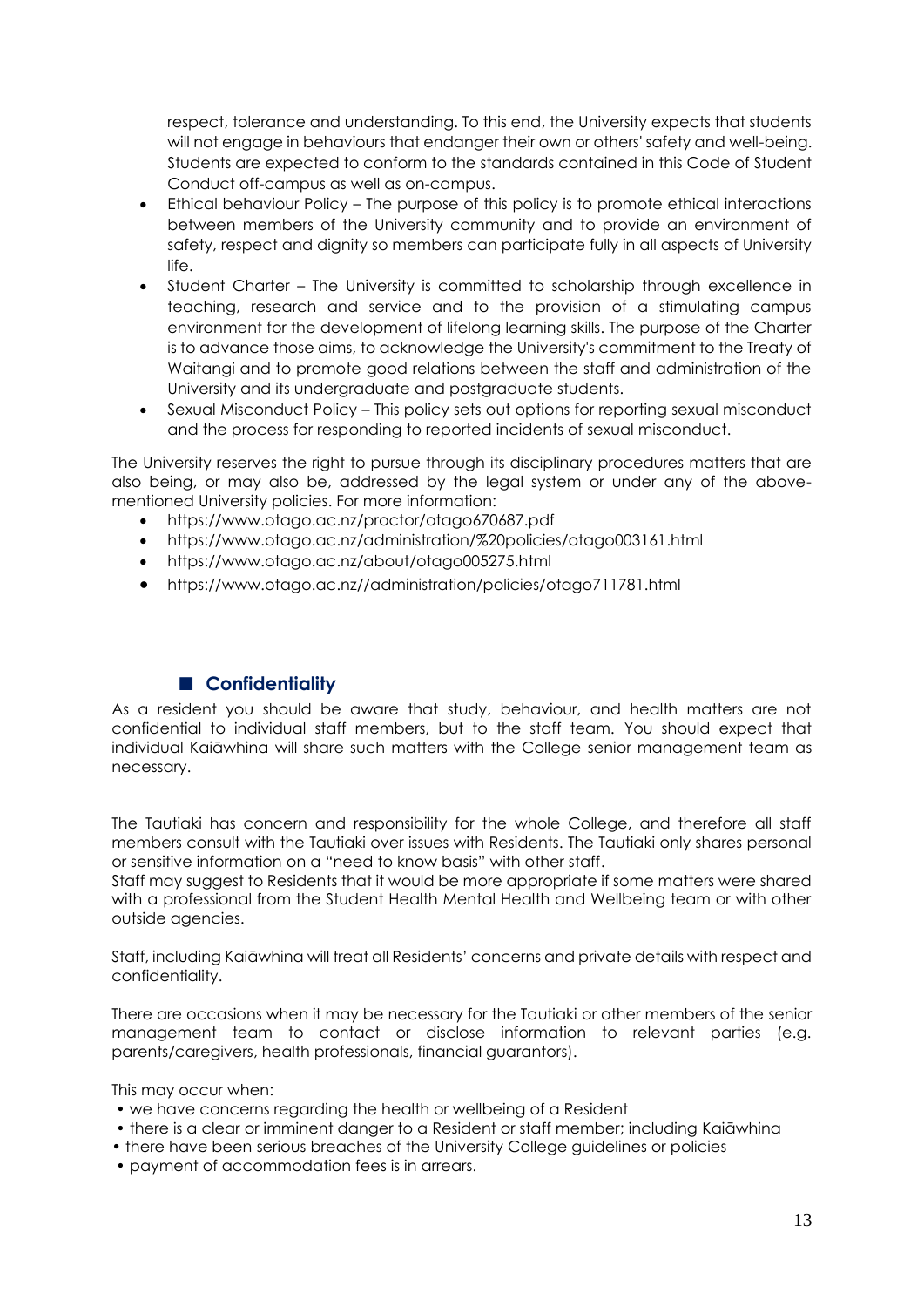# ■ **Environmental Conscience**

We care about our planet and we do our best to be proactive in taking care of it. Recycling, and careful waste disposal, is a good way of reducing the negative impact our community has on the environment. We believe in refusing, reusing and recycling as much as we can.

You will find a range of recycling, reducing and waste disposal initiatives at Toroa. Our voracious tiger worms happily digest your food scraps to produce compost for our gardens.

We encourage and provide communal facilities for recycling of paper, cardboard, glass, cans and other products. All residents are expected to recycle appropriately. We also encourage conscious use of electricity and water.

No rubbish is to be left in kitchens or any common area of the College. Dumping rubbish in an area other than the appropriate bins or recycling bins is considered as inappropriate within the Toroa community.

### ■ **Food**

Toroa provides three meals a day for all residents. Our food services team have developed menus that are tasty and nutritious.

#### **Dietary Requirements**

We can cater for many special dietary needs, but not all. Our kitchen operates as a full production kitchen (without isolation areas) and whilst every precaution is taken regarding dietary needs there are always going to be traces of allergens e.g. nuts, gluten, dairy and meat products within the production areas.

If you have, or develop, a moderate or highly severe dietary sensitivity or allergy, or any dietary requirements not listed please check with the College before accepting our offer of accommodation. To talk about meals and any special needs you can email [toroa.college@otago.ac.nz](mailto:toroa.college@otago.ac.nz)

Vegetarian, dairy free, and vegan options are always available.

We also offer a halal option. The halal service we provide is focused around the food. We provide meat that is halal (lamb, beef, chicken) and our halal dishes contain no alcohol or any pork or prohibited ingredients.

If you require a **halal diet** please note that we do not designate halal utensils, ovens or equipment for halal production although all equipment and utensils are clean i.e. have not been used for other use after their cleaning and sanitation prior to the halal preparation. All food is prepared separately as this is a requirement for food safety to minimise risk of cross contamination. Our meals are prepared in a central production kitchen and pork and alcohol products may be in use for other food preparation, so our kitchen, strictly speaking is not halal.

#### **Breakfast, Lunch and Dinner**

Your breakfast food is available in the pantry store in Manawa. Breakfast food includes: a variety of breads, spreads, cereals, tinned fruits, milk and milk substitutes. Please note that we are not able to offer fresh fruit, yoghurt or juices for breakfast.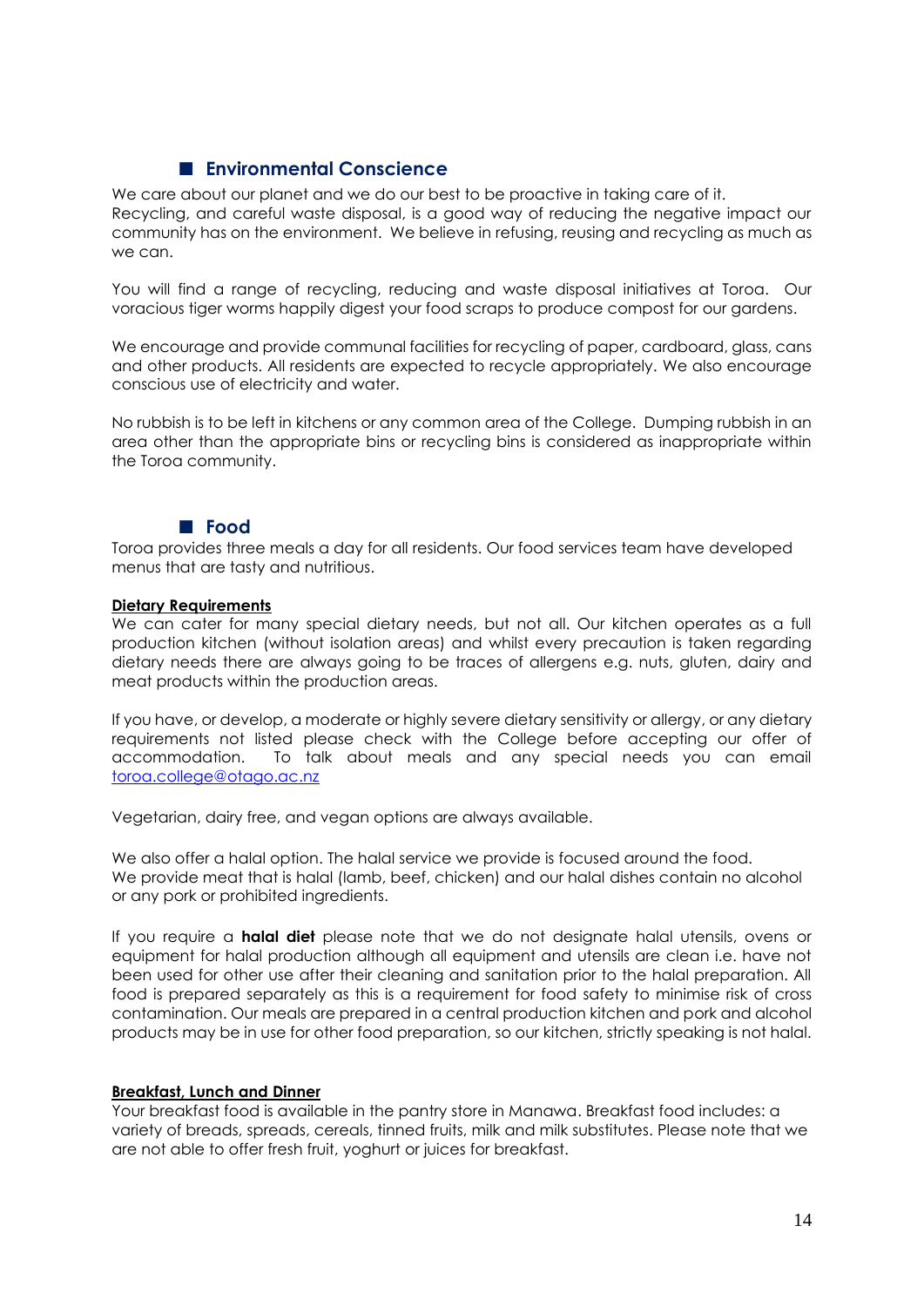All residents dine together for lunch and dinner, in the Gazebo Lounge (our dining room) in the University Union.

Although each unit has an equipped kitchen, self-catering is not an available option at Toroa.

#### **The Gazebo**

Our dining room – the Gazebo, is a fabulous room situated right in the heart of the University campus. We consider this room as an extension of the College and as such our policies and guidelines extend to this area. Clothing should be clean and tidy, and footwear is always required. Student ID cards may be required for dining purposes.

To be helpful to dining room staff we are required to clear our crockery, cutlery, glasses and food scraps from our tables, placing them in the appropriate clearing stations. Crockery, cutlery, or any other equipment from the dining room may not be removed from the Gazebo.

You may have a guest dine with you in our dining room. Guests must be registered, through the office, the day before. You will be invoiced for the cost of your guest's meal.

# ■ **Residents - Who Lives Here**

Toroa is a vibrant, diverse and talented community of first year students. Residents come from within New Zealand and around the world, each sharing a drive to succeed. We are proud to have been selected to host under 18 international students and scholars on overseas government scholarships.

#### **Under18 International students**

In order for us to provide appropriate care for under 18 International students we follow the

Special conditions for international students aged under 18 as required by the Education (Pastoral Care of Tertiary and International Learners) Code of Practice 2021.

The Code of Practice requires the University of Otago to document any transfer of care from your Residential College to any other person. Care can only be transferred to someone from whom we have approval from your parents/legal guardian.

It is also illegal under New Zealand law for those under 18 to consume alcohol.

By accepting a place in the College, you agree to the following conditions until the date of your 18<sup>th</sup> birthday:

- Return to the College by 11pm each evening. If you anticipate being slightly late, the College shall be informed.
- If planning to stay elsewhere, you must give us sufficient notice to obtain approval from your parents. You must not stay overnight away from the College until you have approval from the College.
- No guests are to stay overnight in your room.
- No consumption of alcohol, regardless of whether consumed at the College or elsewhere.

Any under 18 international student who breaches these conditions may face a consequence as outlined in our Misconduct section or as outlined in clause 7 of the General Conditions of Residence of the accommodation contract.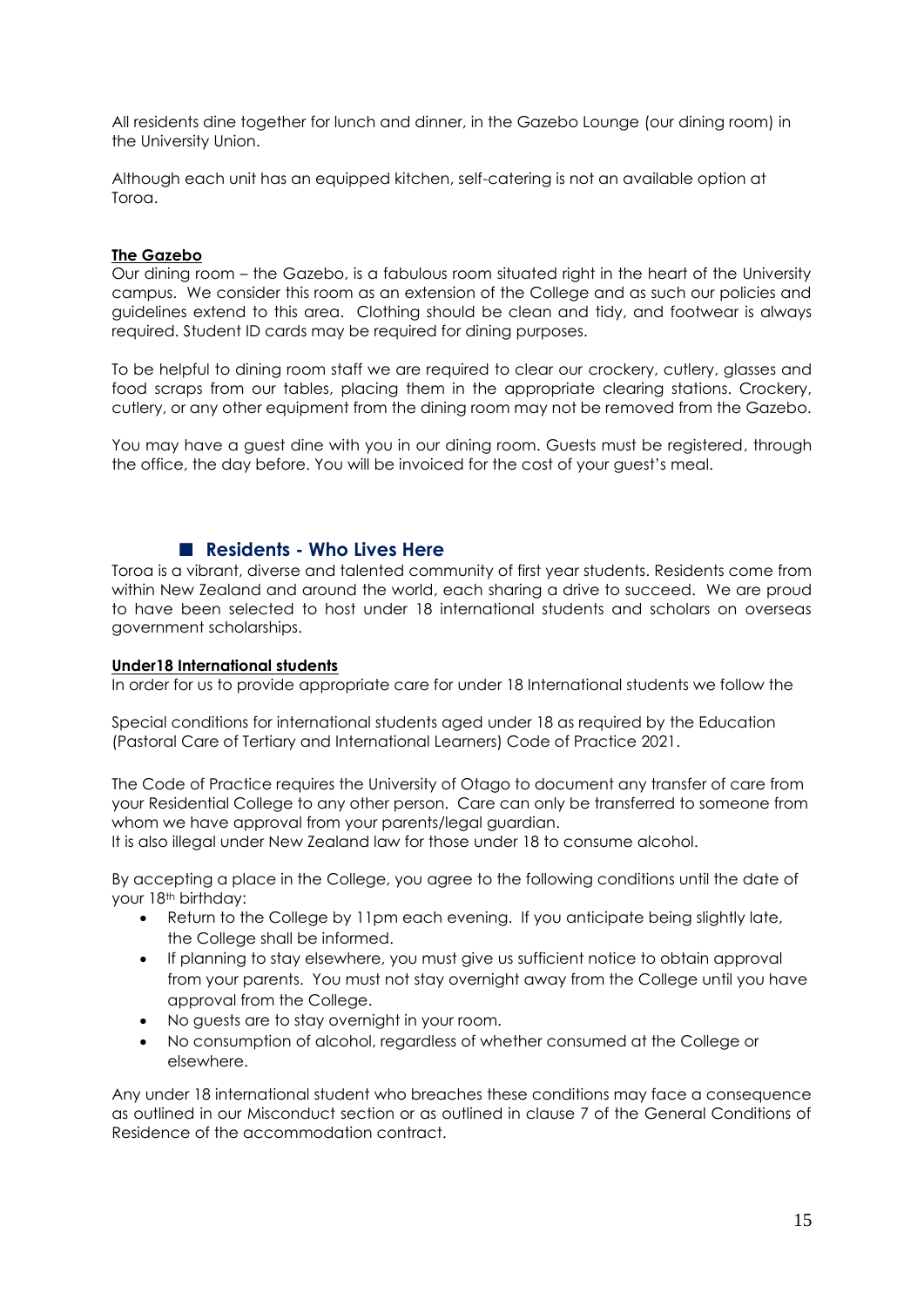#### **Returning Residents**

Whilst we support the opportunity to move into a private flat in second year, we do accept a small number of residents who wish to reside at Toroa for a second year. These residents are an important part of the community as they carry the Toroa community spirit through to the next year.

#### **Flatting Reference**

Most of our residents head out into private accommodation in their second year of study. It is usual for landlords to require a flatting reference from your previous or current place of accommodation. The Tautiaki will provide references as requested, however, we do not offer or furnish any reference until the second semester of the year. Please be aware that landlords will require information from us in relation to how well you meet your required financial obligations; any damage you may have caused; your levels of tidiness etc.

# ■ **Social and Events Programme**

Our primary purpose is to provide you with a living environment that supports your academic goals, balanced with an environment that allows you to have time to relax and have some fun. We run a diverse social programme throughout the year giving you many opportunities to participate in a variety of social and sporting activities. We participate in the Inter-Collegiate cultural, games and sporting competition that runs throughout the academic year and have had many successes in this ongoing competition. Volunteering and community service are important to us and we provide opportunities for you to take part and give back to the wider community. We encourage you to make the most of Toroa by getting involved.

# ■ **Student President and Residents' Committee**

The Student President and the Toroa ResCom help promote the Toroa community spirit. The Student President is elected at the beginning of each year. the Student President meets with the Tautiaki or Kaiwhakaako Matua on a regular basis, represents the college at various events, welcomes and greets visitors to the college, addresses the college and guests at formal and informal functions. The President is assisted by the Residents' Committee (formed at the beginning of the year) to help plan and organise some of Toroa's many events.

# ■ **Student Voice**

Your experience at Toroa is important to us. We recognise that you have expertise and knowledge that can offer insight and opportunity. We encourage you to share your ideas, thinking and feedback with us (either through the President and committee or directly to the staff team) so that we can better support you and enhance your year. The University conducts an annual resident survey for all members of the residential college system. We encourage you to complete this when it is available.

# ■ **Whānau Parents Caregivers**

The role of parents, caregivers and whānau remains very important during the years you spend at University. We work collaboratively to help parents, caregivers and whānau understand how they, as your first support system can have a positive impact on your time with us. Supporting you and helping you navigate the student experience, understanding or offering learning support, and empowering you to take responsibility for personal and academic choices are just some of the ways they can contribute to your time at Toroa. Developing and affinity for Toroa and the University of Otago are also very important to us.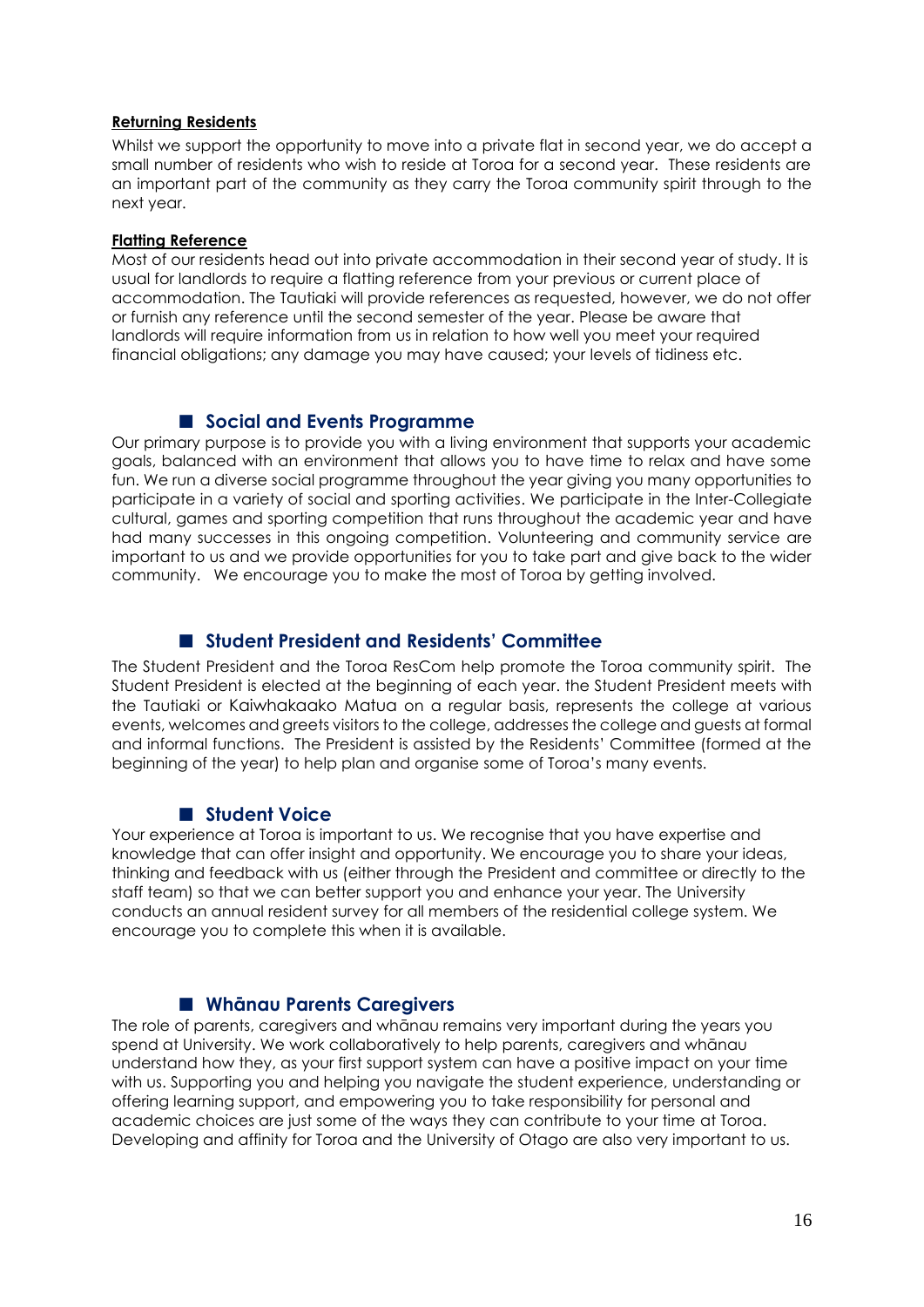# ❑ **COMMUNAL LIVING**

Living together with a large number of others may be a new experience for you. We understand that queueing for food, the bathroom and other resources may be something that you have not previously experienced. We are here to help you navigate these new experiences as you progress on your first year journey. Prior to your arrival we will ask you to provide us with some information about yourself to help us find the best area for you to live in based on your requests.

# ■ **Alcohol at Toroa**

At Toroa we promote a sensible and healthy attitude towards alcohol. If you choose to consume alcohol, you are expected to do so in a gracious, moderate and responsible manner.

We believe that choosing to not drink alcohol is a valid choice and upon sufficient request we offer alcohol-free units in which you may not store, carry or consume alcohol. As necessary, information regarding the location of these units will be provided at the beginning of the year.

We hold the view that excessive use of alcohol is not acceptable as it can lead to self-harm, the harm of others and can even be life threatening. Any resident exhibiting concerning alcohol related behaviour, gross intoxication and/or regular signs of intoxication may be called to meet with one or more of the senior management team for the purpose of education, pastoral care intervention and/or misconduct meetings.

Being under the influence of alcohol does not justify nor excuse irresponsible behaviour. At Toroa alcohol is not considered a mitigating factor in matters of poor behaviour and residents can expect to be held accountable for their conduct. We consider gross intoxication to be anti-social and a breach of our community expectations and anyone found in this condition will face a consequence or intervention as outlined in the conduct section.

If you would like to drink alcohol you may keep a moderate amount of alcohol in your unit and enjoy some social time with your Toroa friends in the lounge area of your, or another, unit



We encourage you to be familiar with the guidance provided by Alcohol NZ

#### **Residents under the age of 18 years**

Any resident under the age of 18 years is not permitted to carry, store or consume alcohol within the Toroa community.

All residents aged under 18 years at the start of the year will be required to meet with a senior staff member to discuss this alcohol restriction. Any resident found to be in breach of this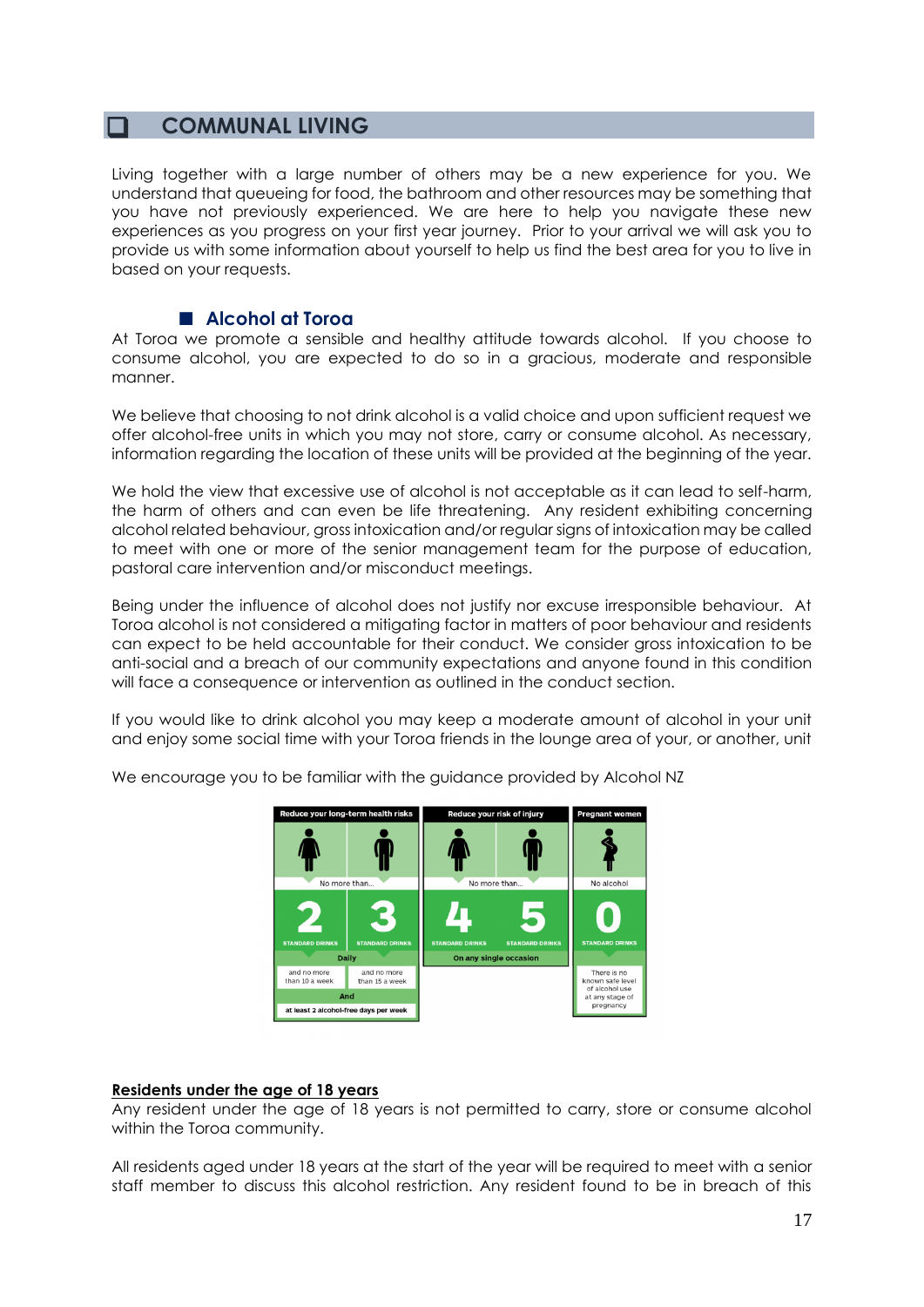condition will face a consequence or intervention as outlined in the misconduct section. Any person supplying alcohol to any resident in this category will also face a consequence or intervention as outlined in the misconduct section.

#### **Not permitted within the Toroa Community:**

- Spirits, Liqueurs, Fortified Wines
	- Kegs
	- Casks or goons
	- Home brewing including beer/wine/spirit making or home brewing equipment
	- Any bottle, container, vessel etc containing more than 8 standard drinks
	- Drinking Games
	- Apparatus and paraphernalia associated with drinking games and/or binge drinking
	- Drinking in car parks, foyers, on decks attached to units, and other Toroa communal areas (e.g. Manawa, the roof terrace, the tutorial room, the Gazebo and laundries)
- Storage of alcohol bottles (full or empty) on window ledges, in view of windows or in public areas within a unit
- Alcohol deliveries

As the items listed above are not considered consistent with moderate behavior involving alcohol, any such items located within the College property will be confiscated and may be returned either to a Parent/Guardian (at your cost) or to you at the end of the period of residence, or destroyed accordingly (after notification) if considered not appropriate to return. Any items not claimed will be disposed of in an appropriate manner.

Further, we do not allow

- More than ten people drinking in any one place at any given time
- Guests bringing alcohol to, or consuming alcohol at, Toroa

**Additional alcohol restrictions** will be put in place four weeks prior to (and during) the exam period and may be put in place at other times throughout the year as deemed necessary by senior staff. Prior to exams we have a four-week study zone period where we expect minimal noise at all times. Consumption of alcohol after 7.30pm is not permitted.

Please note that should there be any change in Government legislation regarding alcohol we may review and/or change our alcohol policy and guidelines if and when we deem it necessary to do so.

*We ask that you make your guests aware of our policies. Staff may ask any guest whom they believe is not behaving appropriately to leave Toroa property immediately.* 

#### *If you believe you may have an alcohol or drug problem we encourage you to talk with us so we can assist you in seeking help.*

You can find more information on safe alcohol practices <https://www.alcohol.org.nz/help-advice/is-your-drinking-ok> <https://www.drinkaware.co.uk/advice/staying-safe-while-drinking/how-to-stay-safe-at-uni/> [https://www.hellosundaymorning.org](https://www.hellosundaymorning.org/)

# ■ **Communal Living**

Everyone has individual needs and standards when it comes to having suitable study and living environments. Living harmoniously together at Toroa requires us all to show respect and consideration for each other.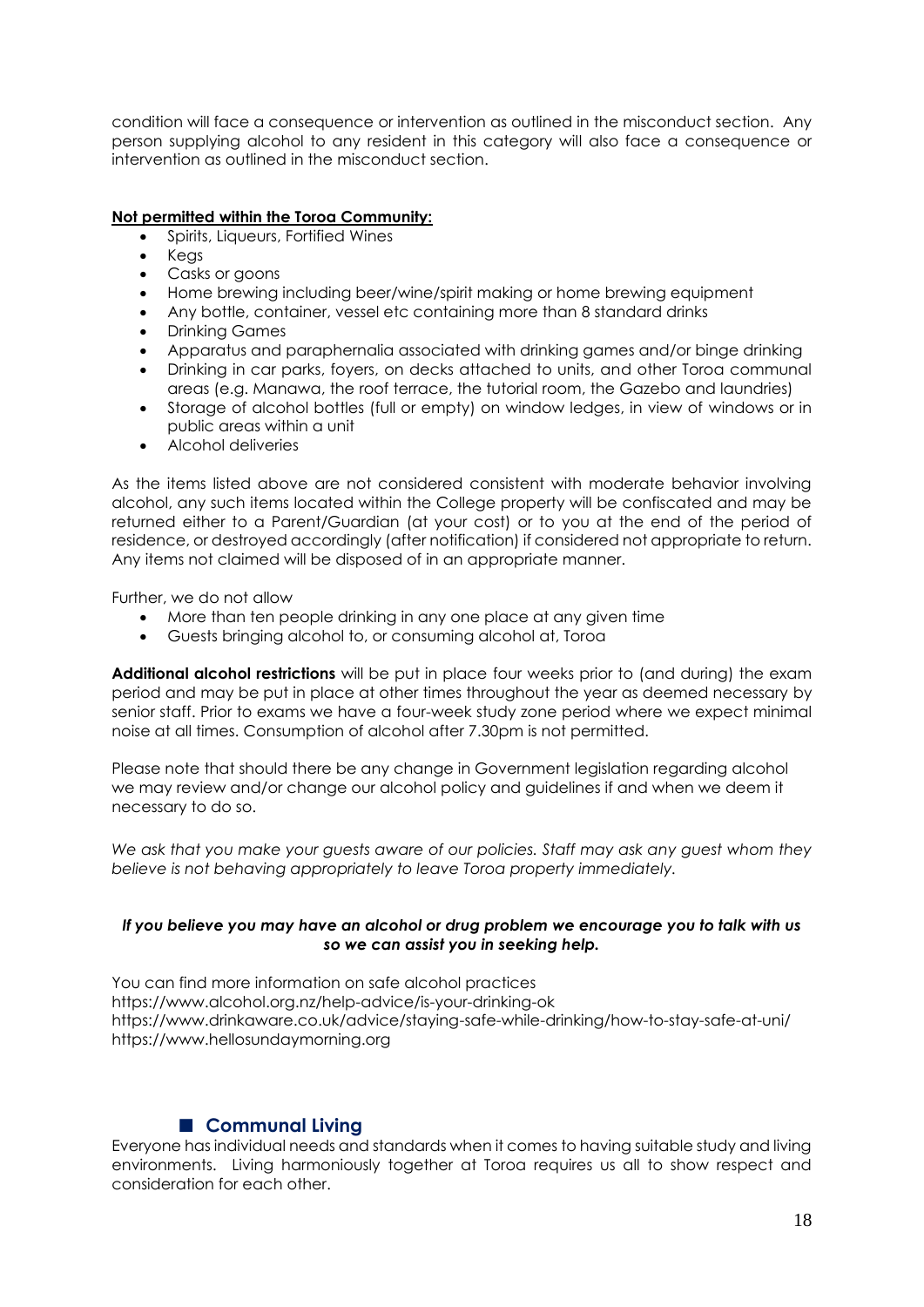As well as showing respect and consideration we expect that you will:

- respect Toroa property and furnishings
- report any damage immediately it occurs

When you accept a place at Toroa you will be asked to advise us of your living preferences. We make every effort to accommodate the needs of anyone requesting to live in a single gender unit. This means that some people who request a mixed living environment may be placed in a single gender unit, and in some instances people who request a single gender unit may be placed in a mixed gender unit. Whilst we make our placements with the utmost care, we cannot guarantee to place you with people whose interests and lifestyle are similar to yours.

Staff work closely with residents to determine how we can all create an environment that is relaxed, comfortable and conducive to academic pursuits. Staff (including Kaiāwhina) will visit the communal areas of your unit as a matter of course to ensure your ongoing wellbeing so feel free to let them know if you need anything.

# ■ **Communication**

We use many media for communicating with you throughout the year. These include but are not limited to: personal communication, College announcements, notices, facebook, email, text, letters and phone calls.

# ■ **Drugs and other such substances**

#### **Illegal Drugs**

The University has adopted a zero-tolerance policy in respect of the possession, use or distribution of illegal drugs by members of its Colleges while on University property or while attending a College event. Where disciplinary process establishes that the Resident has committed a breach of this policy, the contract will automatically be terminated by the Tautiaki, but this sanction may be reviewed through the appeals process below.

The process to be followed in relation to any specific incident shall be appropriate to the nature of the allegation involved and the range of penalties under contemplation, provided that in any process the Resident shall be entitled to be fairly informed of the matter of concern, and shall have the opportunity to provide a response or explanation before any penalty is imposed.

Where a Resident faces an allegation that amounts to criminal behaviour, or where the circumstances otherwise make it inappropriate for the Resident to remain in the College while the matter is considered, the Tautiaki may suspend the Resident from the College until the process is complete. In such circumstances, the Resident may be offered accommodation at another College but shall not be entitled to such an arrangement being made.

Where any sanction is imposed by a person other than the Tautiaki, the Resident shall be entitled to have that sanction reviewed by the Tautiaki, Where a sanction has been imposed by the Tautiaki, or where the Resident is not satisfied with the outcome of a review performed by that person, the Resident may, within seven calendar days of being notified of the relevant decision, submit an appeal against the sanction to the University's Director of Campus and Collegiate Life Services ("the Director") on the grounds that it (a) may cause significant hardship to the student; (b) may be manifestly unfair; or (c) may have been imposed without due process having been followed. An appeal shall be in writing and set out the grounds the Resident relies on for the appeal.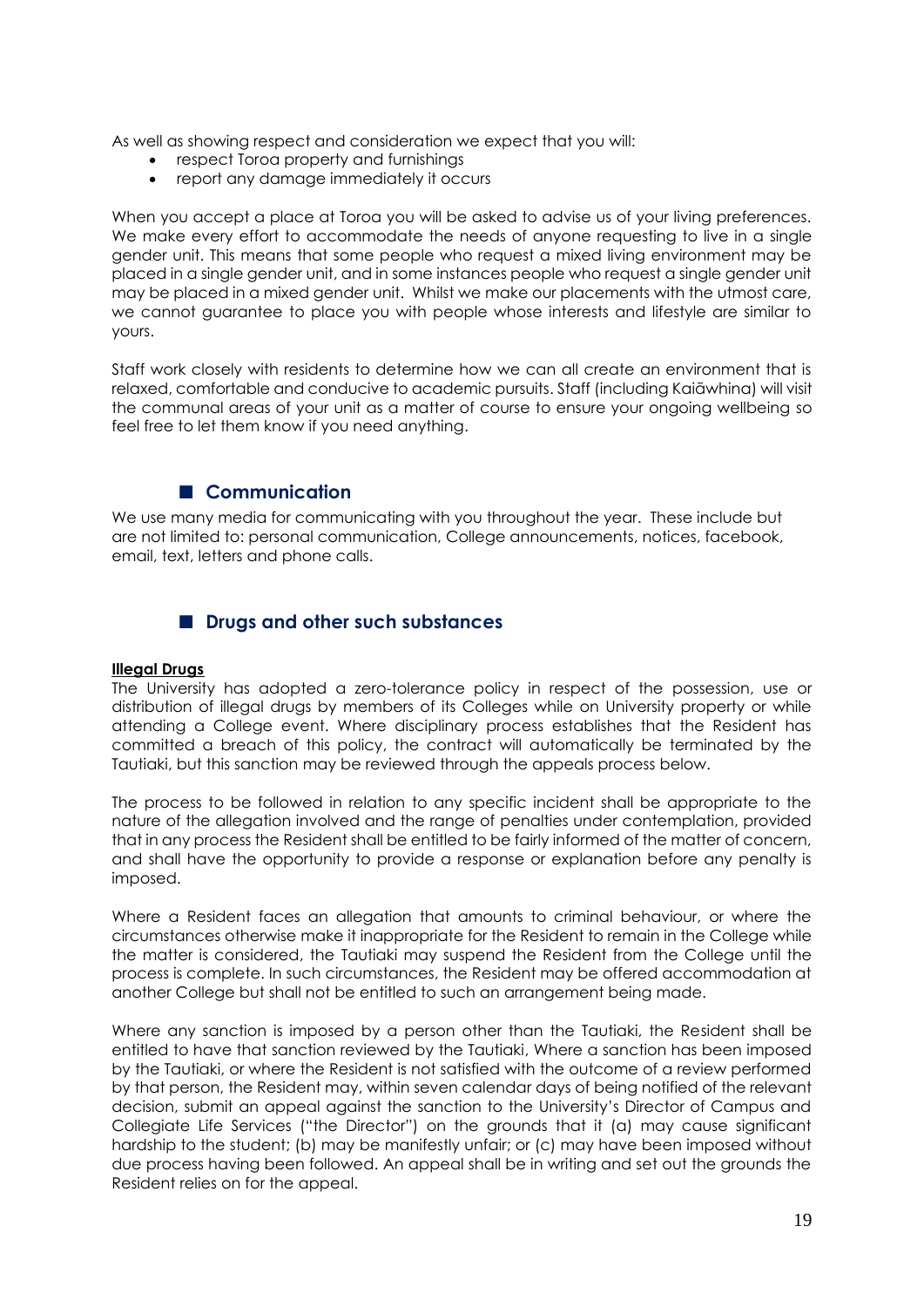The Director may determine any appeal as they think fit, or, in their absolute discretion, refer the matter to an Appeals Panel for determination. Each Appeals Panel shall comprise not less than three persons appointed by the Director. An Appeals Panel shall regulate its own procedure and its decision on any matter shall be final.

#### **Legal Substances**

At any given time, a substance can be classed as legal and yet it can have a serious effect on your mental and physical health, some of these are not yet known. The legality of substances is something that can change suddenly as a result of government passing laws. The fact that a substance has become illegal after you purchased it will not be accepted as an excuse by the law or the College. While we recognise that some readily available substances are classed as legal, we cannot condone the use of these substances due to the unknown health effects they have. Our expectation is that you will not have any drugs apart from your prescribed medication or over the counter products. The only 'legal substance' that we allow to be used at Toroa College is alcohol and this is subject to College rules and current legislation. Any Resident found in the possession of, under the influence of or using a legal high will face disciplinary action.

Any resident found in the possession of, or using a legal substance not allowed within the Toroa community may face a consequence or intervention as outlined in the Misconduct section, which may involve being suspended or excluded (termination of residence) from the Toroa community. Suspension or termination of residence due to possession, use or distribution of legal substances not allowed within the College, does not affect the resident's ongoing liability for their remaining annual residential fees.

# **Drug Related Paraphernalia**

As we do not condone the use of illegal drugs, or legal substances, and the presence of drug utensils and/or drug related paraphernalia within our community or grounds will not be tolerated. Anyone found to be in possession of, or using such items will face disciplinary action, which may involve being suspended or excluded (termination of residence) from the Toroa College community. Suspension or termination of residence due to possession, use or distribution of drug utensils and/or drug related paraphernalia does not affect the Resident's ongoing liability for their remaining annual Residential fees.

# ■ Guests and Visitors

Your friends and whānau are most welcome to visit you at Toroa. We ask that you ensure your visitors and guests are familiar with Toroa philosophies and policies. There is a charge, per meal, for anyone dining with us.

Please note that guests may not bring alcohol to, or consume alcohol at, Toroa. Any guest found to be in breach of this condition will be asked to leave Toroa immediately.

You must be with your guest at all times when they are at Toroa. For the ongoing security of our community please do not give your key or the access codes to our gates to any other person.

Whilst we welcome your guests and visitors we reserve the right to ask any guest or visitor to leave the property and to withdraw permission for any visitor/guest to be on the premises or within Toroa property if we deem it necessary to do so.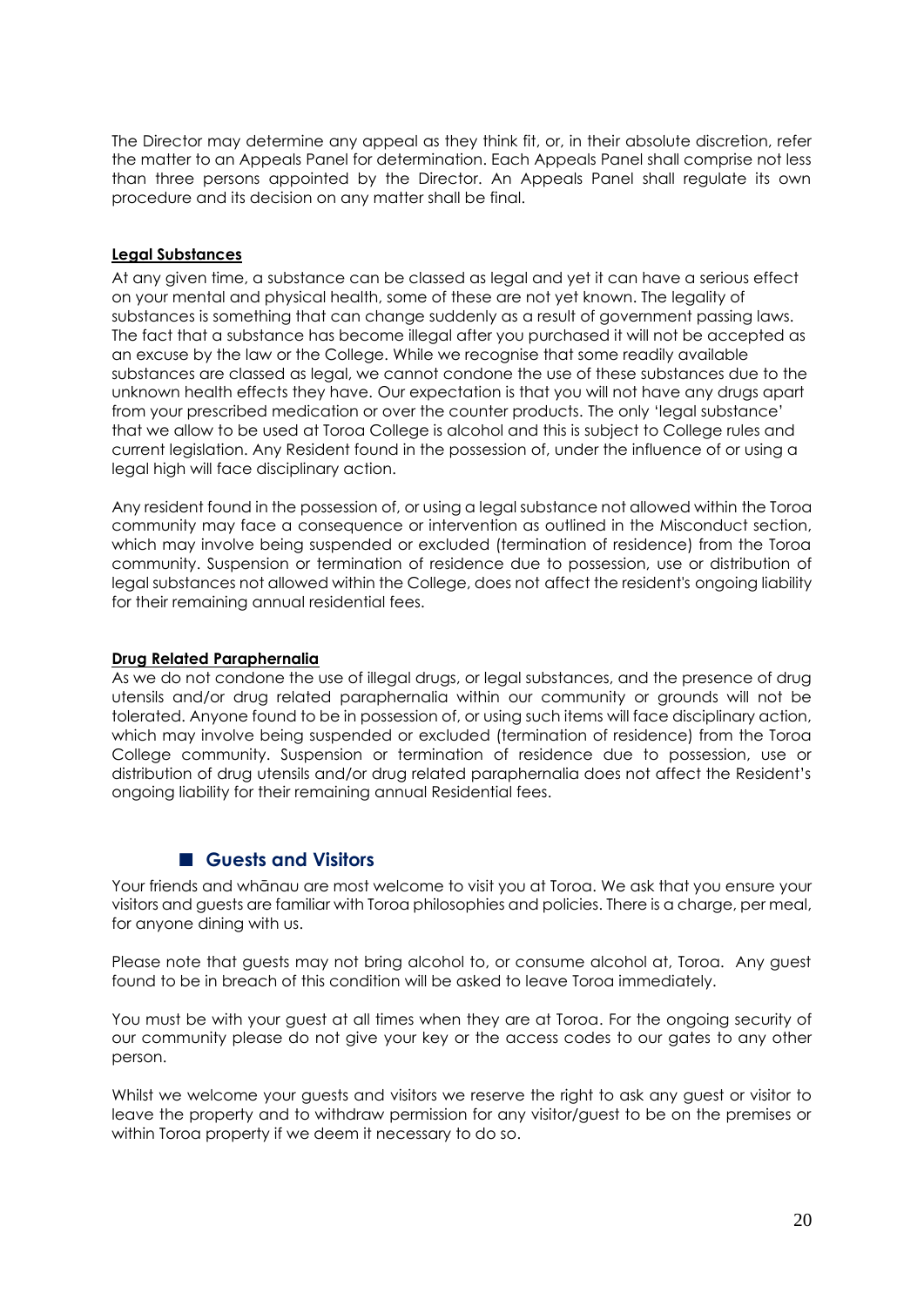#### **Overnight Guests**

Our facilities are designed to accommodate our residents comfortably and therefore we are not able to accommodate others without impacting on resident comfort. With this in mind, we consider overnight guests to be a privilege. There is a nightly charge and a meal charge (as applicable) for any guests staying overnight with us.

For Health and Safety reasons we must know who is staying on site. If you wish to have a guest stay you must have permission from the one of the staff on the senior management team and register your guest prior to 5.00pm on the night you wish your guest to stay. Your guest must be present at Toroa when they are registered and must be available to meet with staff if requested. For safety purposes your guest must sleep in your bedroom and not in a communal area of your unit or the College. We are not able to provide beds or bedding for overnight guests.

We prefer that your overnight guests be gaed 17 and over. If you wish to have a guest who is under the age of 17 years please talk with staff before making any arrangements for them to stay over.

For everyone's comfort your guest may not stay at Toroa more than three nights in a row. Should anyone be found to have unauthorised guests staying, they (the resident) will incur a charge of \$86.25 per night for the duration of each guest's stay.

Please be aware that we do not allow

- a resident to have more than one overnight guest per night
- overnight guests for the first two weeks of the first semester.
- overnight guests for the first two weeks of the second semester.
- overnight guests during study zone (3 to 4 weeks before exams until the end of the semester.)
- overnight guests during large entertainment, sporting or other large events being held in Dunedin or nearby.
- guests or overnight guests at other times, as deemed necessary and advised by the senior management team.

# ■ **Harassment/Bullying/Discrimination/Anti-Social Behaviour**

The Toroa community aspires to be an inclusive community and we believe that all members of the community have the right to study and live in an environment that is free from any form of anti-social or malicious behaviour. Unacceptable behaviour may include but is not limited to behaviour that is physical, spoken, virtual, electronic, written or published.

We do not accept any discrimination against another resident on the basis of gender, age, ability, nationality, sexual orientation, religious affiliation or any other reason.

We will not accept any form of behaviour that harms, causes concern or violates a person's dignity through bullying; harassment; abuse; coercion; intimidation; assault; or behaviour that may be deemed to be anti-social or malicious in nature.

Examples of behaviour we deem to be anti-social includes but is not limited to: name calling; disruptive behaviour; abuse; unwanted physical contact; unwanted non-verbal contact; unwanted electronic messages; harmful digital communications; intentional or reckless intimate visual photos or recordings; stalking; any form of physical violence; sexual violence; sexual assault; sexual harassment; derogatory comments and language

Any proven incident of harassment may result in the offending Resident being excluded (termination of residency) from the College.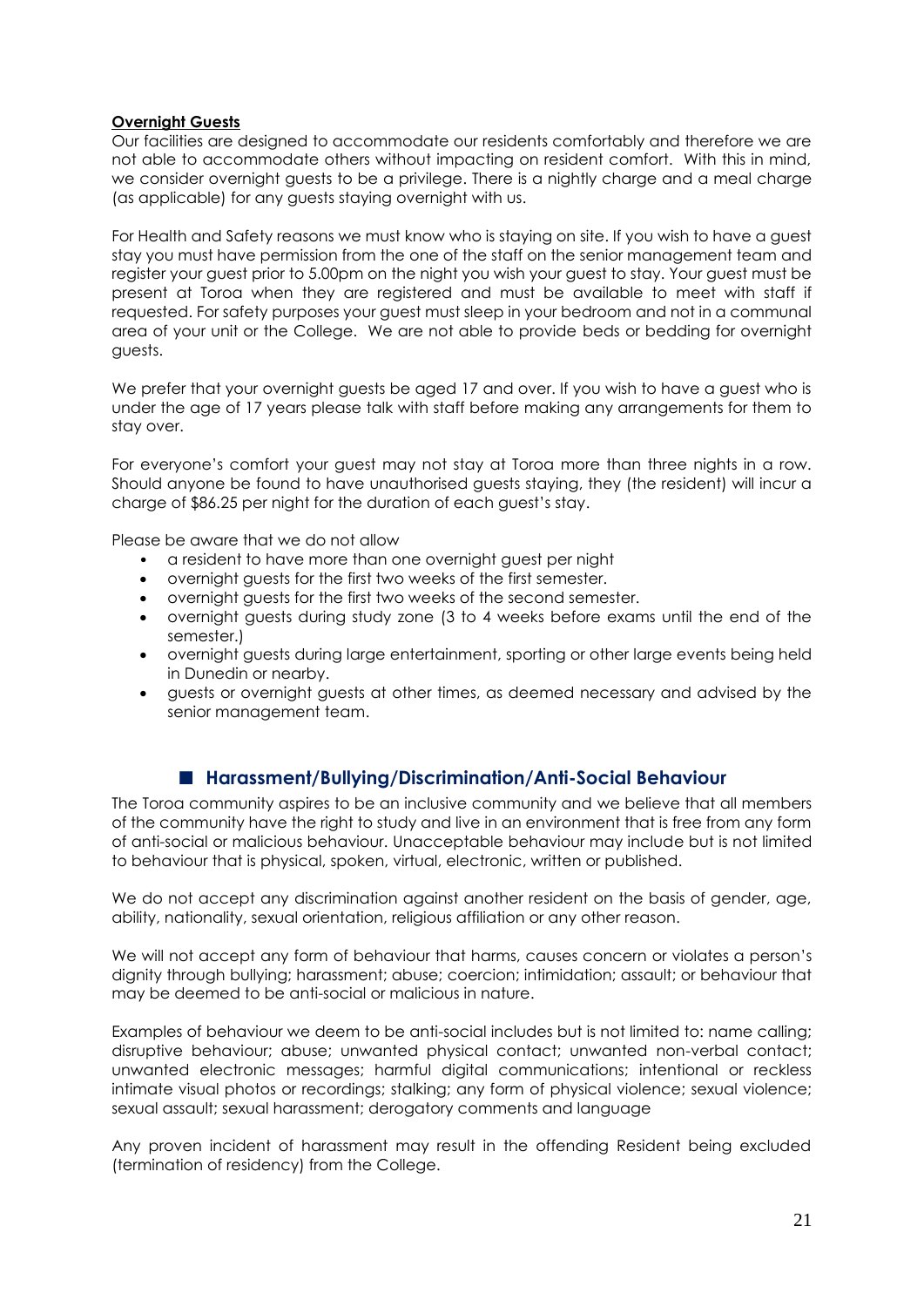If you feel you have been subjected to any of the behaviour listed above, we recommend you take the following steps:

- make sure you are safe
- talk with a staff member to decide if you wish to make a complaint
- seek advice and get support from a staff member
- or you can check out the other support services available at the University of Otago at:<http://www.otago.ac.nz/services>

#### *Consent*

In all relationship matters it is essential that mutual respect and consent is followed by both parties. All Residents of the College must be very clear on the meaning of sexual consent. Complaints of sexual activity without consent will be treated as serious misconduct and investigated in line with the University's Sexual Misconduct and Response Team (SMART) Policy and/or the NZ Police.

<https://www.otago.ac.nz/administration/policies/otago711781.html>

The following are very good guidelines.

• Consent must be **CLEAR.** The absence of a no does not mean yes. Silence is not consent. No means no.

• Consent must be **COHERENT**. People who are asleep or incapacitated by drugs or alcohol cannot give consent.

• Consent must be **WILLING**. It is never given under pressure, whether that is emotional or physical manipulation or threats being used.

• Consent must be **ONGOING**. If someone consents to one sexual activity, that doesn't mean consent to all activities.

As a collegiate community you are also responsible for each other. Please look after your friends and be pro-active in supporting anyone who is in potential danger or harm.

#### For more info about consent

During the first weeks of the College year Te Whare Tāwharau will come to the College and provide the CommUNIty102 workshop. This is a workshop designed with first years' in mind, to explore ideas about relationships and to learn skills to create a community that looks out for everyone.

By taking the time to learn about consent and to consider your values, you are saying that you value having a community that everyone thrives in.

You may find these of use for further information about consent:

<https://www.youtube.com/watch?v=oQbei5JGiT8>

<http://www.areyouok.org.nz/resources/free-resources/you-me-us-booklet/> [Male Survivors \(toah-nnest.org.nz\)](https://toah-nnest.org.nz/what-is-sexual-violence/male-survivors) <https://thewalrus.ca/what-consent-means-in-the-age-of-metoo/>

[https://www.theglobeandmail.com/opinion/metoo-young-men-and-](https://www.theglobeandmail.com/opinion/metoo-young-men-and-consent/article37341952/)

[consent/article37341952/](https://www.theglobeandmail.com/opinion/metoo-young-men-and-consent/article37341952/)

# **Reporting**

The University of Otago's sexual violence support and prevention centre is called Te Whare Tāwharau. They offer free, confidential support for any student who needs assistance and are available for walk-ins and phone support.

<https://www.otago.ac.nz/te-whare-tawharau>

If you have had an encounter or incident that leaves you feeling uncomfortable or uncertain you are encouraged to seek help and support. You can approach any member of College staff who will treat you with respect and care. A staff member may encourage you to seek additional assistance from the College management. You may also wish to contact a support agency.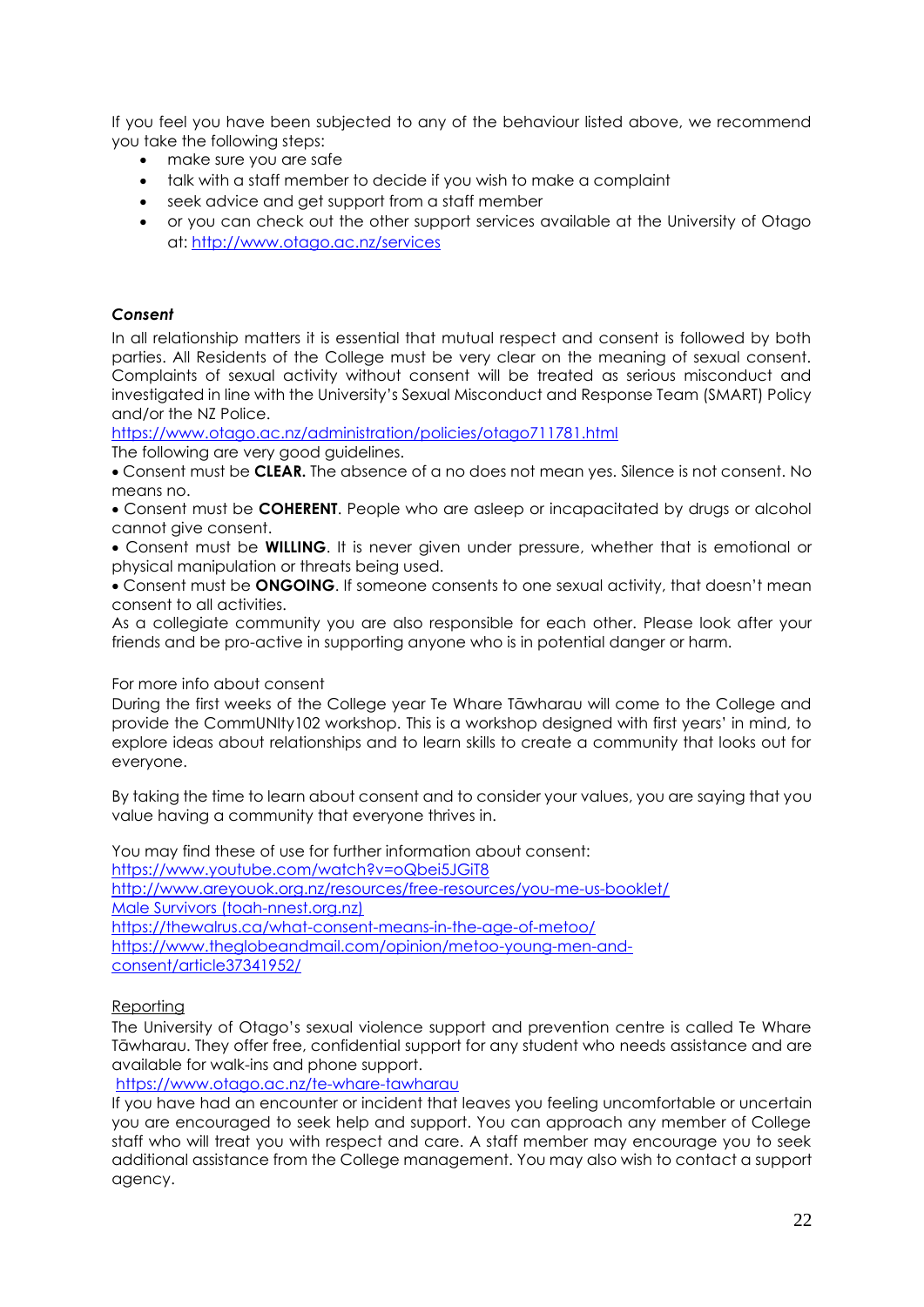Te Whare Tāwharau - 0800 479 379 NZ Police - 111 OUSA - 03 479 5332 Student Health - 03 479 8212 Healthline - 0800 611 116 OCASA Dunedin - 03 474 1592 Male Survivors Otago- [\(03\) 425 8018](tel:03%20425%208018) Youthline - 03 477 2461

#### *Harmful Digital Communications*

Under the Harmful Digital Communications Act 2015 it is illegal to make a visual recording, on any device, of another person without their knowledge or consent, where the recording shows them naked or partially naked or involved in any activity (e.g. showering or toileting) that involves dressing or undressing. These are known as intimate visual recordings and are illegal even if they are not shown to other people or shared on social media. Any allegation that a Resident has made an intimate visual recording of another Resident (or any other person) is likely to be treated as serious misconduct and if proven may result in termination of the Resident's contract with no offer being made to rehouse the Resident in another College.

### *Cyber Safety*

Residents are expected to comply with University of Otago guidelines regarding internet and communications usage as outlined in the Information and Communications Technology Regulations available on the University of Otago website. Residents are also required to comply with the University's Student Code of Conduct which states that students have the right to be safe and free from harm or intimidation in their interactions with others, including interactions via electronic media.

Both Toroa College and the University of Otago view harassment and anti-social behaviour very seriously. We support the following University policies:

#### *University Ethical Behaviour Policy*

<http://www.otago.ac.nz/administration/policies/otago003161.html>

Any resident involved found to be in breach of this policy may be suspended or excluded (termination of residency) from the Toroa community. Suspension or termination of residence does not affect the resident's ongoing liability for their remaining annual residential fees.

#### *University of Otago Code of Student Conduct*

https://www.otago.ac.nz/proctor/otago670687.pdf

Any resident involved found to be in breach of this policy may be suspended or excluded (termination of residency) from the Toroa community. Suspension or termination of residence does not affect the resident's ongoing liability for their remaining annual residential fees.

#### **Sexual Misconduct Policy**

[https://www.otago.ac.nz//administration/policies/otago711781.html](https://www.otago.ac.nz/administration/policies/otago711781.html)

Any resident involved found to be in breach of this policy may be suspended or excluded (termination of residency) from the Toroa community. Suspension or termination of residence does not affect the resident's ongoing liability for their remaining annual residential fees.

**If you feel you have been subjected to any of the behaviour listed above we recommend you take the following steps:** make sure you are safe; talk with a Kaiāwhina or other staff member to decide if you wish to make a complaint; seek advice and get support from a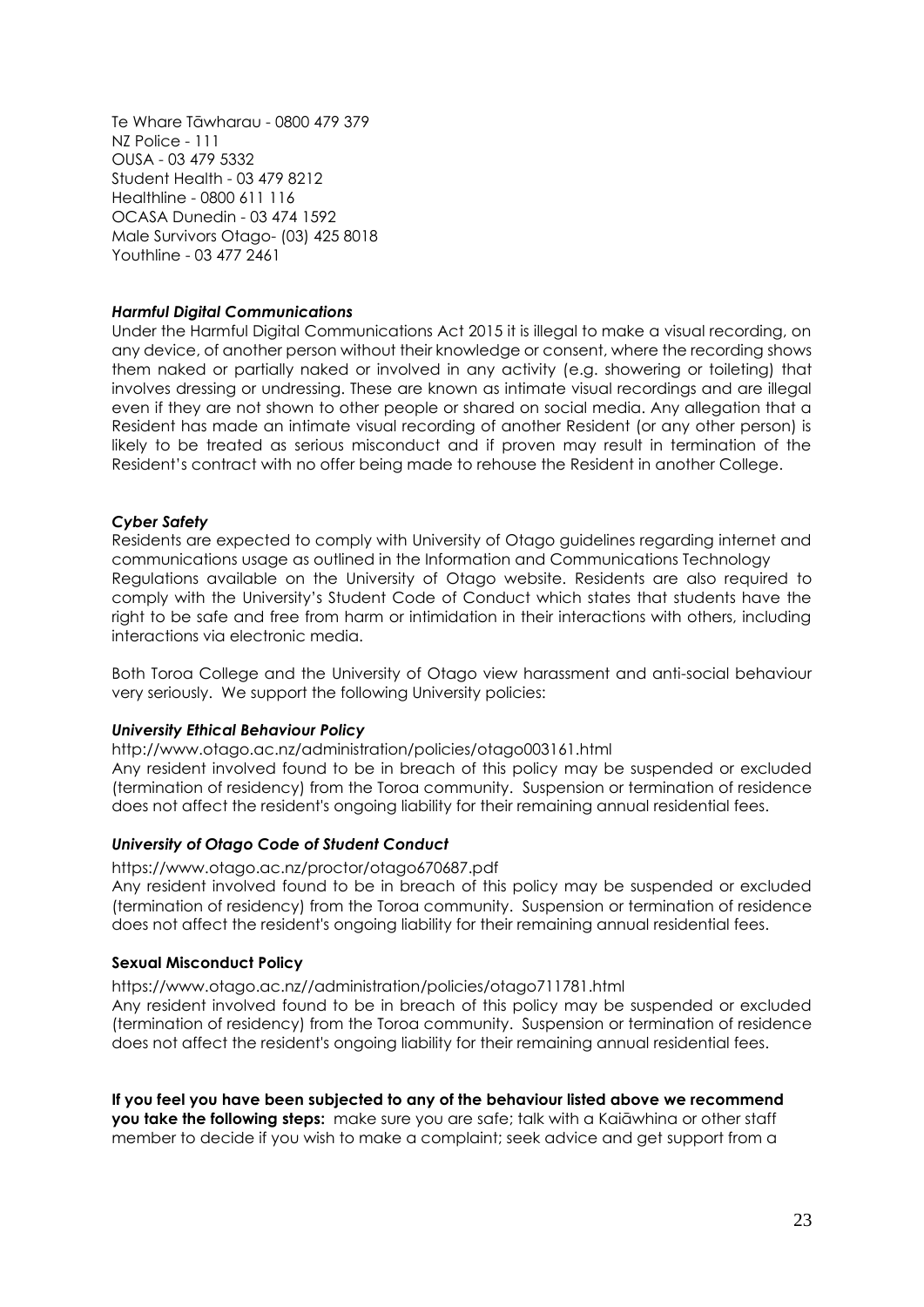staff member or you can check out the other support services available at the University of Otago at: <http://www.otago.ac.nz/services/>

# ■ **Health**

Your wellbeing is our concern. We do need you to let us know you need assistance, or that you are unwell, so that we are aware that you need some extra care and support. If you become unwell or if you have had an accident, please notify a member of staff as soon as possible. We also ask that you notify us if someone in your unit becomes unwell or has an accident.

If you are unwell we can help you to make an appointment and/or arrange transport to see a health professional. Please note that in the event an ambulance is called, any cost for the ambulance callout or service will be on charged to you.

Being part of a residential community requires an awareness of the health issues which can arise from living in close quarters with others. To minimise the spread of infectious diseases, we advise that you do not share drink bottles, and/or eating utensils. We also advise that you need to be aware of, and practice, healthy hand washing hygiene and cough/sneeze etiquette.

Toroa staff members may need to discuss your health issues with other University staff if it is believed that there is or has been clear and/or imminent danger to you, your wellbeing, any other resident, staff member or any other person. In this instance we may also contact your nominated person (as specified by you on your information forms e.g. parent/guardian/guarantor) to notify them of your circumstances.

As per our general conditions of residence we may disclose personal information to your parent/guardian/guarantor or other nominated contact person as necessary.

A dedicated, comprehensive and holistic Student Health service is available for University of Otago students. You can check out their services at www.otago.ac.nz/studenthealth

# **Concern for others**

There are times where you might be worried or concerned about a fellow Resident, friend or community member. We encourage you to start a conversation. You don't need to be an expert to reach out - just a good friend and a great listener.

Start a conversation with these four steps\*:

1. Ask R U OK?

2. Listen

3. Encourage action

4. Check in

\*Taken from<https://www.ruok.org.au/>

We encourage you to contact any staff member if you are worried about anyone. or you have not seen anyone for a while.

You can do this by:

- Speaking to the on-call staff member
- Calling our 24/7 duty number: 03 4795500
- Speaking to the staff member at reception
- Speaking to any staff member
- Emailing: [toroa.college@otago.ac.nz](mailto:toroa.college@otago.ac.nz)

(If the matter is urgent or there is an emergency please call or find a staff member)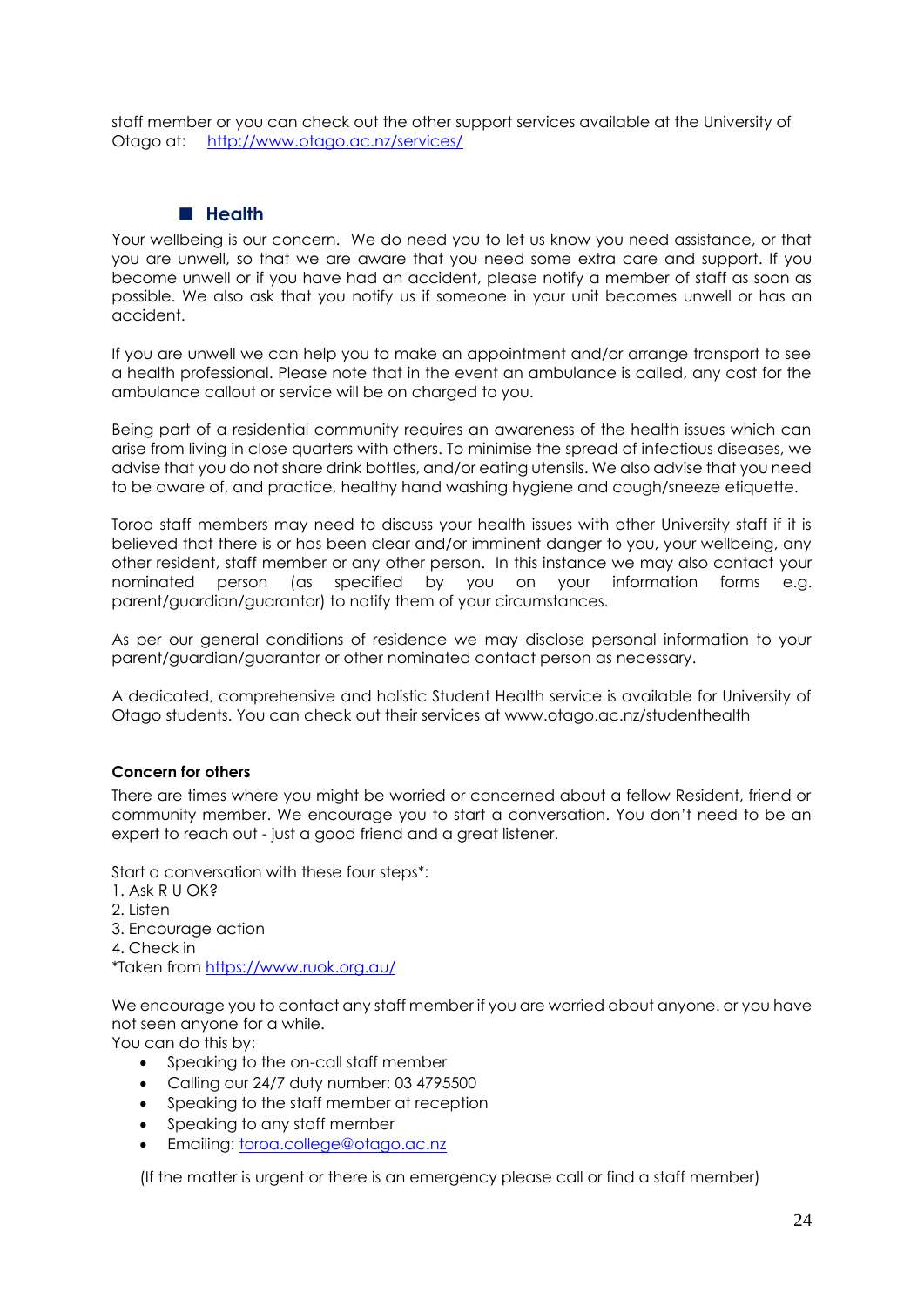# ■ **Lost/Found Property**

In the event that you lose something at the College please talk with a staff member. Similarly, if you find an item that is not yours please bring it to staff, in the office, as soon as possible.

We keep a lost/found property register to record items that are found or go missing. In the event of something going missing we may also direct you to the OUSA lost and found property office and/or the Police.

All found property is kept in a secure location and we make all reasonable efforts to locate and contact the owner. Any item valued at under \$50 will be kept for a minimum of one month, and anything valued at over \$50 will be kept for a minimum of two months. Any item of significant value (over \$500) will be reported to the Police.

At the end of the allotted time the property may be disposed of by one of the following methods:

- Returned to the finder (excludes staff members)
- Donated to charity
- Sold at auction with proceeds going to charity
- **Destroved**
- Recycled into the College for other residents to use, e.g. for items such as DVDS, sports equipment, calculators, pens, textbooks etc.

Clothing items that are of negligible value (e.g. socks, t-shirts etc) will be placed in our 'Found Clothing' bin located in the main laundry. This bin will be cleared at the end of each month and the items placed into our 'Take it or Leave it' shelves in the small laundry. Every six months items will be donated to a local charity or destroyed accordingly.

Any items found in your room or at the College after your departure will be treated in the above manner.

# ■ **Manawa**

Our main community building, Manawa, is the hub of the Toroa community. Manawa translates to heart, and at Toroa this magnificent area is truly the heart of our community. As well as the main office, you will also find an upstairs lounge area, the main downstairs common room and our fabulous roof terrace. Residents are welcome to use these spaces for quiet recreation.

So as to ensure Manawa is welcoming to all residents it is alcohol free. Due to health and safety reasons ball sports or any vigorous or other such activity are not permitted on the roof terrace. Furniture other than what has been provided by Toroa is not permitted.

# ■ **Noise**

We bring together a large number of residents to live in one defined space and it is to be expected that there will be a certain level of noise within the community. Consideration to others is important so that we can all can enjoy a private quiet environment in which to comfortably sleep, study and relax.

If you wish to socialise with friends late at night, you can use the common areas inside Manawa. Please remember that you may not bring alcohol to Manawa.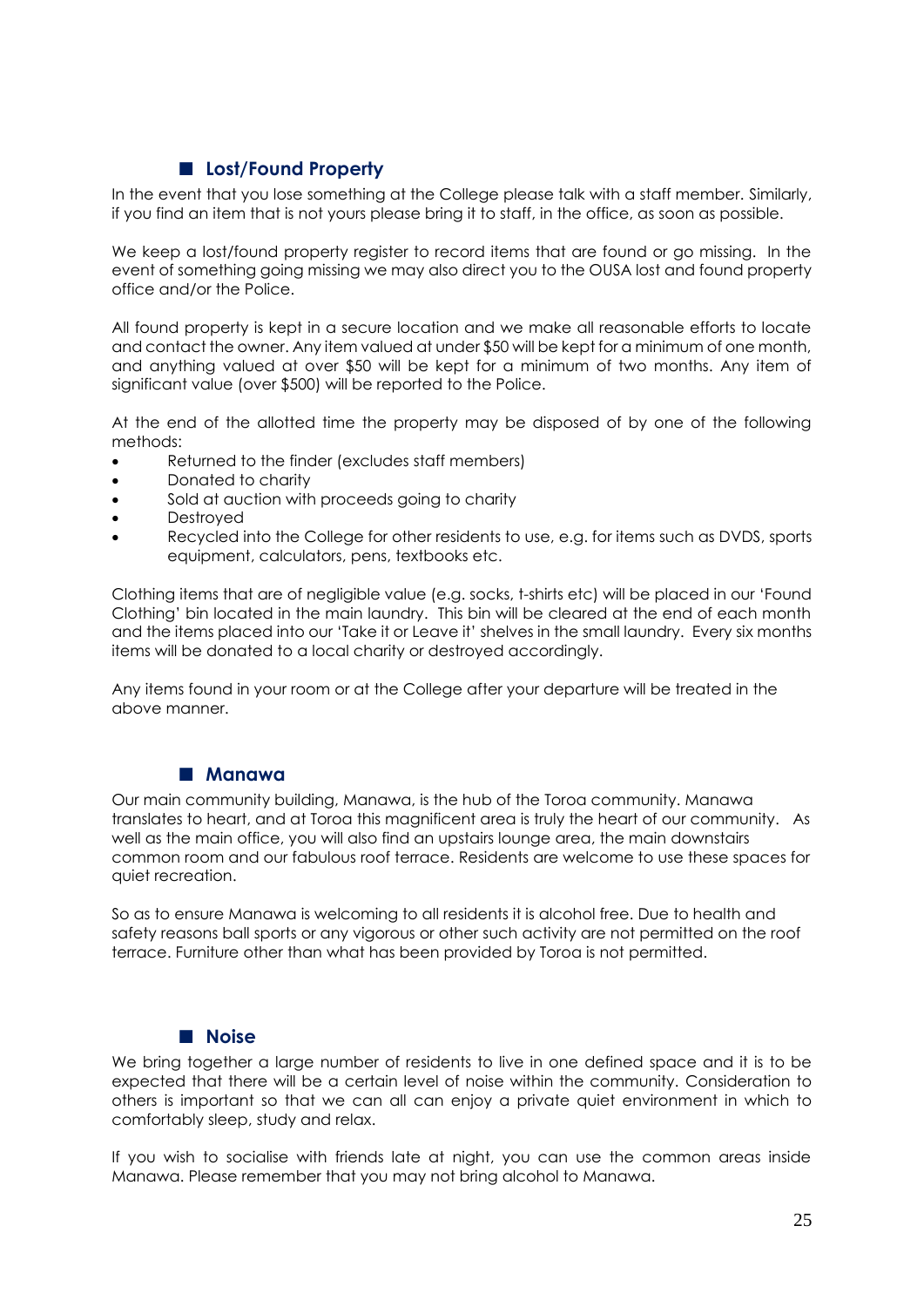**Quiet times** are from 9.30pm – 8.00am daily\*. During these hours we ask that you keep all noise to a minimum. We consider that the following are not conducive to Toroa being a quiet zone after 9.30pm: consuming alcohol, socialising with groups of friends, and/or people using lounge areas in units for recreational purposes. If you are not wishing to go out, you can socialise with friends in Manawa (alcohol free) and enjoy the great facilities and equipment we have there.

As per Toroa's philosophy of self-responsibility, we encourage you to attempt to deal with any noise issue yourself as a first step. If your neighbour is noisy and you are not able to study or sleep, politely ask them to be quiet. If this is unsuccessful or if you do not feel comfortable or confident about addressing the matter yourself you can contact a staff member on (5500 or 479 5500 from a non Toroa phone)*. Let us help you address unacceptable behaviour so that we are not inadvertently reinforcing that behaviour as being acceptable.*

\*Additional noise restrictions will be put in place prior to and during exam time and at other times as deemed necessary by the Tautiaki.

#### ■ **Pets**

Cats, dogs, birds, rabbits, rodents, turtles, stray ducklings, lizards and any other animals may not be kept by Residents as pets, nor may they be housed, encouraged or taken into buildings. Well behaved goldfish (of the cold-water variety) may be kept in a small fishbowl.

For Health and Safety reasons electrical equipment and attachments (including but not limited to filters, heaters, pumps) to the fishbowl are not permitted. Aquaria are not permitted.

If you have a service animal, please contact the Student Accommodation Centre upon completing your Accommodation Application to discuss your requirements.

# ■ **Smoking** and Vaping

The University of Otago is a smoke-free and vape-free campus. This includes all Toroa College buildings and grounds. Please ensure that you follow the regulations related to smoking and vaping both at the College and in the wider University area.

Smoking or vaping inside any Toroa building, or on Toroa property is strictly prohibited. Anyone found smoking or vaping on Toroa property may face a consequence or intervention as outlined in the Misconduct section. Please note that we do not allow e-cigarettes, vaporisers or other smoking devices to be used on site.

#### *If you wish to quit smoking please speak to a staff member for assistance in finding support.*

# ■ **Social Gatherings**

We understand that social gatherings and having fun are an integral part of college and community life. Lounge areas in units may have a small number of residents (maximum of 10) gathering and drinking alcohol in them.

In order to provide a living environment that meets the needs of all residents our role is to help everyone enjoy social activities within the boundaries of acceptable noise and security standards. Because we are charged with your care we also have an obligation to minimise the risks involved to you and others. With this in mind, we may ask you to curtail your behaviour if it does not fall within the acceptable standards of the Toroa community.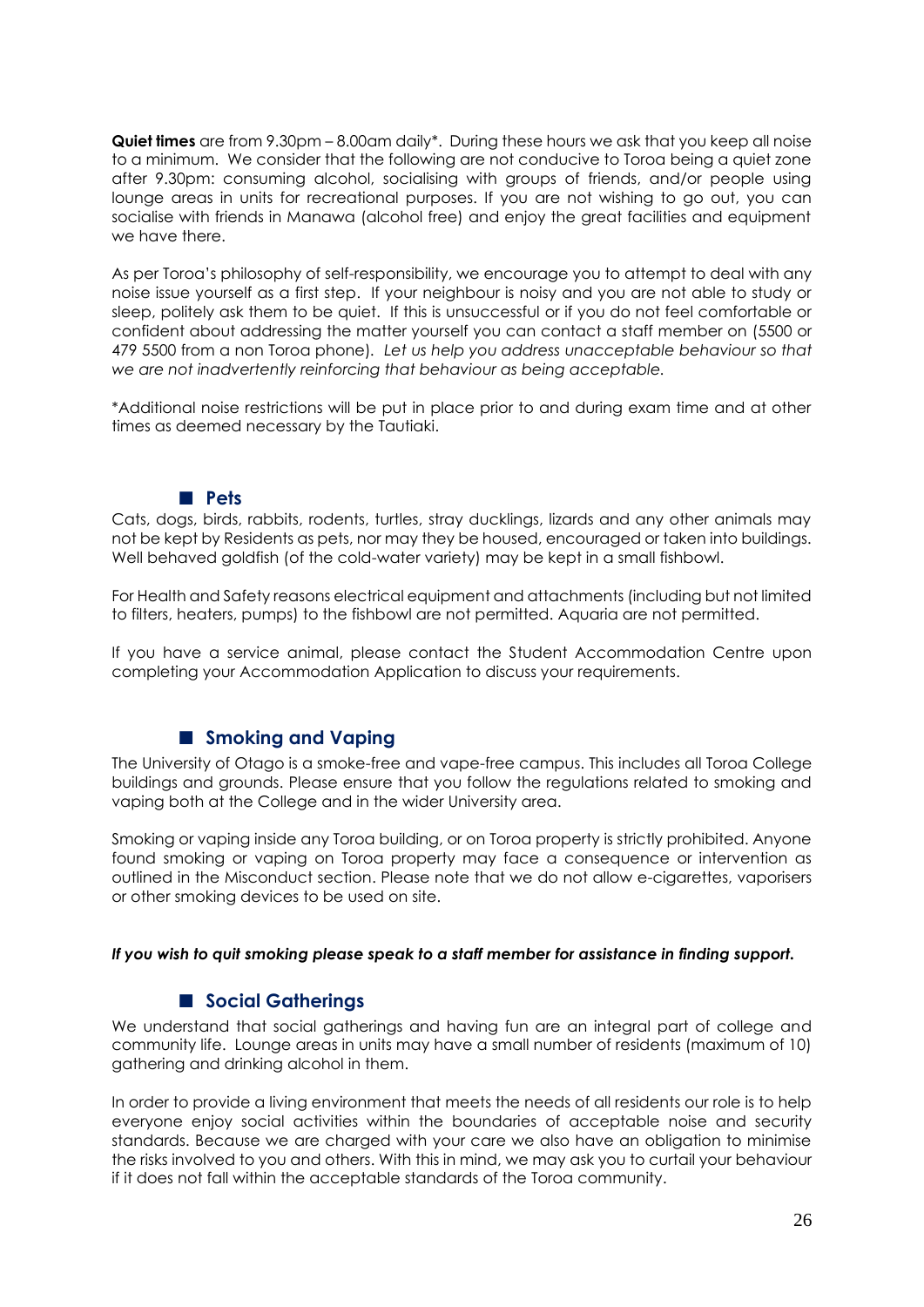# ■ **Toroa Property**

We accept that within the community there will be normal wear and tear to Toroa property. You are responsible for the costs incurred through any loss or damage you deliberately, through negligence or careless activity, cause to any item owned or provided by Toroa College. You may not remove or cause to be removed any of the items provided in your unit, or any other items we provide at Toroa, from the College property.

Vandalism, persistent and/or wilful damage is not acceptable at Toroa College. While every effort will be made to find those responsible for any damage, unreported and/or any damage that cannot be attributed to an individual will be repaired and may be charged to all residents on a pro rata basis. Therefore, if you see another resident damaging Toroa property you should ask them to stop, or you should talk with a staff member.

# ■ Your Room

Unit and bedroom allocation are the responsibility of the senior management team. Room changes are not permitted unless in exceptional circumstances and with the permission of the Tautiaki. In the instance of an issue of conflict, staff will work with the residents in an attempt to resolve the issues. The Tautiaki reserves the right to relocate a resident if required.

All of the bedrooms at Toroa are single rooms.

Your bedroom has been checked prior to your arrival. When you arrive, you will be given an inventory form to complete and sign. This form must be completed and returned to staff in the office within 24 hours of your arrival. Make sure you check this and complete it to represent the condition of your room and your unit. When you leave Toroa we will use this form to assess any charges for damage or loss that we may associate with your unit and room.

You may put posters on your walls using non-marking materials only. The use of tacks, drawing pins, sticking products and/or cellotape is not allowed due to the damage they cause. Please do not affix anything to doors, ceilings, woodwork or light fittings as these pose a fire hazard.

Power points in your bedrooms are intended for reading lamps, radio, TV, computers, phone chargers and hair dryers only. Check to see if your other appliances are allowed.

We recommend you have adequate insurance cover for your personal items.

# **Room Checks**

If a staff member has serious concerns about your wellbeing and safety or that of other individuals likely to be in your bedroom, a Welfare Check will be done whereby a staff member will visit and enter your room.

Routine checks are carried out during the year for maintenance, or other reasons. You will be given at least 24 hours notice before the room is entered.

Please note that we conduct fire equipment and health and safety checks across our community during semester breaks. This includes checking associated equipment, furniture, fixtures and fittings located in bedrooms.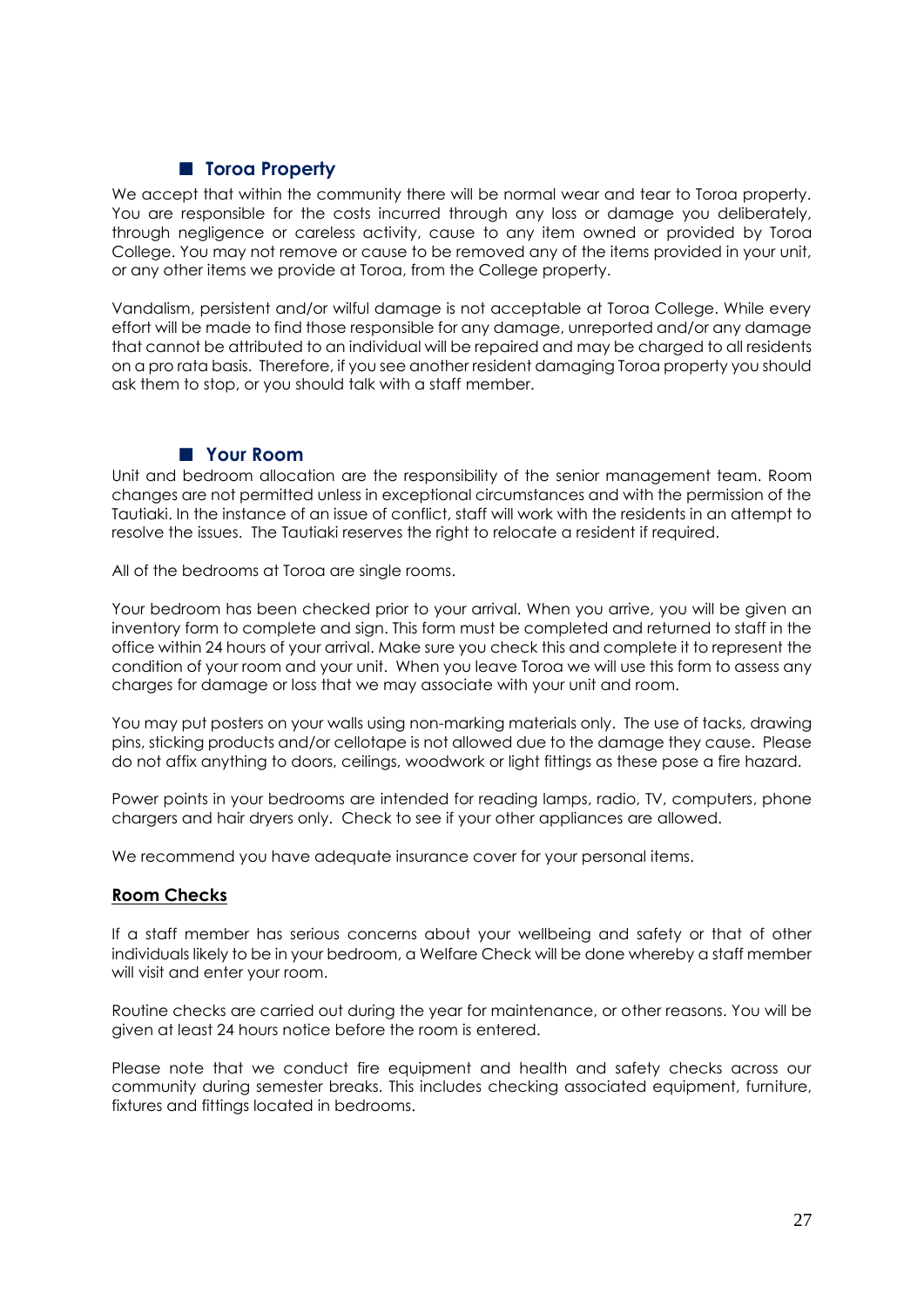# ■ **Your Unit**

Your unit has been equipped with furniture and kitchen equipment to ensure your stay is a comfortable one. We expect that there will be some accidental damage to crockery/cutlery within your unit. Please report any damage immediately so that we can make necessary repairs or replacement. In the event that items from your unit are missing, and we are not able to identify who is responsible for the loss, replacement costs may be on charged to those assigned to live in the unit, on a pro-rata basis.

#### **Housekeeping and bedlinen**

The bathrooms and other common areas are cleaned daily. Your cleaner will enter your bedroom at least twice weekly to vacuum and/or empty your rubbish bin. Staff at the College will give you information about the cleaners' schedule relevant to where your room is. Please help the domestic staff by making sure the room is tidy – their role is to clean, not to tidy.

Staff will visit your unit regularly and, if they notice anything of concern regarding tidiness, will point out any areas that need to be rectified.

Bed sheets, pillowcases, tea towels and hand towels provided by the college are laundered commercially and residents are able to exchange these items for fresh linen weekly. Sheet change, as we call it, is generally on a Sunday evening.

#### ■ **Music**

Music is an integral part of our community. We have two pianos at Toroa for residents to use, one is in the downstairs lounge area in Manawa and the other is in the Gazebo. You are welcome to bring you own musical instruments to Toroa and we encourage you to share your musical talents with the community.

# ■ **Study Room**

We have a quiet study room for residents to use for personal and group study as well as during tutorial times. You are also welcome to use the areas inside Manawa and the Gazebo, outside of dining hours, for personal or group study purposes.

# ■ **Recreation Equipment**

We have a number of items available for residents to borrow including sports equipment and board games.

# ■ **Weapons**

Firearms, archery equipment, weapons and replica weapons including (but not limited to) knives and swords may not be kept, stored, or used at the College under any circumstances. This includes any type of air rifle, including BB guns and spear/snap guns.

Any Resident (or guest) who brings any item deemed by the Tautiaki to fall under this category will be required to relinquish the item for the duration of residence, or to permanently remove the item from College property.

The Proctor's Office has a Police approved firearm storage facility. This is for "A" category firearms only. Firearms must be personally brought into the Campus Watch office for storage. Courier delivery will not be accepted. Students are required to produce their firearms licence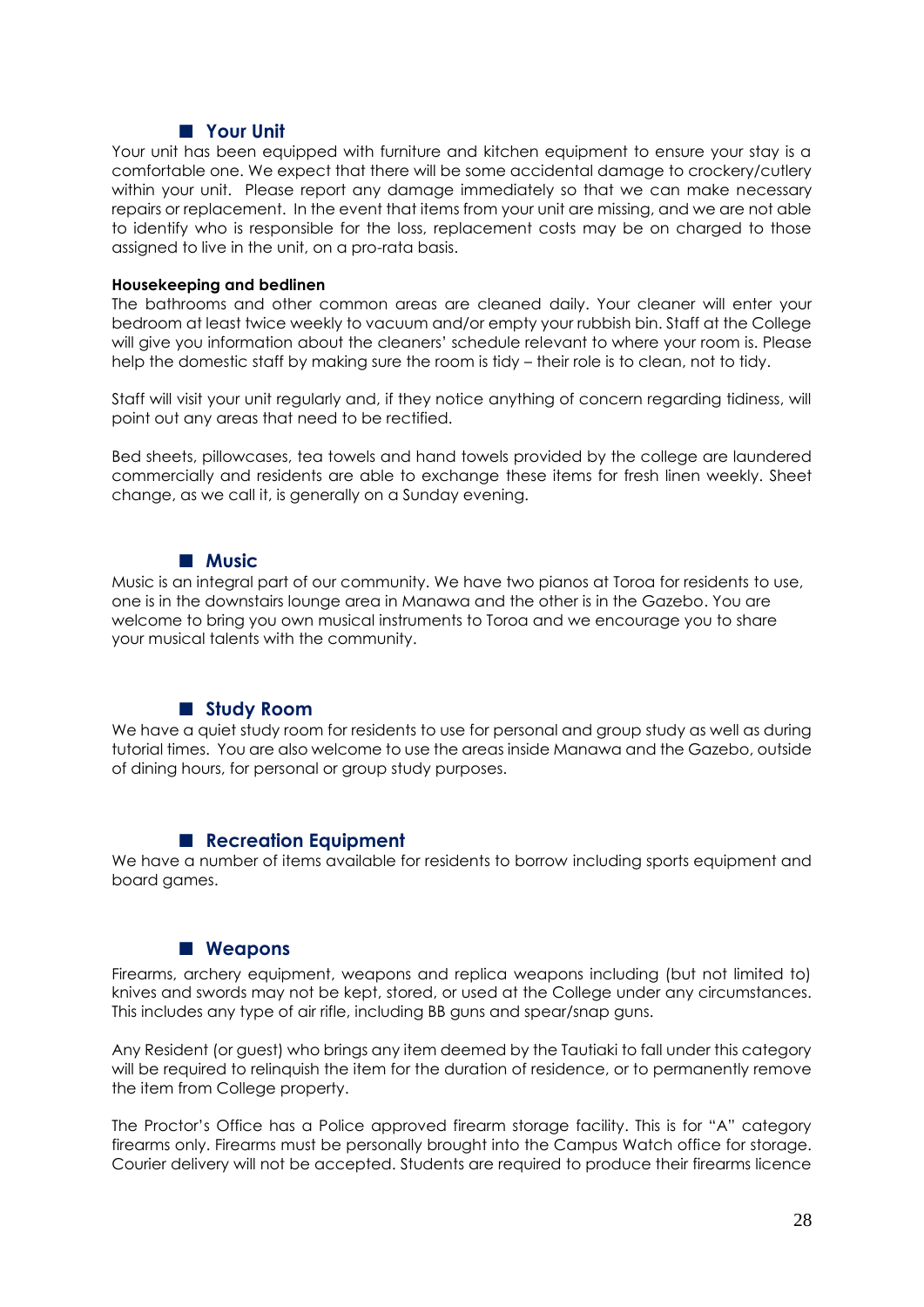when dropping off or uplifting their firearms. There is no cost for this service and students can uplift their stored firearms 24/7, provided 24-hour prior notification is received.

Water pistols, if kept, must be brightly coloured plastic. These may not be used near or inside buildings and we reserve the right to remove permission for use at any time.

# ❑**SAFETY**

# ■ College Lockdown

- The College will be locked down
- All curtains will be closed
- Switch your mobile phone to silent so you can make and receive communications. Switch off other electronic devices such as laptops.
- Move away from all windows and/or doors
- Move to higher floor where practicable
- Remain quiet
- Follow the instructions of Senior staff
- Await instructions from Emergency Service

#### **Threat to life in College**

#### *Run – Hide – Fight*

**RUN** – to a place of safety

- Have an escape route and plan in mind
- Leave your belongings behind
- Keep your hands visible

#### **HIDE** – if unable to run from the area, hide

- Hide in an area out of the shooters view
- Block entry to your hiding place and lock the doors
- Silence your cell phone
- Turn off lights, radios, computer monitors

#### **Fight**

As a last resort and only when your life is in imminent danger

• Attempt to incapacitate the shooter

Act with physical aggression using whatever items you can, throw items at active shooter or try and overpower them.

# ■ **COVID**

During the COVID-19 pandemic Toroa College will remain open unless closed by the Ministry of Education.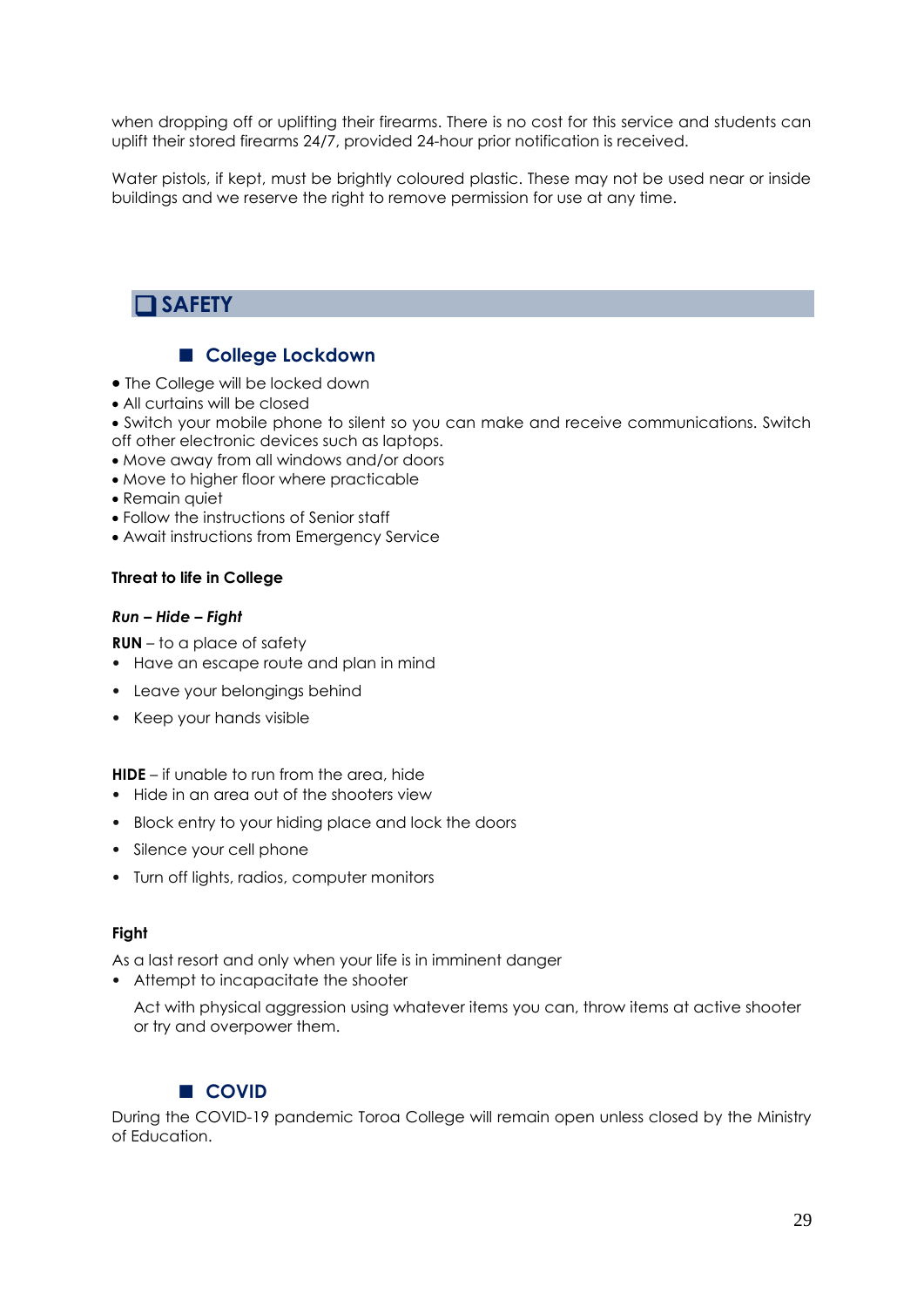It is imperative at all levels that you advise a staff member when you are feeling unwell and if you have COVID-19 symptoms we strongly encourage you to seek a COVID-19 test. You should follow the medical advice you receive and isolate in your room until your negative test result is returned to you. When you are isolating a staff member will deliver your meals and check on you. Should you need anything whilst in isolation contact the Duty Phone on 03 479 5500.

Toroa will act in accordance with up to date advice from the Ministry of Health, Ministry of Education and University of Otago management. For up-to-date COVID-19 information from the University of Otago visit:<https://www.otago.ac.nz/coronavirus/>

# **COVID Alert Level 4 Rebates**

If, acting on Government advice, you vacate University of Otago managed accommodation to return home in response to a COVID-19 Alert Level 4 situation (or equivalent) that involves Dunedin, you will be eligible for a 100% rebate on weekly accommodation fees for absences of two weeks or more.

Eligibility for a rebate is contingent on you are not breaching travel restrictions by relocating. It will apply from the first full week of absence and will continue until such time as Alert Levels drop to the point at which it is possible for you to return.

For students in receipt of a University of Otago entrance scholarship, the rebate will only apply to the non-scholarship portion of the accommodation fees.

Standard withdrawal policy applies should you choose to withdraw from your residential agreement.

# ■ **Emergency**

For emergency preparedness **you must have a small personal emergency kit** (grab bag) that is kept in their room as per the following recommendations:

Minimum requirements:

- Emergency contact details a written copy as well as NOK listed on your cell phone (if you have one)
- Torch and spare batteries
- Strong outdoor shoes
- Supply of personal medications
- Hand gel or antiseptic wipes
- Survival blanket
- Bottle of water
- Muesli bars or similar energy food

Have close at hand ready to grab in case of an evacuation:

- o Warm clothing (jacket or similar)
- o Your cell phone if you have one

Additional extras that would be useful:

- Personal toiletry items
- Small plastic bags
- Whistle and light sticks
- Copies of important documents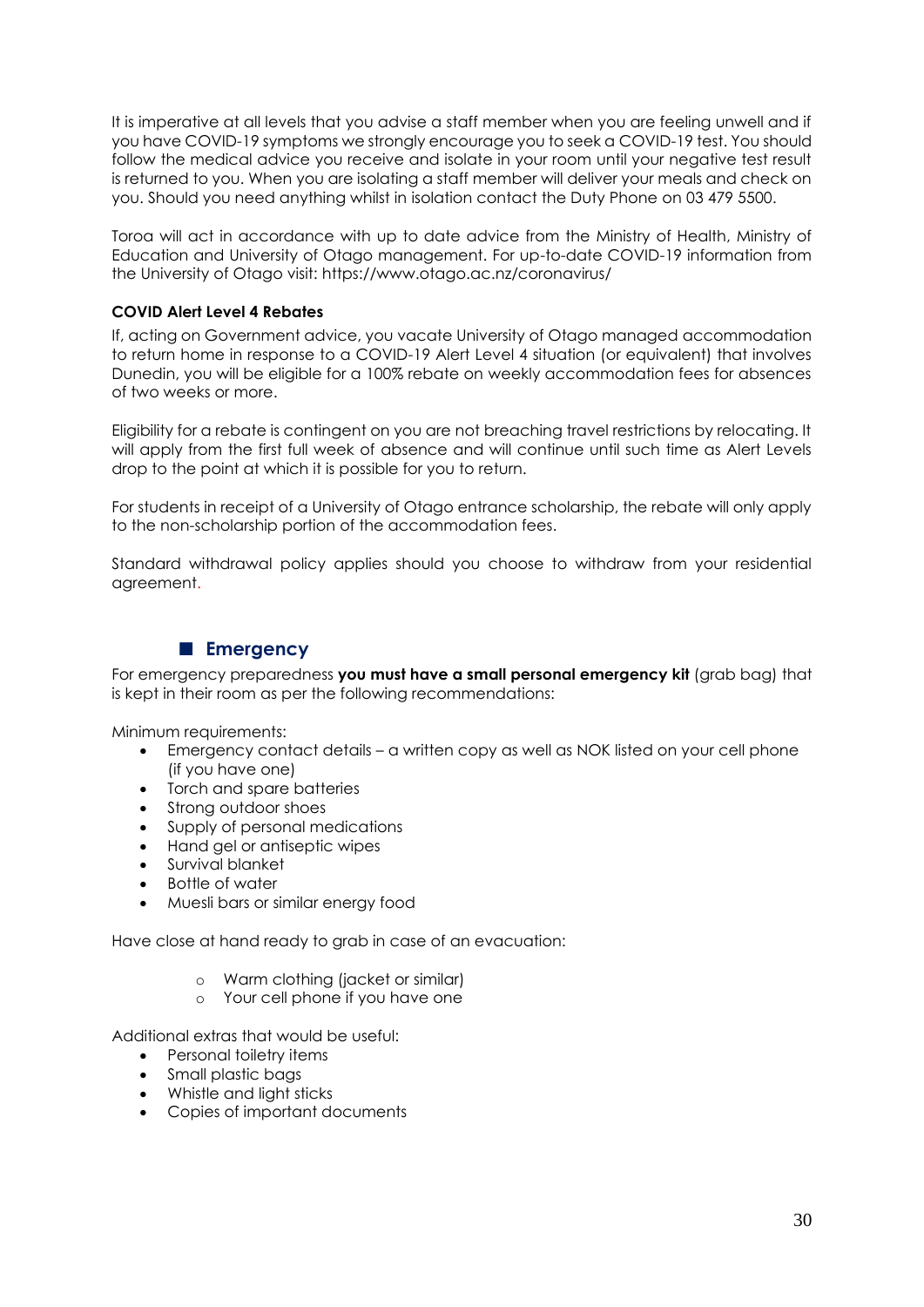# ■ **Evacuation Procedures**

Evacuation notices are posted in your bedroom, in the lounge in your unit and in the community buildings. Please read these and take note of instructions given by staff at the beginning of the year. In the event of a fire, or the activation of a smoke detector alarm or the College emergency alarm:

- You MUST leave the building and:
	- o Shut window, turn off electrical equipment if it is safe to do so. Do not put yourself at risk to achieve this.
	- o Put on shoes and leave your door unlocked but closed
	- o Leave the building using either the stairway or the fire exit
	- o Assemble in a safe area and await further instructions.
	- o Staff and/or Emergency Services will check your room/unit after you have vacated them.
	- o Do not re-enter the building until staff advise it is safe to do so
	- o If your smoke alarm has activated you MUST contact staff call 03 479 5500 from a cell phone

*Staff are trained fire wardens and it is important that you follow their direction.*

# ■ **Fire**

If you discover a Fire:

- Operate the nearest fire alarm call point
- Ensure the Fire Service is called on 111, tell them:
- • Name and address: Your name and that you are at Toroa College with the following address (tell them the nature of the event)
- 6 Regent Road (Tuhono) between George St and Queen St
- 8 Regent Road (Manawa) between George St and Queen St
- 85 Queen Street (Haka, Koha, Wairua, Mana, Turanga) between Regent Rd and Park St
- 83 Queen Street (Raki, Pakiwaitara, Rawhiti, Awa, Taitonga, Ngahuru, Maunga, Hauauru, Aroha, Roto, Iwi, Wahinetoa) between Regent Rd and Park St
- 69 Queen Street (Kotahi, Toru, Wha, Rima, Ono, Whitu) between Regent Rd and Park St
- 10 Park Street (Raro, Runga) between George St and Queen St
- Leave the building via your designated escape route.
- Report to your designated assembly area.
- Do not return to the building

Each of our units has an assigned fire warden. At the beginning of the year all residents will be invited to attend a fire and general emergency safety briefing. Fire wardens are required to attend. We expect that you will make yourself familiar with the fire evacuation drills.

Evacuation assembly points are detailed in your unit – it is important that you make yourself familiar with these procedures on the Emergency flipcharts

- 6 Regent Road (Tuhono) *assemble on footpath by Regent Road – away from fire*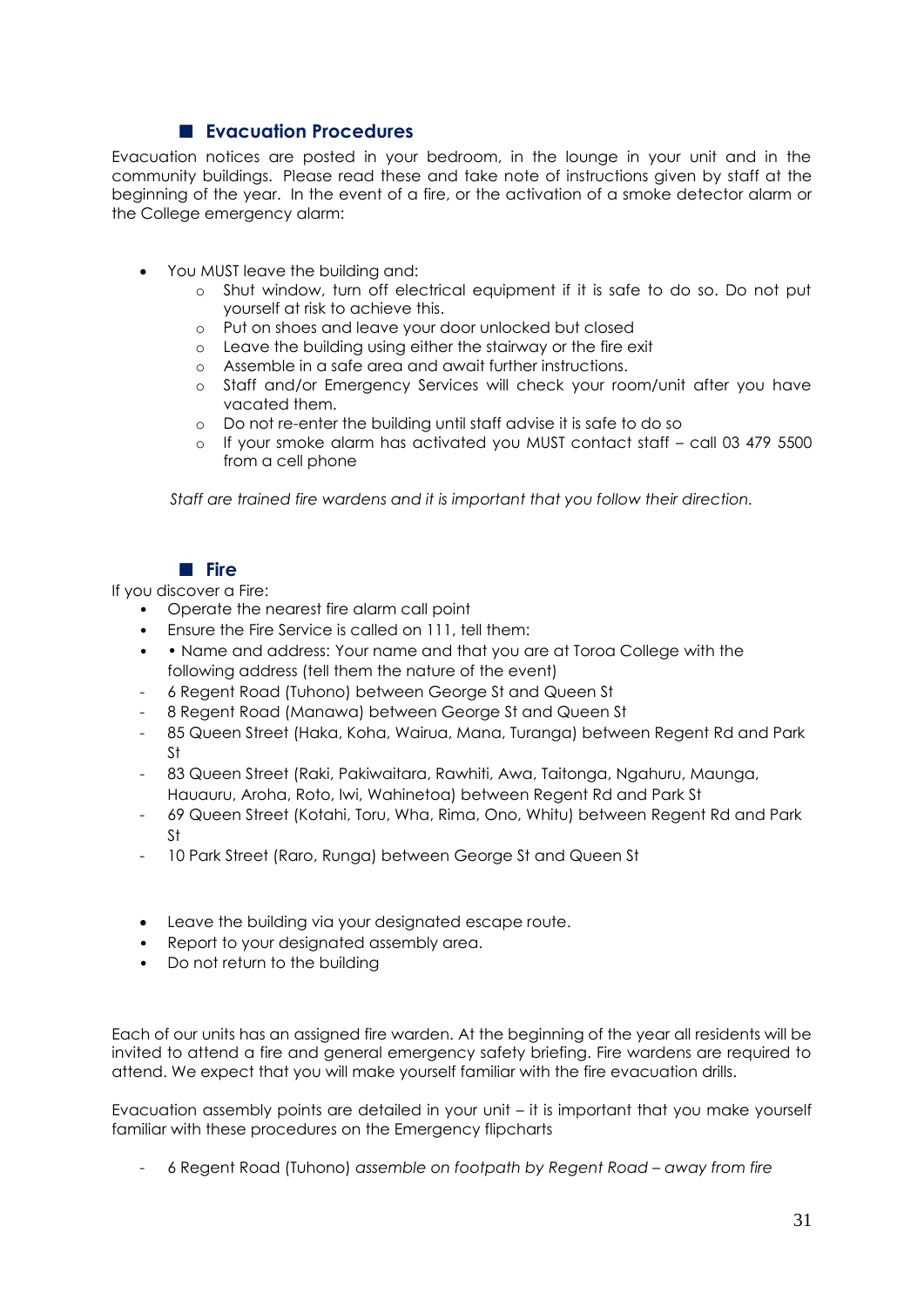- 8 Regent Road (Manawa) *assemble on footpath by Regent Road – away from fire*
- 85 Queen Street (Haka, Koha, Wairua, Mana, Turanga) *assemble on the footpath by No 85 Queen Street – away from fire*
- 83 Queen Street (Raki, Pakiwaitara, Rawhiti, Awa, Taitonga, Ngahuru, Maunga, Hauauru, Aroha, Roto, Iwi, Wahinetoa) – *assemble on the footpath by 83 Queen St away from the fire*
- *69 Q*ueen Street (Kotahi, Toru, Wha, Rima, Ono, Whitu) *assemble on the footpath by No 69 Queen Street*
- 10 Park Street (Raro, Runga) between George St and Queen St *assemble on the footpath by Regent Road*

# ■ **Earthquake**

**DROP** down onto your hands and knees (before the earthquakes knocks you down). This position protects you from falling but allows you to still move if necessary.

**COVER your head and neck** (and your entire body if possible) under a sturdy table or desk. If there is no shelter nearby, only then should you get down near or next to low-lying furniture that won't fall on you and cover your head and neck with your arms and hands.

**HOLD ON to your shelter** (or to your head and neck) until the shaking stops. Be prepared to move with your shelter if the shaking shifts it around.

The shorter the distance to your safe place, the less likely it is that you will be injured by furnishings that become flying debris during the shaking.

Practice drop, cover, and hold on in each safe place. Drop to the floor, take cover under a sturdy piece of furniture, and hold on to a leg of the furniture. If suitable furniture is not nearby, sit on the floor next to an interior wall and cover your head and neck with your arms. Keep away from windows and other items that may fall on you. Responding quickly in an earthquake may help protect you from injury. Practice drop, cover, and hold at least twice a year.

If you are inside you should remain inside, if you are outside you should remain outside but take shelter clear of buildings, trees, power lines and other potential hazards.

If you are instructed to evacuate, or if the alarm sounds, head to the nearest safe evacuation meeting area and await instructions from staff or emergency service personnel.

# ■ **Epidemic or Pandemic or other Health Emergency**

In the event of an epidemic or pandemic outbreak of disease, or any other health emergency, we will be working collaboratively with the wider University and others within the community (e.g. Public Health South, SDHB, emergency management agencies etc) We will notify you, in as timely manner as possible, of changes that need to be made and requirements placed on us within the Toroa community.

All decisions regarding changes will be made at the direction of, or in consultation with the University and emergency management agencies. You will be required to observe all public health and safety measures implemented at Toroa in conjunction with nationwide and local requirements.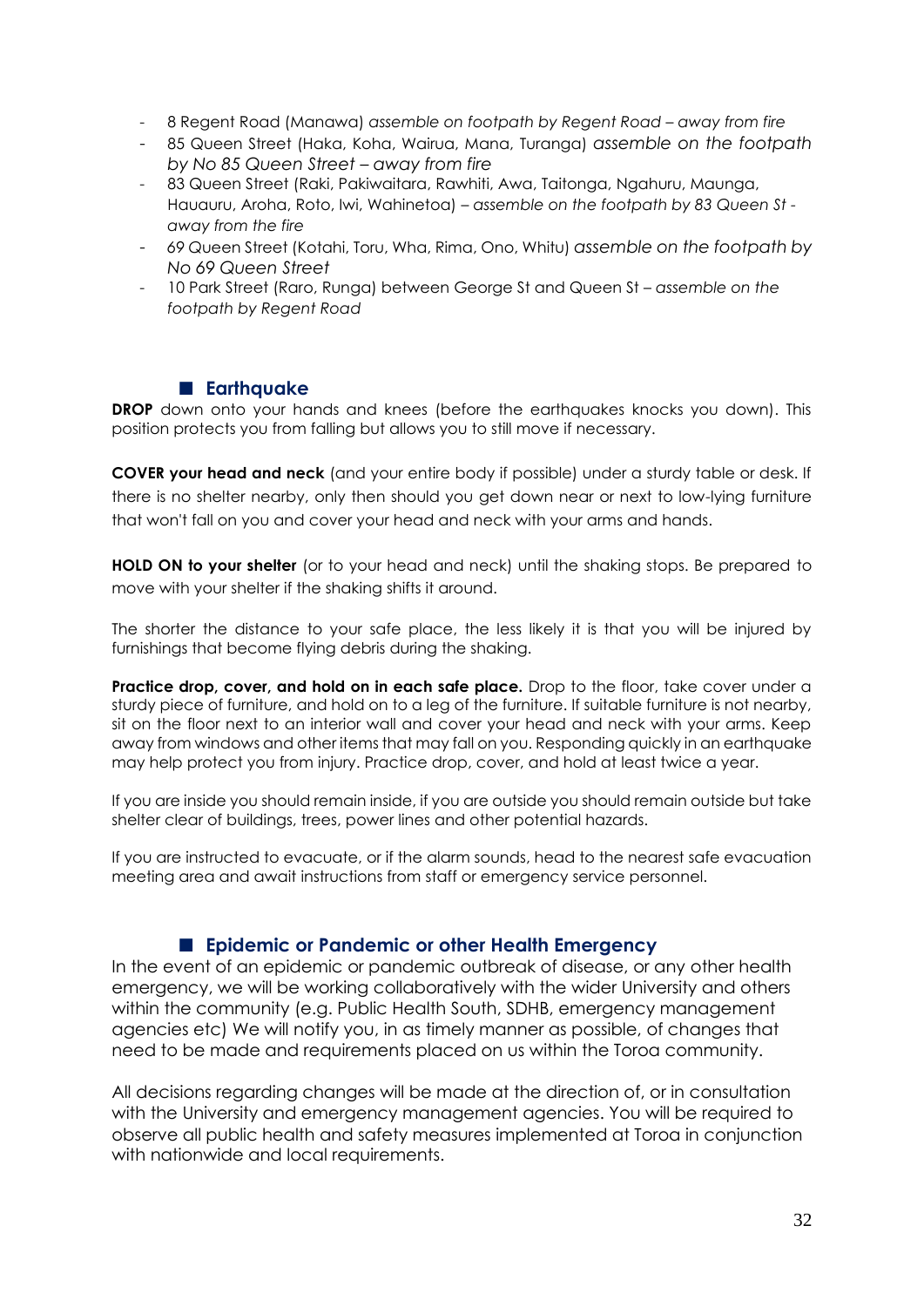You are expected to be prepared and adhere to

- Ministry of Health Directives and Guidelines
- Ministry of Education Directives and Guidelines
- Instructions from College and University staff
- Social Distancing Guidelines and Restrictions
- Sanitising Requirements

You should have your own medical kit and face masks.

# ■ **Reporting Hazards**

Please report any hazards.

Non-emergency hazards can be completed online via your StarRez portal. For urgent or emergency hazards a duty staff member can be contacted on 5500 or, if calling from a non-Toroa phone on 03 479 5500.

In extreme emergency situations, dial (1)111 from a Toroa phone and then notify Toroa staff by calling 5500, or if calling from a non-Toroa phone on 03 479 5500.

**If you have to call an emergency service, always remain on the line until the emergency operator has adequate information and tells you that it is okay to hang up (if your safety is threatened at the location of the telephone you are using, evacuate the area).** 

**Remember, always notify a staff member immediately.**

# ■ **Safety and Security Measures**

We aim to provide you with a secure environment that is conducive to study and peaceful living for each resident.

Security is a shared responsibility and we encourage you to help us keep Toroa a secure environment.

To help us achieve such an environment we have put extensive safety and security measures into place.

Toroa's safety and security features include

- Swipe card and code access to main door and a pedestrian gate at night.
- Access to our Community after hours is via closed gates.
- Smoke detection systems.
- Staff who are trained as fire wardens and first aiders
- Security after hours at specific times of the week and year.
- Security cameras at various locations within the College grounds.
- Simple guest procedure.

#### **General safety**

Due to Health and Safety reasons and space restrictions, furniture other than that provided by Toroa may not be used in units, in common areas or on the roof terrace. Small bean bags are allowed in the lounge area of your unit or in your bedroom.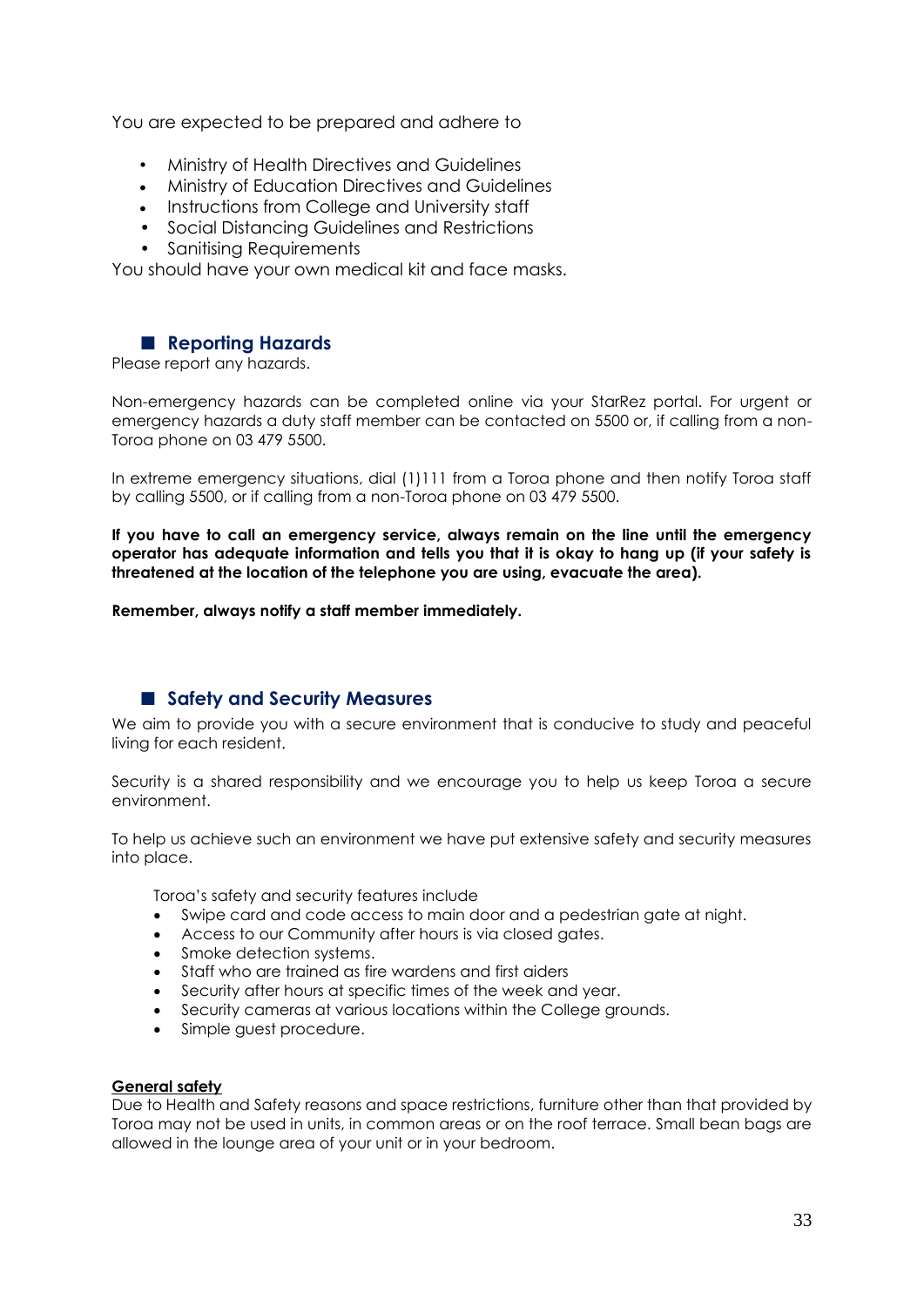All furniture must remain within the room in which it was placed at the time of your arrival. Indoor furniture that Toroa has provided may not be taken outside and similarly any outdoor furniture Toroa has provided is not permitted to be taken inside any Toroa building or removed from the area in which it was placed.

Water-filled indoor or outdoor furniture (or any other similar items) are not permitted in units, bedrooms, common areas or on the roof terrace because of weight restrictions and possible damage from accidental puncture.

#### **Security, Insurance and Keys**

When you arrive, you will be issued with a key that will open your front and your bedroom door. Your student id card will give you access to Manawa (our community building) and some of our gates. Access to other gates is by way of code access.

To help us with our security measures we ask that you do not

- enter any bedroom other than your own without permission
- give any other person your student id card or your key
- give our access codes to anyone not currently residing in the Toroa community

Further, we expect that you will

- lock your unit front door and close gates when entering or exiting
- lock your bedroom doors when out of your room and when you are sleeping
- Always keep your key and student id card in a secure place

We wish to remind you that propping front doors open or leaving your key in your front door lock or hiding your key outside do not assist in promoting a secure environment.

You are responsible for the contents of your room; the College will not accept responsibility for loss or damage due to theft or accident. Residents are strongly advised to ensure that their possessions are adequately covered by an all risk insurance policy.

*NB: Insurance policies may require that bedroom doors are locked when you are not in your room*.

If you lose your student id, please notify us so we can cancel your card access immediately. The replacement cost of a lost key is \$35.00.

If you are locked out of your room staff can open your door for you. It is our policy to not let another resident into your room without your verbal permission.

Toroa operates CCTV security system in various locations around the College, for the safety of all residents

#### **Electrical Fittings**

The following are all serious fire hazards and therefore are not permitted at Toroa: modification of electrical light fittings; homemade light fixtures; paper lampshades; combustible decorations on light fixtures; exceeding the maximum wattage acceptable to your ceiling fixture, installing light bulbs not provided by Toroa

Electrical extension cords should be maintained and in good repair. Under no circumstances are frayed or spliced extension cords permitted. Extension cords should be of heavy enough wire to handle the appliance and distance desired. If a cord becomes warm during use, then it is not the correct weight. Cords must not be nailed or pinned in place and must not be covered. If additional outlets are needed, check with a staff member first, special multipleoutlet boxes with built-in circuit breakers can be purchased at a local hardware store.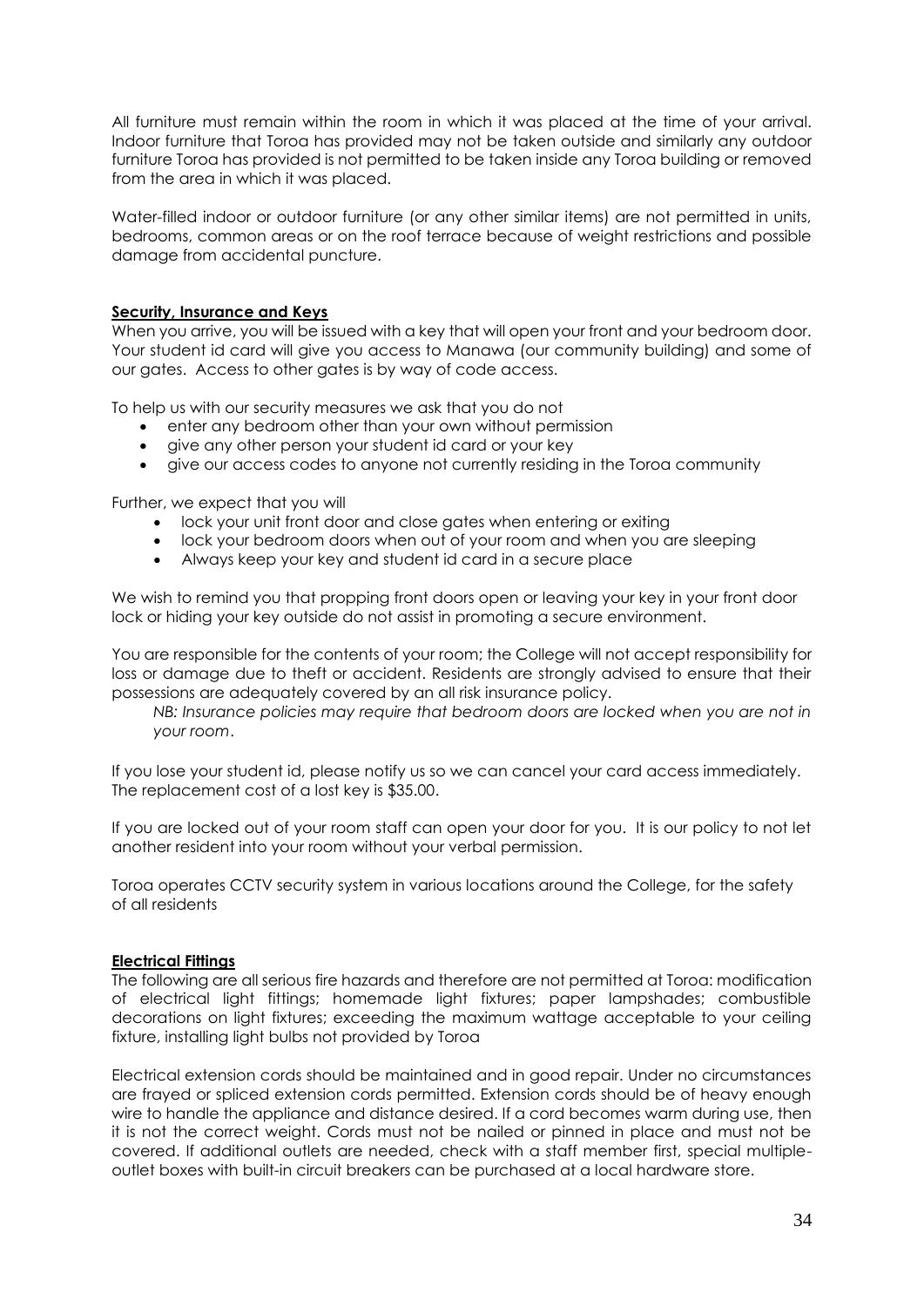# **Fire Safety Equipment and Fire Safety**

All bedrooms are fitted with smoke alarms.

For fire safety reasons additional kitchen appliances, dehumidifiers, heaters or electric blankets or any other homeware appliances are not permitted within Toroa College. For the same reason candles, incense, burners or any other item that has or requires a naked flame are not be used within any College bedroom, common space or corridor.

The smoke alarm sensors are sensitive for your protection in the event of a fire. Covering smoke detectors or sprinkler heads, tampering with the detection system or any misuse of fire equipment are all breaches of Fire and Emergency NZ regulations and will be treated as serious misconduct by the College.

The sensors can be activated by hair dryers, hair straighteners and aerosol sprays. Therefore, to prevent accidental activation of the alarms, hair dryers, hair straighteners and aerosol sprays (including deodorant sprays) must only be used in bathroom areas and are not permitted to be used in bedrooms.

Fire regulations require hallways and shared spaces to be kept clear. Obstruction of smoke alarms and sprinklers by clothing and personal effects is dangerous and can result in damage and/or false alarms.

False alarms form the bulk of Fire and Emergency Service callouts. There is a cost for each false alarm call-out and this may be charged to the Resident, whether malicious or accidental.

#### *Additional fire precautions at Toroa*

- Hair straighteners and hair tongs must only be used in bathrooms.
- Flammable liquids (e.g. kerosene, gasoline etc.) are not permitted to be stored in the College.
- We are happy for you to personalise your room, within good judgment limits and fire hazard prevention regulations. Any combustible items (e.g. posters and pictures etc.) should not be affixed to the doors, ceilings, light fittings or woodwork.
- Electric blankets are not permitted at Toroa.
- Heaters (including other heating devices e.g. heated towel rails) other than those provided by Toroa are not permitted.
- Personal humidifying devices are not permitted at Toroa.
- Deep fryers or other such frying equipment and appliances are not permitted at Toroa.
- Main controls for heating must not be tampered with.
- Clothes and/or other items should never be left to dry on a heater, nor should the heaters be sat upon.
- Clothes and towels etc. are not to be left on stair rails for the purpose of storage and/or drying as these create a hazard in the event of a fire.
- Items must not be stored or left in hallways or stairwells and no furniture or other item may block a doorway or exit point as these create a hazard in the event of a fire.
- Boxes and cartons must not be stored in common areas or bedrooms as these create a fire hazard.
- Fireworks of any sort are strictly prohibited on Toroa property.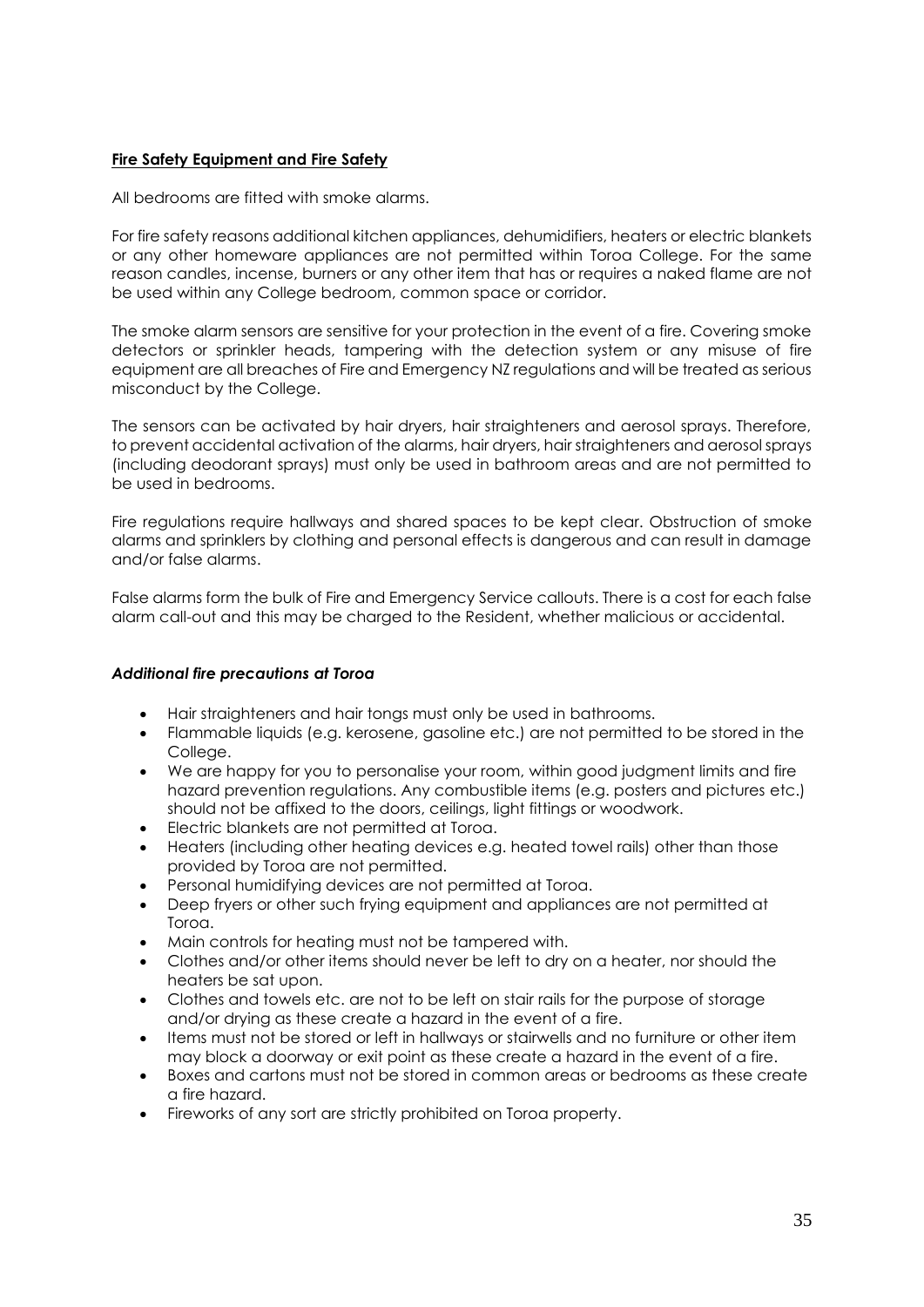#### **Electrical items**

It is a health and safety requirement that all your electrical appliances are checked and registered as safe by a certified electrical contractor. Appliances are considered any items that are plugged into a wall outlet. If you do not have your electrical items tested prior to your arrival Technicians will be available at the college on a specified day to test your appliances. The testing will not incur any extra charges.

### **Tampering with Fire Safety Equipment**

We take resident safety seriously and any resident who tampers with or otherwise abuses fire safety equipment, smoke detectors or fire alarms, including false alarms, and/or anyone who causes any activation by a careless or malicious act including, but not limited to:

- Tampering with fire extinguishers or fire equipment
- Using hairspray,
- Using hair straighteners
- Lighting or having burning incense,
- Lighting or having burning candles

may face disciplinary action as outlined in the misconduct section.

Because false alarms negate the legitimacy of an actual emergency, and as such can put lives at risk, anyone who carelessly, recklessly, wilfully or maliciously causes a smoke or fire alarm activation may face a consequence or intervention as outlined in the Misconduct section and may be liable for any costs incurred, including the fire call out which is at least \$1,200.00.

Any resident who tampers with fire safety equipment or alarms; and/or any resident who maliciously or carelessly causes an alarm activation may be referred to the Proctor and/or the Police. Further, that resident may face a consequence or intervention as outlined in the Misconduct section, which may include being excluded (have their residency terminated) from the Toroa community. Termination of residence does not affect the resident's ongoing liability for their remaining annual residential fees.

# ❑**SERVICES**

# ■ **General**

Staff at Toroa are here to support you and facilitate your stay both at Toroa and at the University of Otago.

You will, generally, find a staff member available in the office. If staff are not in the office you can speak with one of them by phoning 5500 from a Toroa phone or 03 479 5500 from an outside phone line.

There is a Kaiāwhina on duty every evening and at the weekend who you can call on these same numbers. If you need any assistance outside office hours you can call the duty Kaiāwhina on 5500 from a Toroa phone or 03479 5500 from an outside phone line.

The senior staff operate on an open-door policy, and work so as to be available to residents as often as is possible. If you want to speak with Christina, Stewart or Richard and they are not in the office, Joanne can help you to make an appointment to see either one or both of them.

# ■ **Computers**

Toroa has University student network wireless available in all buildings.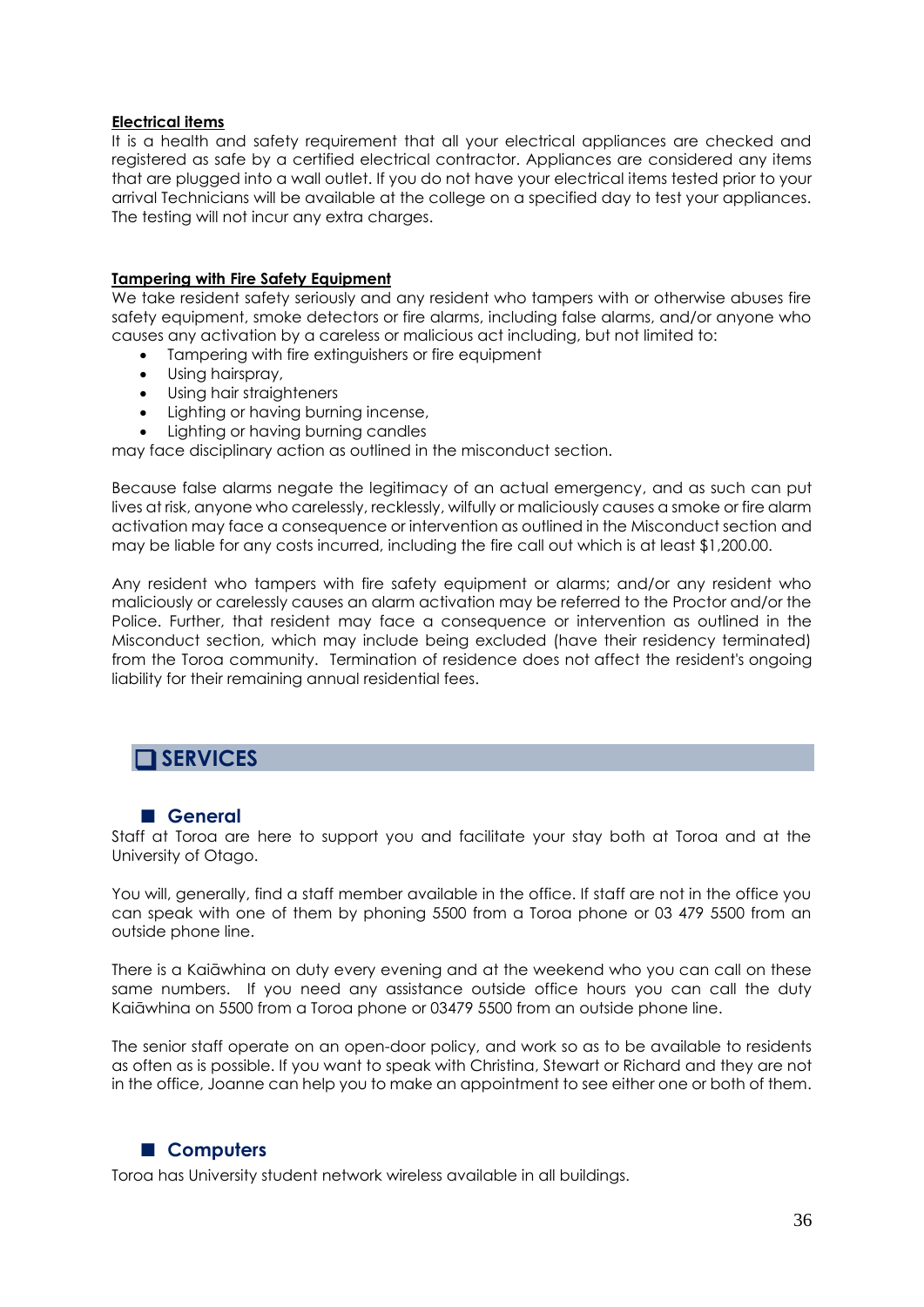Internet access within Toroa is provided at no additional charge. Connectivity is provided as an extension of the University's Internet services, on a best endeavours basis. Where practicable, access is available by Wireless or via a hard-wired LAN port, but connectivity in bedrooms cannot always be guaranteed. The University is currently undertaking an extensive upgrade of the entire system and, until this is complete, Internet access may also be limited in certain areas of the College and it is also important to remember that Internet access may slow or become unavailable at times due to heavy demand, or the need to provide upgrades or maintenance. The University makes every attempt to minimise such disruptions to the service. If you have localised problems with Internet access remember that the College has wireless access available in Manawa. Additionally, the University of Otago provides wireless and wired Internet access around the campus in areas such as libraries, study areas and common spaces. Please feel free to speak with us if you have any questions or need any assistance.

A computer suite with free access to the internet is also available 24 hours a day to residents. These computers are linked to the Student network, as is the printer, so any work you can do on campus you can do at Toroa. Please make yourself familiar with the University computer use policy which you can view at:<http://www.its.otago.ac.nz/students/handbook>

If you wish to have a personal internet provider please note that broadband access is not permitted due to University phone restrictions.

# ■ **Energy**

We encourage practices that promote better use of our natural resources. We promote energy saving practices including:

- Turning appliances off at the wall this includes not leaving microwaves, stereos, televisions, DVD players, computers on stand-by mode.
- Turning lights off if you will be out of the room for more than 5 minutes.

# ■ **Laundry**

Toroa has two communal laundries, free for residents' use. Bed sheets, pillowcases, tea towels and hand towels (that we provide) are laundered commercially and residents are able to exchange these items for fresh linen weekly.

#### ■ **Mail**

Mail sent to our street address will be delivered Tuesday, Thursday and Saturday. Your mail will be placed in your mailbox in the main Manawa foyer.

Couriers deliver parcels Monday – Friday and these are held in the main office for you to collect.

# ■ **Maintenance**

During the year, please let us know quickly if any repairs are needed so they can be fixed as soon as possible. If your room or floor needs something fixed, file a maintenance request through Te Puna.

[https://College-accommodation.otago.ac.nz/StarRezPortalX](https://college-accommodation.otago.ac.nz/StarRezPortalX)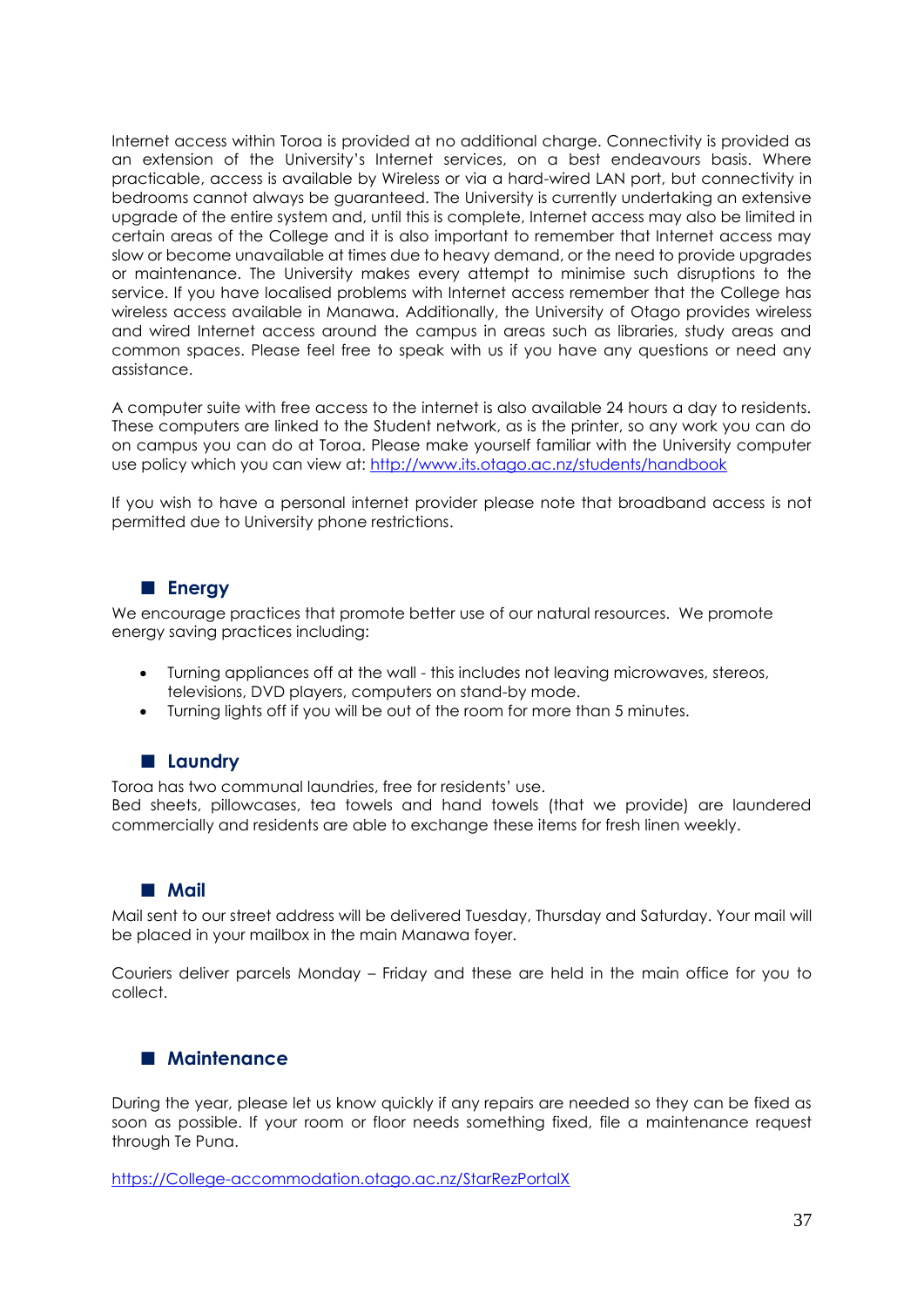By sending a request you understand and agree for someone to attend your bedroom/ area of the building to begin remedying the issue in a timely manner. You are responsible for any deliberate or avoidable damage to your room whether this damage was caused by you or by your guests.

If the matter is urgent please call us or come down to the office to let us know something needs immediate attention.

# ■ **Parking and Bicycles**

We have a limited number of resident car parks on site, at a cost per semester. These parks are available on a 'first to register' basis so please notify us if you would like to park your vehicle within the College grounds. All resident vehicles that park on site must be registered in the office. Resident vehicles that are not registered or any guest vehicles may not park within Toroa property. Any unauthorised vehicle found within Toroa property may be towed at the owner's expense.

We ask that all residents with car parks drive with extreme caution on our driveways. Residents use the driveways as footpaths so all due care and attention must be given by residents using our driveways at all times.

While we shall take all reasonable care, we cannot guarantee the security of your vehicle. We accept no liability for any claim by you or any other person, whether for loss or damage to you or any other person or to your vehicle or any other vehicle, whether resulting from using the car park or being unable to use the car park. Further, you are liable for any damage to the car park caused by your vehicle.

We have a small bike shed and a bike rack. If you are bringing a bicycle, or if you purchase one when you arrive, please speak with a staff member regarding safe storage. Bikes may not be stored in unit hallways as this poses a fire hazard in preventing a safe exit.

# ■ **Telephones**

Each unit has a telephone and the telephone rental and local calls for this phone are free. Incoming collect calls are barred. A calling card must be used for outgoing cellular phone, national and international calls. To make a call to a number other than a University extension you must dial 1 first.

# ■ **Te Puna Student Accommodation Portal**

Te Puna is our online tool to assist you while you are living in the College. Te Puna has on it:

- Accommodation Apply for accommodation.
- Accounts View your account and make payments.
- Maintenance Report maintenance issues.
- Inventory Sign off on your room inventory.
- Shopping Cart Purchase items and event tickets.
- Time away Let us know if you are going to be away from the College by recording your departure and return dates. This includes temporary absence during semester time and semester breaks.
- Self Service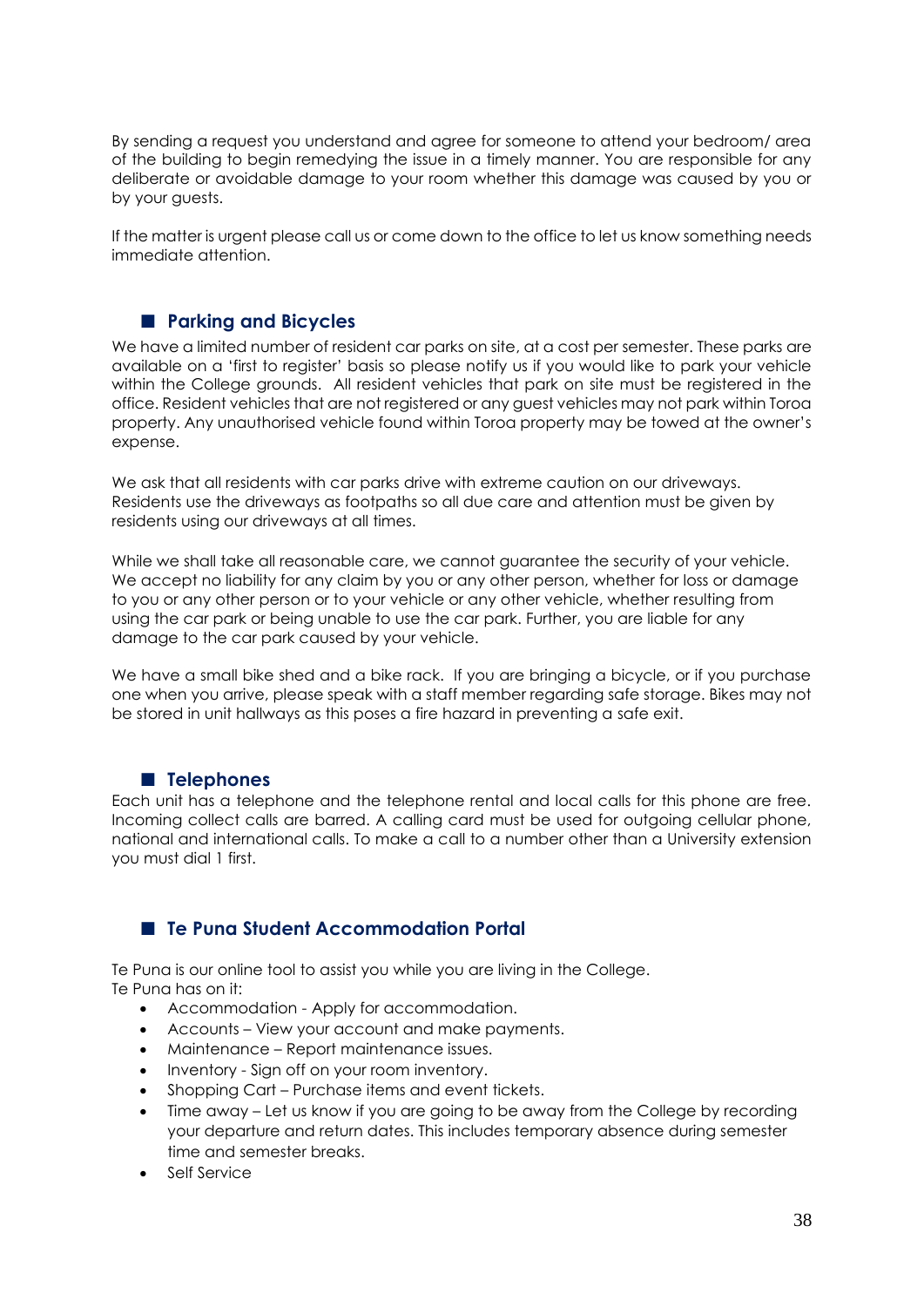• Check out- to record your leaving date at the end of the year.

Please bookmark the following URL to Te Puna: [https://College](https://college-accommodation.otago.ac.nz/StarRezPortalX)[accommodation.otago.ac.nz/StarRezPortalX](https://college-accommodation.otago.ac.nz/StarRezPortalX)

# ❑**FINANCIAL INFORMATION**

# ■ **Fees**

Your fees cover the cost of your room during the academic year until 24 hours after your final exam (as per the contract period dates) and no refund or reduction is available in respect of any period of absence from the College during any of the period of residence. Subletting your room is prohibited, as is having guests stay in your absence.

#### **Early Departure and Liability for Fees**

In the event that you leave Toroa prior to the end the academic year you are still liable for payment of your fees as per the conditions of your contract. Please check the General Conditions of Residence section of your contract for further information about fee liability and a penalty fee (1/38th the annual fee) that may be applied in the instance of early termination of the contract. Please note that should several residents have left the College prior to the end of their contract, a replacement resident is deemed to fill the place of the first or next person to have vacated Toroa, regardless of which room this replacement resident moves into.

#### **Period covered by Toroa College Fees**

Saturday 19<sup>th</sup> February 2022 until 24 hours after the end of your final 2022 examination.

#### **Fees Arrears**

The University's Fees Statute 2011

[\(http://www.otago.ac.nz/administration/policies/otago003199.html\)](http://www.otago.ac.nz/administration/policies/otago003199.html) applies in respect of amounts due under this contract. The failure to make payment of any amounts due may have the consequences described in section 6.1 of the Statute.

Any student who is in arrears with their fees, or fails to make a due payment, will be contacted (as will their guarantor).

Should the problem persist, Toroa College is required to notify the University.

As stated in the statute 6.1: any student who fails to pay any appropriate fees, other charges or fines due to the University (including its Residential colleges) or fails to pay such fees, charges or fines by the date specified for their payment: (a) may incur additional fees as prescribed by the Council, (b) be excluded from classes, or from enrolment in a subsequent year until the debt is cleared, (c) may have the final award of qualification for which the student is a candidate withheld by the Council, (d) may have any official record of results withheld and will not be issued with an official transcript of his or her academic record for personal use or for the purpose of supplying any information to anybody or institution (e) may have access to the means of changing his or her course withheld; (f) may have access to course materials (including materials provided electronically) and other University resources and services withheld.

6.2 The exercise by the University of its powers under this clause shall be by such persons and in accordance with such procedures as may be approved by the Deputy Vice-Chancellor (Academic).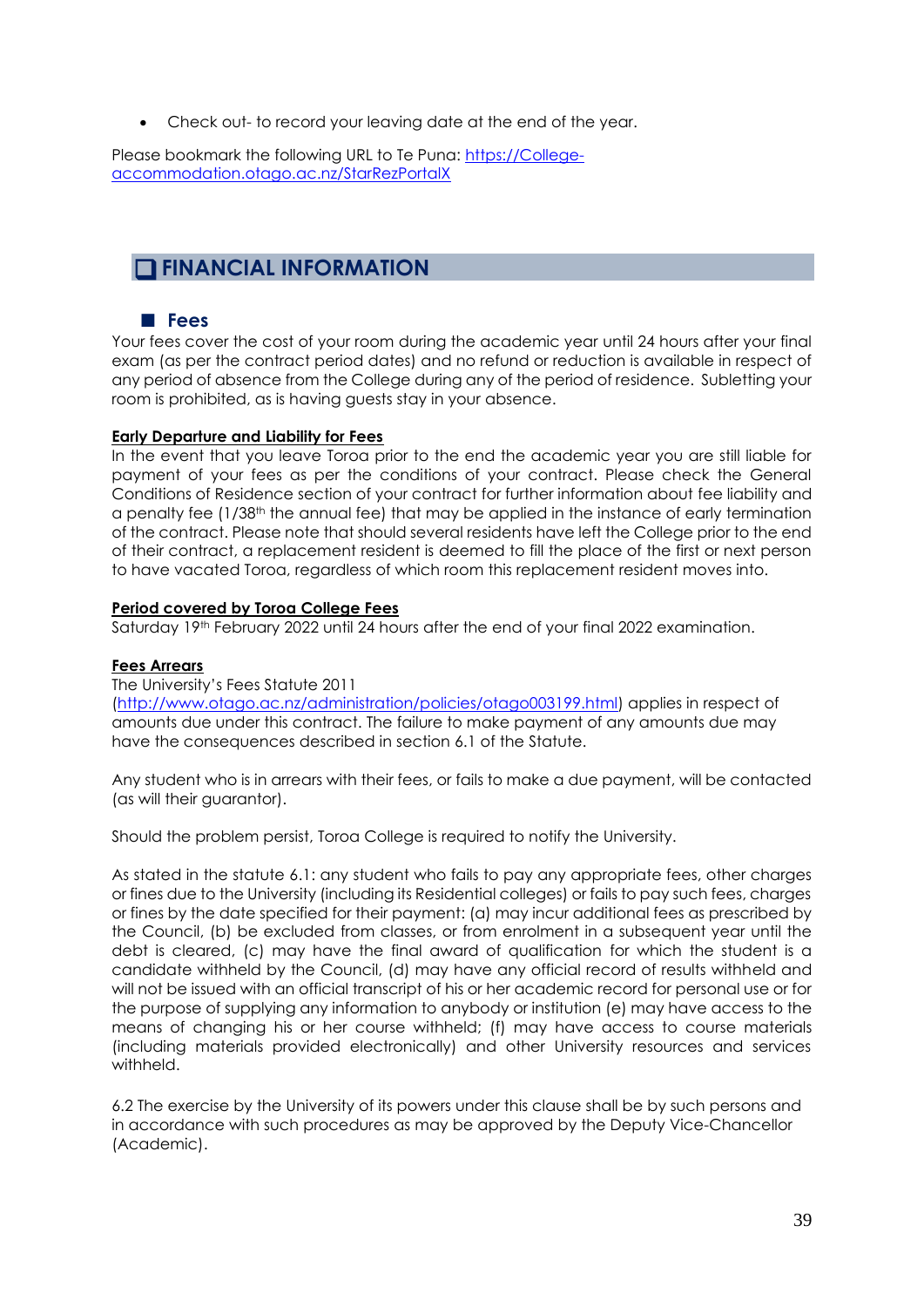6.3. Where any penalty is imposed on a student under this Statute the student is entitled to have the amount of the penalty or its imposition, or both, reviewed by the Registrar and Secretary to Council.

6.4. The provisions of this clause shall apply in respect of any fees, other charges or fines payable by a student to a College which is affiliated to the University under the Affiliated Colleges Statute as if the relevant fee, charge or fine was payable to the University.

Further, the resident may also have their residency terminated *i.e.* be asked to leave Toroa.

In line with University of Otago policy, a debt collection agency is engaged when necessary. Debt collection costs may be on-charged

| Replacement key            | \$35.00. Refundable if original key located.              |  |  |
|----------------------------|-----------------------------------------------------------|--|--|
| Car parking                | \$16.00 per week in 2021. Please contact us for 2022      |  |  |
| (please let us know if you | costs. As spaces are limited you will need to register    |  |  |
| wish to park at Toroa)     | your interest as soon as possible.                        |  |  |
| Photocopying/Printing via  | As per University charges. You will need to load funds    |  |  |
| the University Network     | to your University student id on campus in order to print |  |  |
|                            | from University printers.                                 |  |  |
| Fee if there is no room    | \$50.00                                                   |  |  |
| inspection on departure    |                                                           |  |  |
| Negligent or wilful damage | Full reinstatement cost                                   |  |  |
| Damage to paintwork and    | Full reinstatement cost                                   |  |  |
| walls                      |                                                           |  |  |
| (including marks from any  |                                                           |  |  |
| fixing agent other<br>than |                                                           |  |  |
| "white tack")              |                                                           |  |  |

# ■ **Other Charges**

# ❑**OTHER IMPORTANT INFORMATION**

# ■ Getting Ready to come to Toroa

Prior to coming to Toroa you will need to give some thought to what you want to bring. To assist you here is an outline of what we provide and some suggestions regarding what you might like to have with you.

#### **At Toroa we provide:**

- Bedroom: *bed, desk, wardrobe, drawers, shelves, wall heater, duvets and covers, mattress protector, sheets, pillow, pillow protector, pillowcase, laundry basket, study and bedside light, electrical multibox*
- Unit: *Fridge-freezer, microwave, oven, crockery, cutlery, toaster, electric jug, pots and other cooking equipment, telephone, lounge furniture, vacuum cleaner and other cleaning materials*
- Laundry: *washing machines and dryers available for use free of charge*

#### **Our facilities include:**

- Wireless in each of our units, our main building and study room
- Roof terrace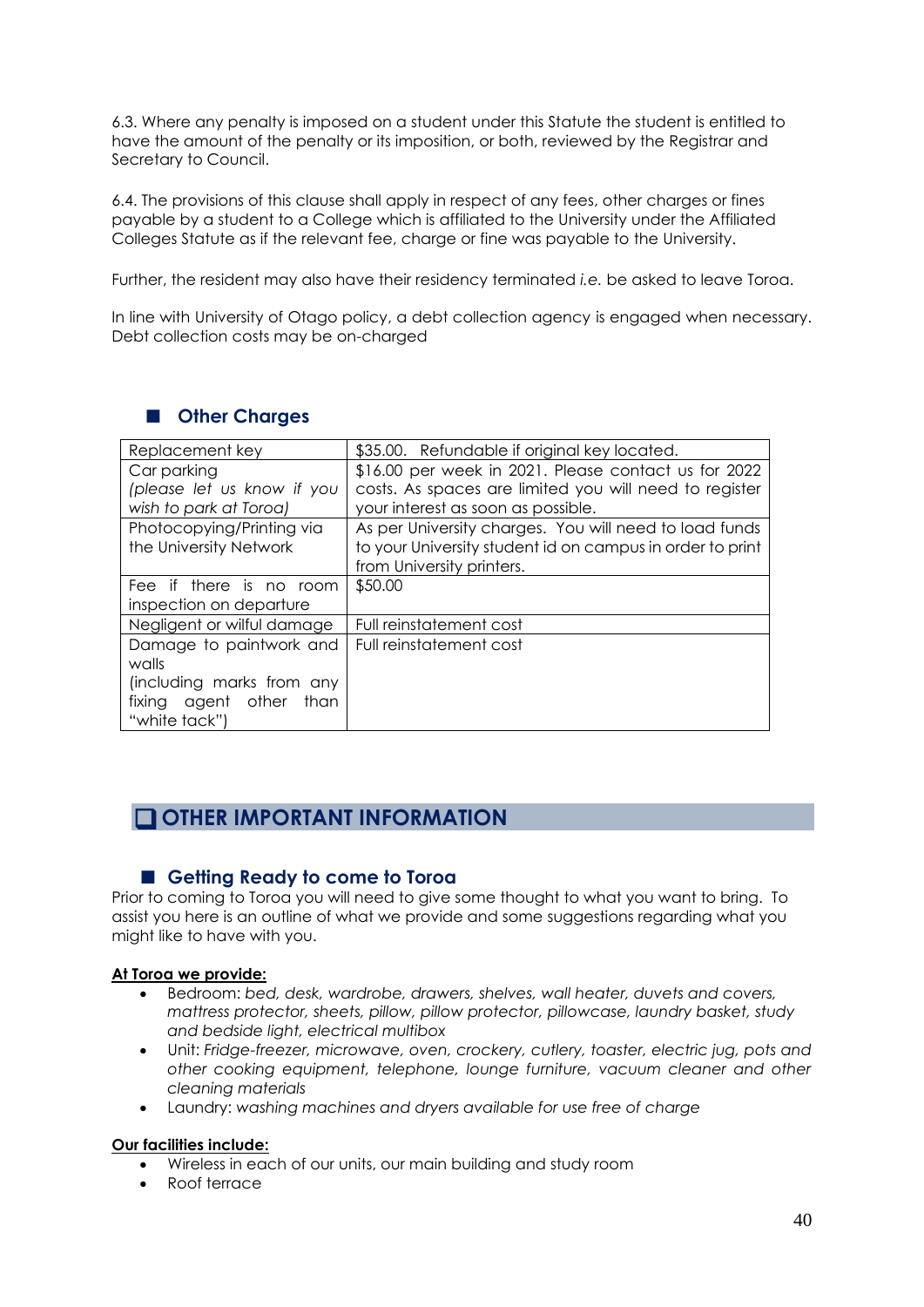- Computer room
- Access to Sky TV, DVDs, Xbox, PlayStation, Wii, board games
- Common room with pool table, tea/coffee making facilities
- Study room
- Two pianos (one in the Gazebo)

#### *You need to bring:*

- Small personal emergency kit
- Personal medications, including pain relief items if you use them
- Towels
- Other personal items

#### *You might like to bring:*

- Personal items to make your bedroom feel homely
- An underlay for your bed if you are used to having an electric blanket on your bed or if you live in a climate that is more temperate than Dunedin
- Musical instruments
- Laptop/desktop computer if you have one
- Suitable clothing for semi-formal and formal occasions

# ■ **Support Services**

| AskOtago                     | 0800 80 80 90   | www.otago.custhelp.com/              |
|------------------------------|-----------------|--------------------------------------|
|                              | (03) 479 7000   |                                      |
| Campus Watch                 | $(03)$ 479 5000 | www.otago.ac.nz/proctor/campuswatch/ |
|                              | 0800 479 5000   |                                      |
| <b>Career Development</b>    | (03) 479 8244   | www.otago.ac.nz/careers/             |
| Centre                       |                 |                                      |
| Chaplains                    | (03 479 8497    | www.otago.ac.nz/chaplain             |
| Disability Information and   | 03 479 8235     | www.otago.ac.nz/disabilities         |
| Support                      |                 |                                      |
| Dunedin Public Hospital      | 03 474 0999     |                                      |
| Dunedin Urgent Doctor        | 03 479 2900     | www.dunedinurgentdoctors.co.nz/      |
| and Accident Centre          |                 |                                      |
| Healthline                   | 0800 611 116    |                                      |
| <b>International Office</b>  | 03 479 7000     | www.otago.ac.nz/international        |
| Lifeline Aotearoa            | 0800 54 33 54   | www.lifeline.org.nz/                 |
|                              | Text 4357       |                                      |
| Male Survivors Otago         | 03 425 8018     | https://malesurvivorsotago.nz/       |
| <b>OCASA Dunedin</b>         | 03 474 1592     | www.ocasa.org.nz/                    |
| OUSA-Support                 | 0800 12 10 23   | www.ousa.org.nz                      |
| OUSA Club and Socs           | 03 479 5960     | www.ousa.org.nz/clubsandsocs         |
| <b>Pacific Island Centre</b> | 03 479 8278     | www.otago.ac.nz/pacific              |
| Social Impact Studio         | 03 479 8631     | www.otago.ac.nz/social-impact-studio |
| Suicide Crisis Helpline      | 0508 82 88 65   |                                      |
| <b>Student Health</b>        | (03) 479 8212   | www.otago.ac.nz/studenthealth        |
|                              | 0800 479 821    |                                      |
| Student Learning             | 03 479 8801     | www.otago.ac.nz/hedc/students/       |
| Development                  |                 |                                      |
| Te Huka Mātauraka (Māori     | 03 479 8490     | www.otago.ac.nz/maoricentre          |
| Centre)                      |                 |                                      |